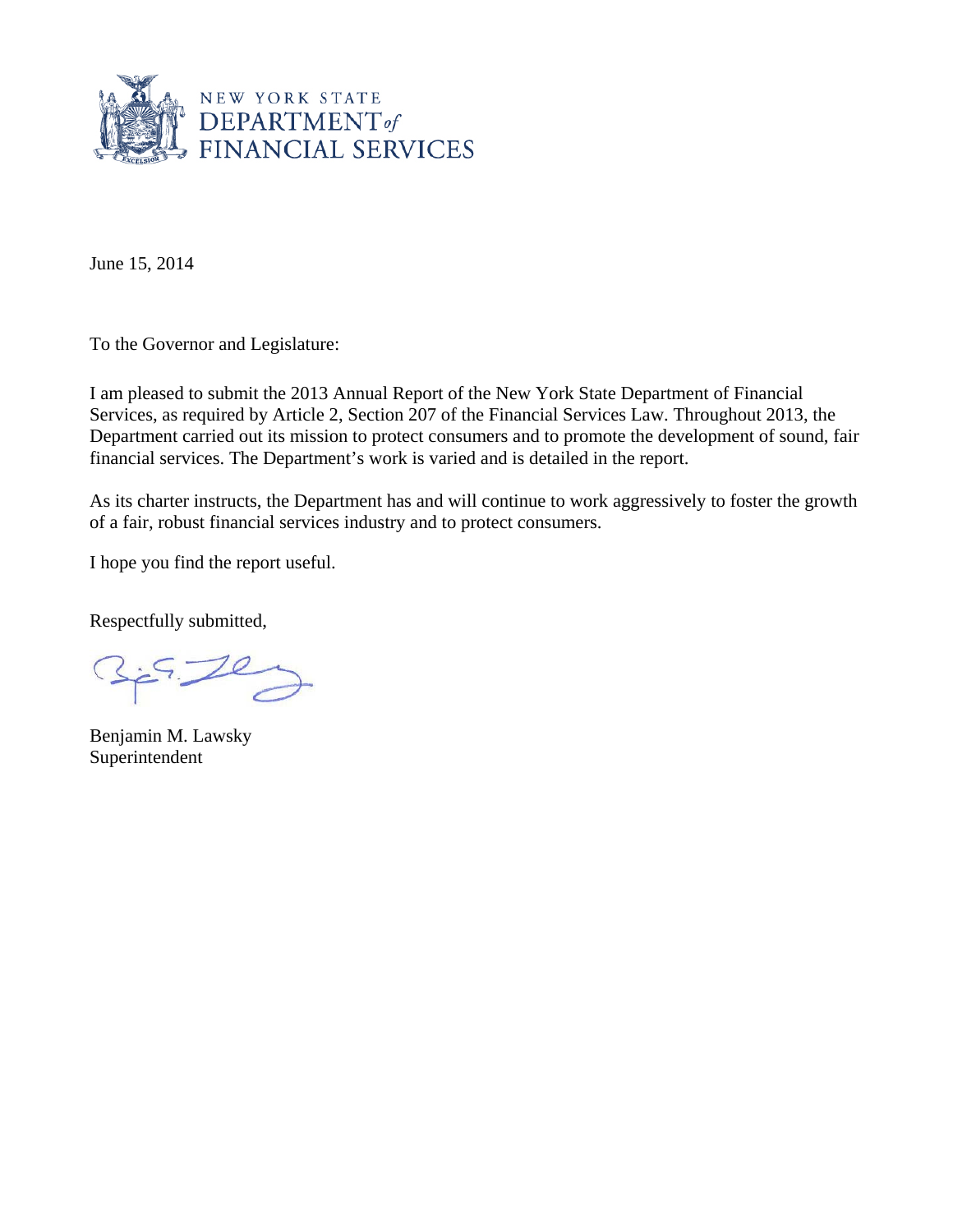

# **Department of Financial Services Annual Report**

**For the year ended December 31, 2013** 

Benjamin M. Lawsky, Superintendent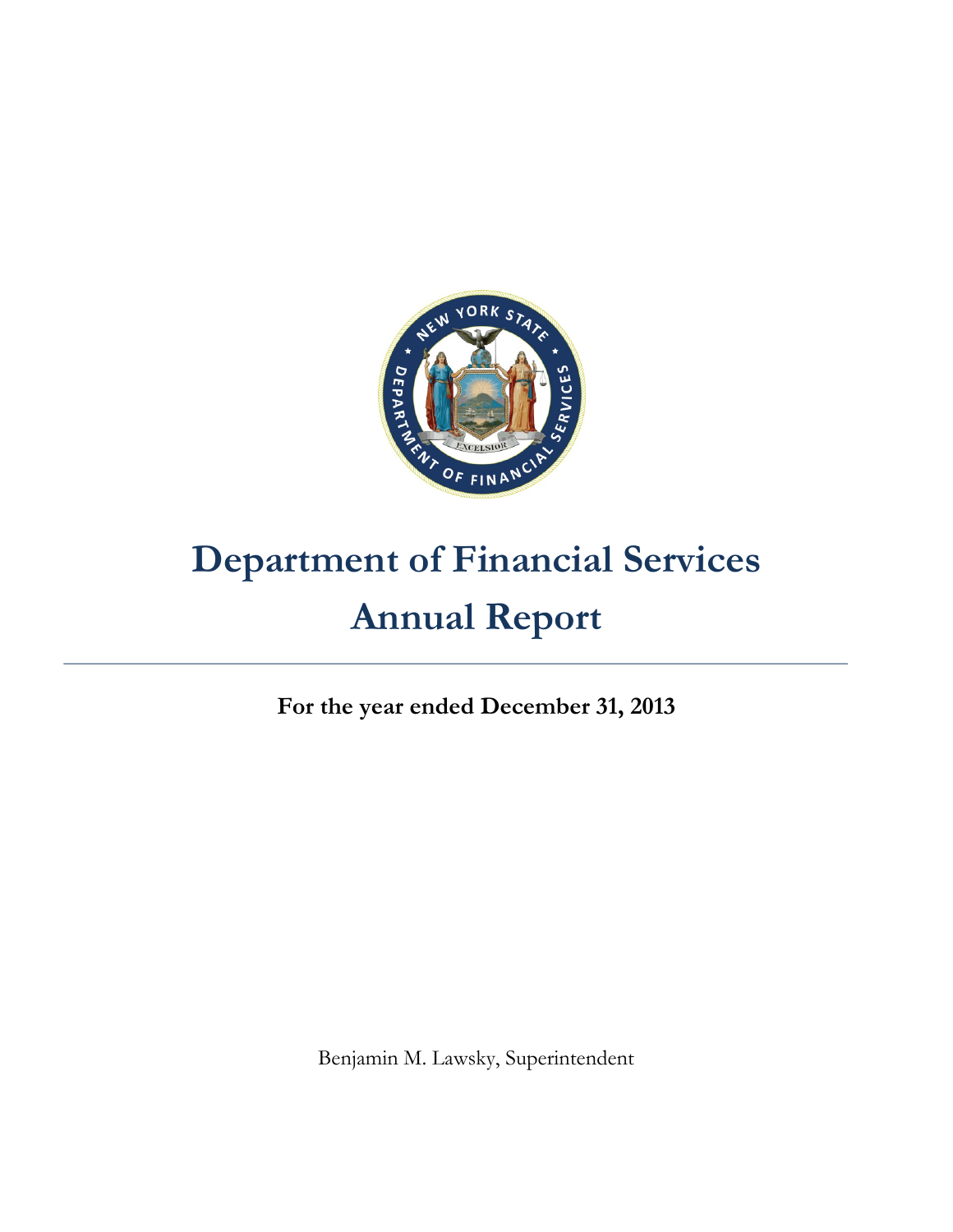| NEW YORK STATE CHARTERED AND LICENSED BANKING, LENDING AND FINANCIAL SERVICES INSTITUTIONS 20 |  |
|-----------------------------------------------------------------------------------------------|--|
|                                                                                               |  |
|                                                                                               |  |
|                                                                                               |  |
|                                                                                               |  |
|                                                                                               |  |
|                                                                                               |  |
|                                                                                               |  |
|                                                                                               |  |
|                                                                                               |  |
|                                                                                               |  |
|                                                                                               |  |
|                                                                                               |  |
|                                                                                               |  |
|                                                                                               |  |
|                                                                                               |  |
|                                                                                               |  |
|                                                                                               |  |
|                                                                                               |  |
|                                                                                               |  |
|                                                                                               |  |
|                                                                                               |  |
|                                                                                               |  |
|                                                                                               |  |
|                                                                                               |  |
|                                                                                               |  |
|                                                                                               |  |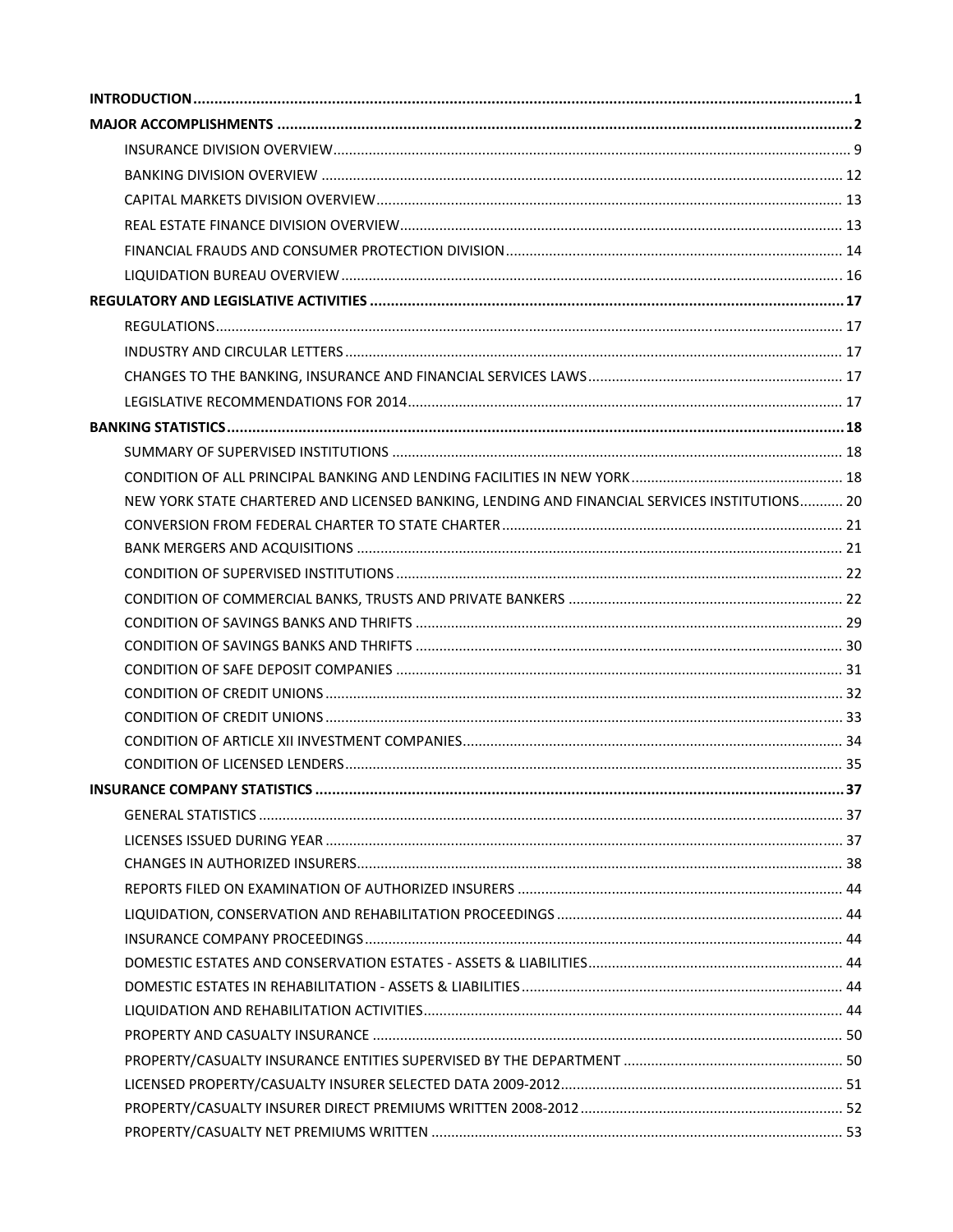| PUBLIC RETIREMENT SYSTEMS AND PENSION FUNDS ADMITTED ASSETS/INSURANCE IN FORCE 59 |  |
|-----------------------------------------------------------------------------------|--|
|                                                                                   |  |
|                                                                                   |  |
|                                                                                   |  |
|                                                                                   |  |
|                                                                                   |  |
|                                                                                   |  |
|                                                                                   |  |
|                                                                                   |  |
|                                                                                   |  |
|                                                                                   |  |
|                                                                                   |  |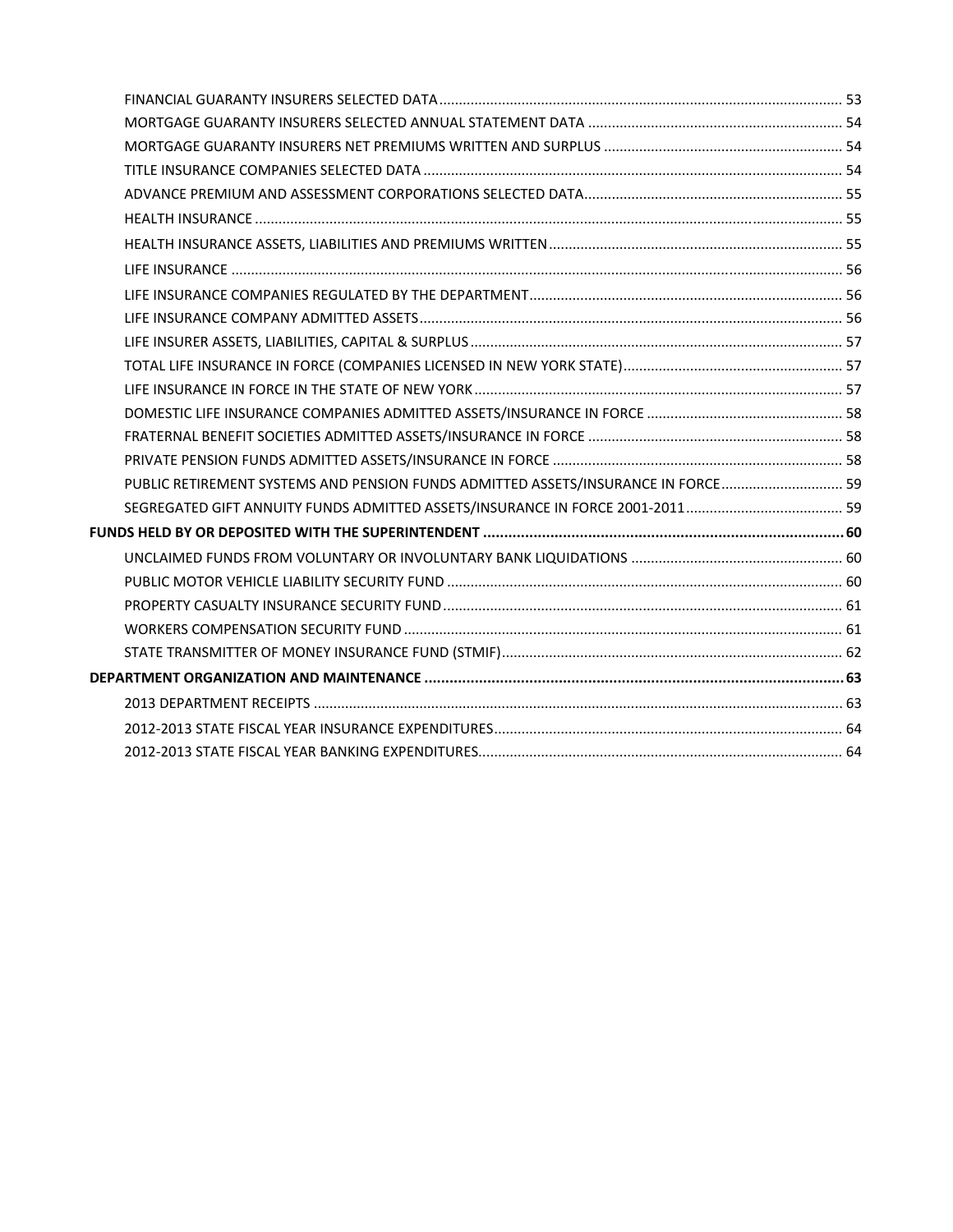## **INTRODUCTION**

The Department is responsible for supervising and regulating the activities of nearly 1,700 insurance companies with assets exceeding \$4.2 trillion and nearly 1,900 banking and other financial institutions with assets of more than \$2.9 trillion. The Department is organized into five divisions:

The **Insurance Division** supervises all insurance companies that do business in New York. The Division includes the Property, Life and Health Bureaus.

The **Banking Division** supervises, through chartering, licensing, registering, and examining safety and soundness of banking and other financial institutions. The division is composed of the following groups: Foreign & Wholesale Banks, Community & Regional Banks and Licensed Financial Services.

The **Financial Frauds and Consumer Protection Division** is responsible for protecting and educating consumers and fighting consumer fraud. The FFCPD encompasses a Civil Investigation Unit, a Criminal Investigation Unit; the Consumer Assistance Unit; Consumer Education and Outreach Unit; a Producer Licensing Unit; a Consumer Examinations Unit; and the Holocaust Claims Processing Office.

The **Capital Markets Division** provides the Department's expertise in capital markets (bonds, equities, credit, derivatives, commodities), Enterprise Risk Management, financial analysis, IT, internal controls and audit, research, fiduciary controls, regulatory accounting, Bank Secrecy Act, anti-money laundering and new financial products. Capital Markets works with all the other Divisions in examinations and also conducts target examinations independently. The Division has the primary regulatory responsibility for the New York State based public retirement systems and financial guaranty insurance companies.

The **Real Estate Finance Division** is responsible for regulating all real estate and homeowner issues, as well as such financial services as title insurance and mortgage insurance. The division includes Mortgage Banking and the Mortgage Assistance Unit.

Data in this report are for the year 2013, unless stated otherwise. Financial data for the Department is for the fiscal year 2012-2013.

To reduce reproduction costs, data that is posted on the Department website in the normal course of business, and that has been included in prior reports, is now instead referenced only on the website.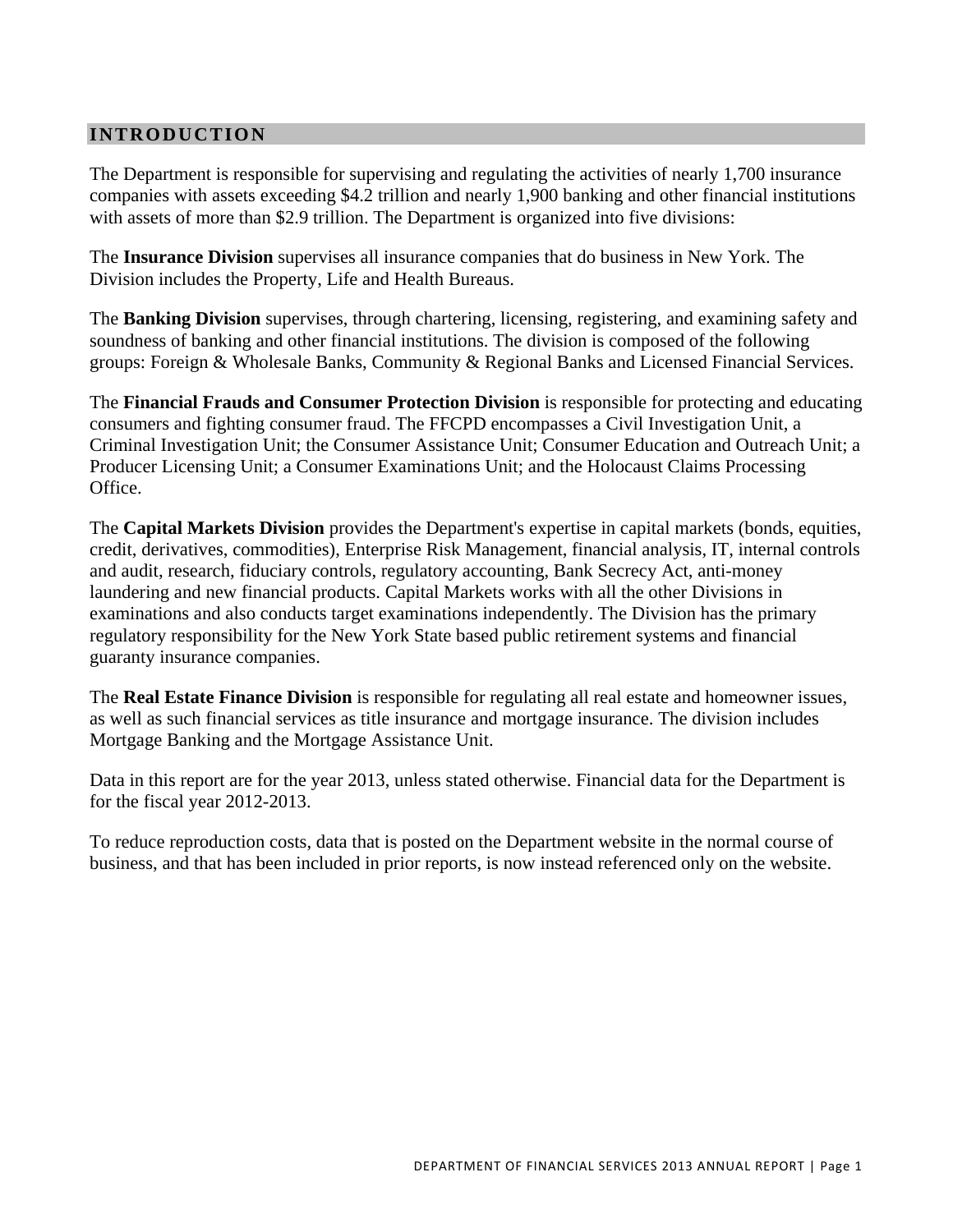# <span id="page-5-0"></span>**MAJOR ACCOMPLISHMENTS**

The Department continues to work to protect consumers and promote a thriving sustainable financial services sector for the long term. The highlights of some of that work are below.

# **ENCOURAGING THE GROWTH OF INDUSTRY**

## **Enhancing the New York State Bank Charter**

One of the Department's key objectives is to promote the New York State bank charter. Banks recognize that having the State charter provides greater potential for dialogue with regulators on issues important to the banks. Banks also recognize the wealth of knowledge the Department has on local consumer issues. The New York State charter allows banks to be supervised by regulators who are more accessible, flexible and responsive than their federal counterparts due to a greater understanding of their home markets. By being more closely attuned to local institutions' needs and markets, state regulators are better able to provide supervisory guidance and support during challenging economic periods.

During 2013, the following three banks converted from federal to state charters:

- Mahopac Bank
- Gouverneur Savings and Loan Association
- Metropolitan Bank

Combined, these banks have assets totaling over \$1.7 billion and deposits totaling over \$56 million.

## **Recognizing the Importance of Community and Regional Banks to New York State**

The Department sought to emphasize the role of community banks within New York State and developed the Community Banking Report to highlight and examine the importance and value of community banks to New York State.

In February 2013, the Department issued its Community Banking Report. The report assessed the significance of community banks to New York's economy, the various trends over the past 20 years in the number of banks, their assets, deposits, branches and profitability and future prospects for community banking in New York given economic conditions, competitive challenges from large banks and regulatory burdens.

## **Setting industry standards for the acquisition of annuity businesses**

Investment firms and their affiliates have become active in the acquisition of annuity companies in the last few years. These non-traditional investors tend to have a shorter-term focus, while the annuity business is longer-term by nature. If investment firms focus on short-term financial gains by investing in riskier assets, etc., that may increase the risk for policyholders expecting retirement benefits down the road. The Department is considering the modernization of regulations to clarify acquisition requirements and expectations for all investors, in light of this emerging trend. The Department is in the process of gathering information to facilitate the regulation process. Subpoenas have been issued to firms that have acquired, or propose to acquire life insurers. Agreements were reached with investment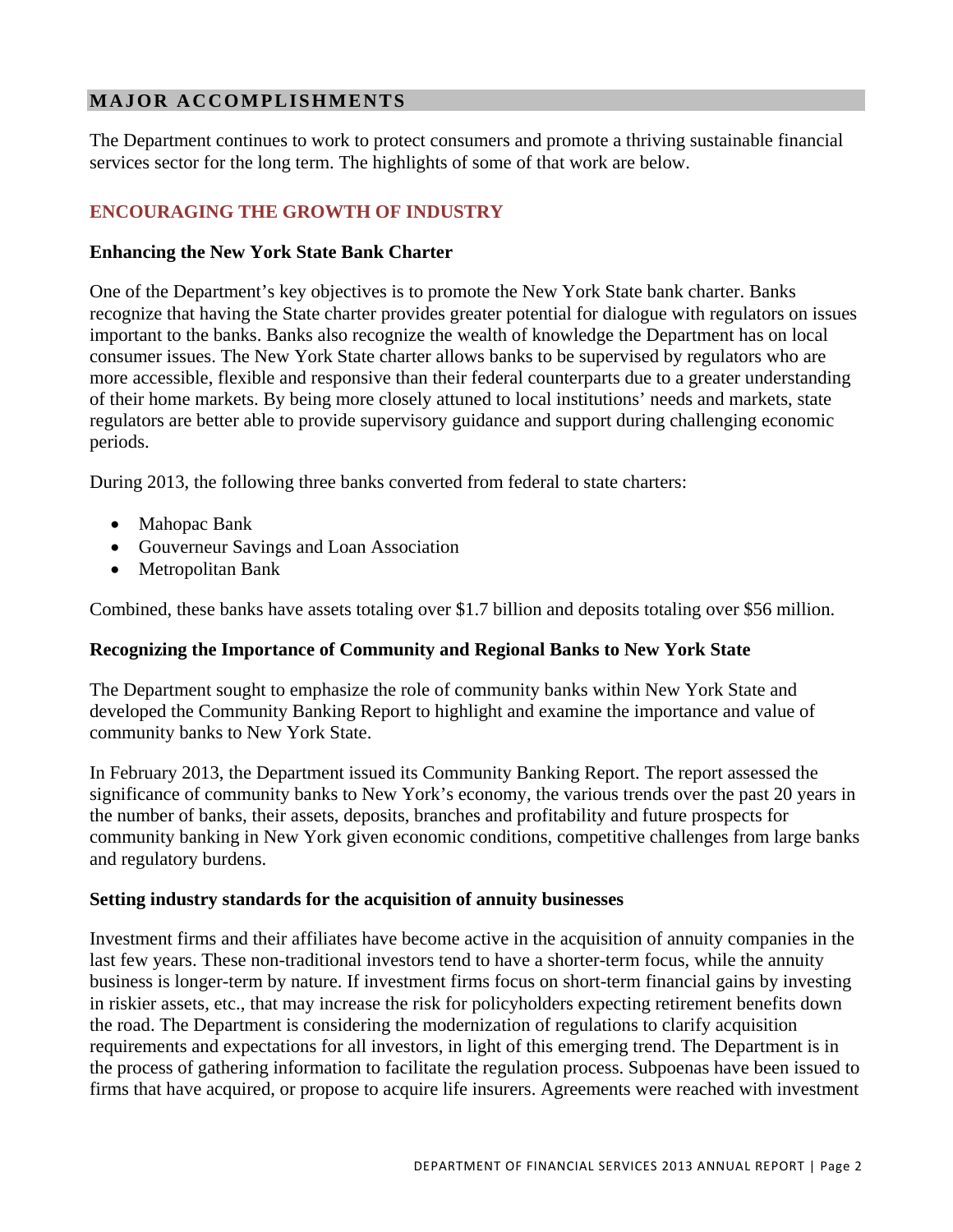firms and life insurance companies that agreed to put in place heightened policyholder protections as part of planned acquisitions of New York annuity companies.

# **Cyber Security**

In 2013, the Department launched an agency-wide initiative aimed at improving cyber security throughout the financial services industry. As part of its efforts, the Department engaged in outreach- speaking to banks, insurance companies, and money transmitters of varying sizes, as well as security experts--to better understand the challenges and threats facing the industry. The Department also issued a cyber-security survey to over 150 financial institutions, covering key topics such as corporate governance, penetration testing, security breaches, budgets and costs, and future plans. The results of that survey were published in 2014. In addition, in response to calls for better information sharing, the Department hosted an online self-assessment webcast that enabled banks to benchmark their cyber programs against peer institutions.

In May and June 2013, the Department requested similar information from a broad group of life, property and health insurers concerning their cyber security practices. After reviewing the data concerning each company's cyber security practices, more in depth interviews are being conducted. The goal is to improve cyber security practices in the industry by improving examination procedures and providing more comprehensive feedback.

# **Automobile Usage Based Insurance Discount Programs**

The Department continues to work with insurers in implementing Automobile Usage Based Insurance (UBI) programs in New York. Policyholders who choose to participate in such optional rating programs can earn a discount based on their individual driving patterns. With UBI programs, the insurance company provides a device that is connected to the computer in the insured's vehicle, and records and uploads data on the insured's driving patterns for a specified period. Based on the data collected, a discount is applied to the policy. To date, the Department approved three UBI programs offered by personal auto writers that are currently available in New York. The Department has also approved optional miles-driven discount programs based solely on the annual miles driven for each policy period. Both types of programs allow policyholders to potentially reduce their premiums, especially those who drive infrequently.

# **PROTECTING CONSUMERS**

# **Storm Sandy Disaster Response**

In 2013, the Department continued to coordinate activities to assist New Yorkers impacted by 2012's Storm Sandy. Among these projects were the following:

- The Department issued an emergency regulation that established a non-binding mediation program aimed at bringing prompt closure to disputed insurance claims. Eligible homeowners could seek mediation, administered by the American Arbitration Association, for claims that were disputed or if they disagreed with their insurance company's denial of a claim. Insurers were required to participate in mediations in good faith and cover the costs of mediation.
- The Department issued an emergency regulation to address inadequate claims processing by insurers following Storm Sandy. The regulation required insurers to provide detailed, written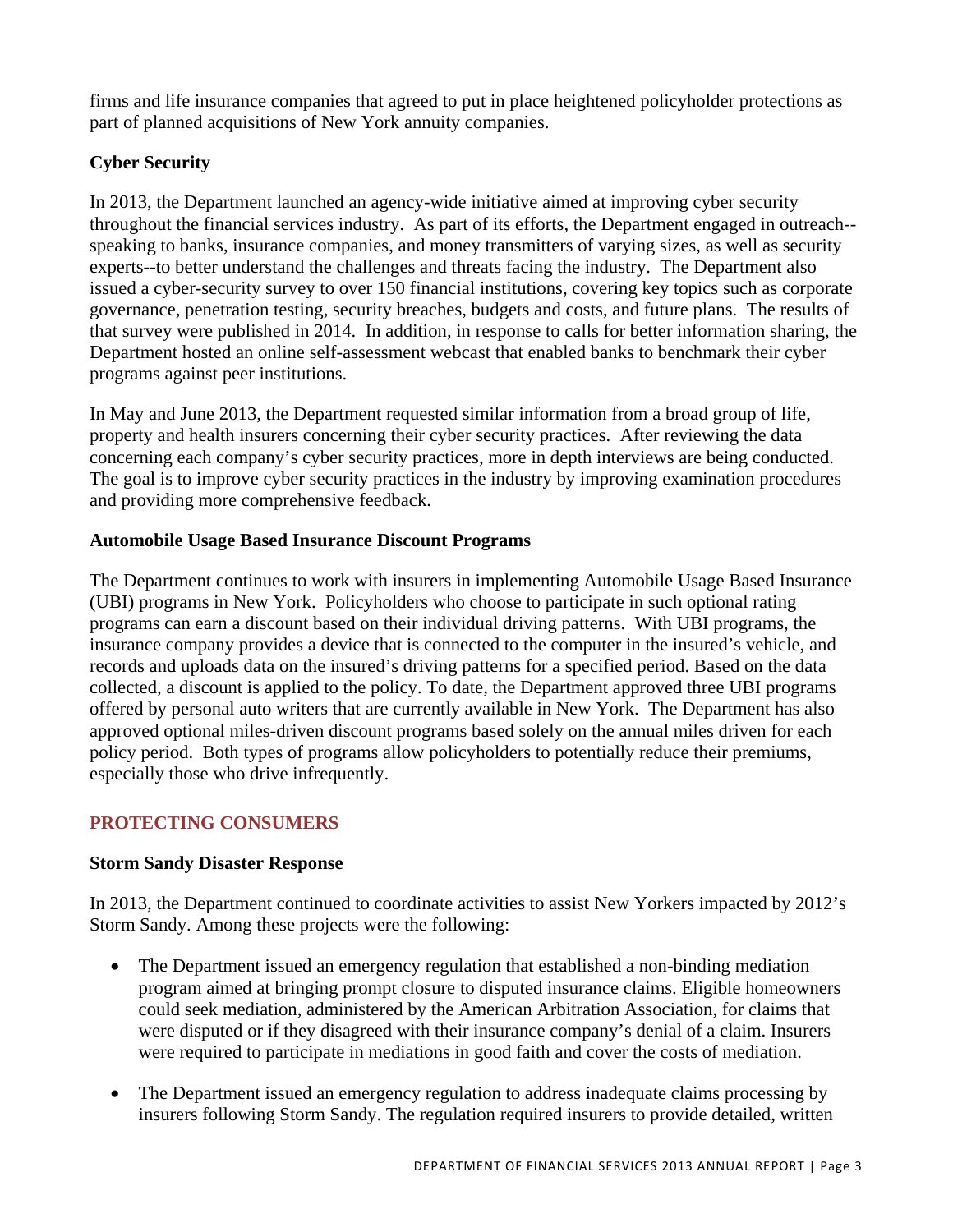notification to insureds of what documents and forms were needed to complete claims. Insurers who could not respond to a claim within 15 days would receive a 30-day extension instead of the previous 90 days. Finally, insurers were required to provide weekly reports to the Department on the status of open claims and the reason claims remained open. This allowed the Department to monitor progress and reach out to claimants who may have needed assistance.

• The Department tracked and analyzed consumer complaints filed following Storm Sandy. In response to emerging trends, in late 2012 and 2013, the Department opened investigations, including issuing subpoenas of several insurance companies to determine the companies' compliance with New York insurance claims practices laws and regulations. The Department's investigation has confirmed considerable claims-processing issues, specifically with respect to delays in adjuster inspections. The Department has initiated settlement discussions with one insurer, while investigations of the other companies' post-Sandy claims settlement practices are ongoing.

# **Prohibiting Payday Lending**

Payday loans are short-term loans, typically an advance on a paycheck, with extremely high interest rates that violate New York's criminal usury law, which limits interest to 25 percent. Considering the fees on an annual basis, the interest rate can be as high as 400 percent. In early 2013, based on consumer complaints, the Department launched an investigation into payday lending. On February 22, 2013, the Superintendent issued a circular letter warning debt collectors that they are prohibited from collecting on illegal payday loans in New York, including usurious payday loans made in and to New York over the Internet.

On August 5, 2013, the Department sent letters to 35 online companies that were offering payday loans to New York consumers in violation of New York law. The letters demanded that the companies cease and desist from offering and originating illegal loans in New York. Since the Department issued those letters, 23 of the 35 online lenders purportedly have stopped making payday loans to New York consumers. Also on August 5, the Department sent letters to 117 financial institutions, as well as NACHA, the association that administers the Automated Clearing House network through which bank account credits and debits are issued, requesting that they work with the Department to enforce existing rules and to create a new set of model safeguards and procedures to stop illegal payday lending in and to New York

# **Reforming Force-Placed Insurance**

Force-placed insurance is insurance purchased by a bank or mortgage servicer when a homeowner's property insurance coverage lapses, is cancelled, or does not comply with the homeowner's mortgage. The insurance is typically far more expensive than the coverage purchased by a homeowner, yet often provides less protection for the homeowner while protecting the lender's or investor's interest in the property. The Department conducted an investigation of the force-placed insurance industry that found that the rates for force-placed insurance bore little relation to insurers' actual loss experience, resulting in high profits, a portion of which insurers commonly passed on to mortgage servicers and their affiliates through commissions, other payments, and reinsurance arrangements, to the detriment of homeowners and investors.

In 2013, the Department entered into agreements with every admitted insurance carrier writing forceplaced insurance in New York. The agreements included a total of \$25 million in penalties, a set of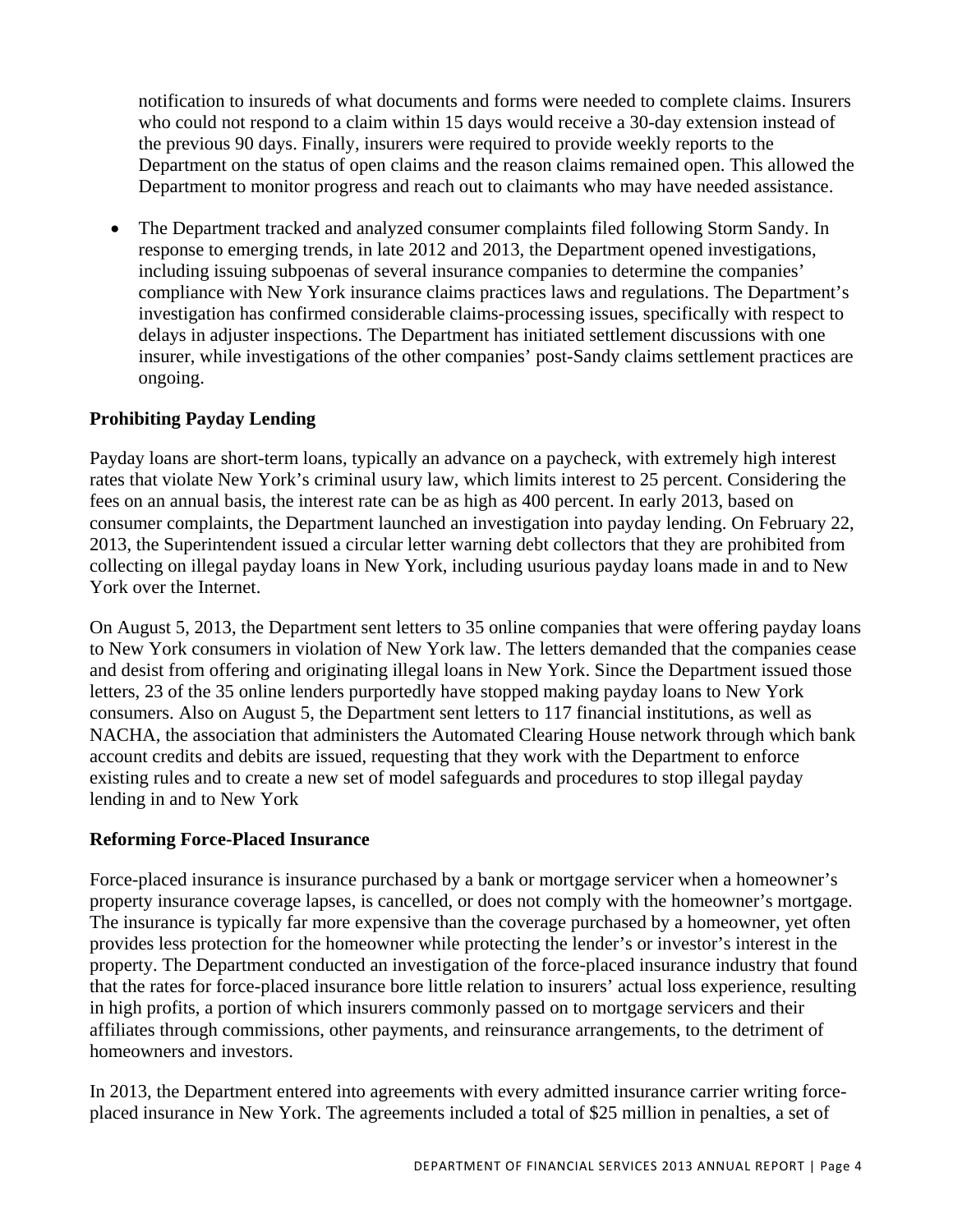nation-leading reforms, and restitution for homeowners who were harmed. The Department also issued proposed regulations to ensure that the Department's force-placed insurance reforms cover any company—present or future—that decides to offer force-placed insurance in New York.

# **Providing Relief for Homeowners in Financial Distress**

The Foreclosure Relief Unit within the Department continues to help homeowners stay in their homes and avoid foreclosure where possible. The goal is to give homeowners a real opportunity to obtain a loan modification by receiving help as early in the pre-foreclosure timeline as possible, when the chances for success are greatest. This, in turn, will help stabilize communities.

In 2013, the Department made over 200 visits to communities and provided help to an estimated 5,000 homeowners, who received guidance from the Department's foreclosure prevention specialists on issues such as applying for mortgage modifications and help in communicating with lenders. In many cases, the Department interceded directly with banks and mortgage servicers to help financially distressed homeowners.

Additionally, during the week marking the one-year anniversary of Storm Sandy in October 2013, the Mobile Command Center visited the areas hardest hit by the storm in Richmond, Kings, Queens, Nassau, and Suffolk Counties. By year-end, the Department's Mortgage Assistance Unit received approximately 820 Sandy-related complaints, and has investigated, handled, and closed nearly 800 files.

# **Reducing Health Insurance Costs**

- **Fair Rate Setting for Health Insurance Premiums.** The Department approved 2014 premium rates for individual direct-pay policyholders that were, on average, 53 percent lower than 2013 rates. The main reason for this large reduction is because a greater number of uninsured individuals are expected to obtain coverage through the State's health plan marketplace, lowering overall premiums. For approved 2014 small group plan rates, existing premium rates do not provide a functional year-over-year comparison. The approved small group rates, however, are generally lower than indicated by the estimates of other independent forecasters.
- **Premium Refunds.** Under the prior approval law, health insurers must spend at least 82 percent of premiums for individual and small group business and 80 percent for large group business on medical claims in order to meet minimum loss ratio requirements. If insurers spend less than that percentage, they are required to return the difference to policyholders. In 2013, the Department required insurers that did not meet the minimum loss ratio requirements to refund \$35.3 million to policyholders.

# **Affordable Care Act Implementation**

The Department continued to work in conjunction with the Governor's office, the Department of Health (DOH), other agencies and stakeholders to implement the federal Affordable Care Act (ACA), which was enacted in March 2010. Specific projects are outlined below.

 **Health Insurance Exchange.** With the aid of federal grants, the Department worked extensively on policy issues, administrative and technical operations, planning and stakeholder involvement necessary to implement New York's Exchange, the New York State of Health (NYSOH), allowing 2014 enrollment to begin on October 1, 2013.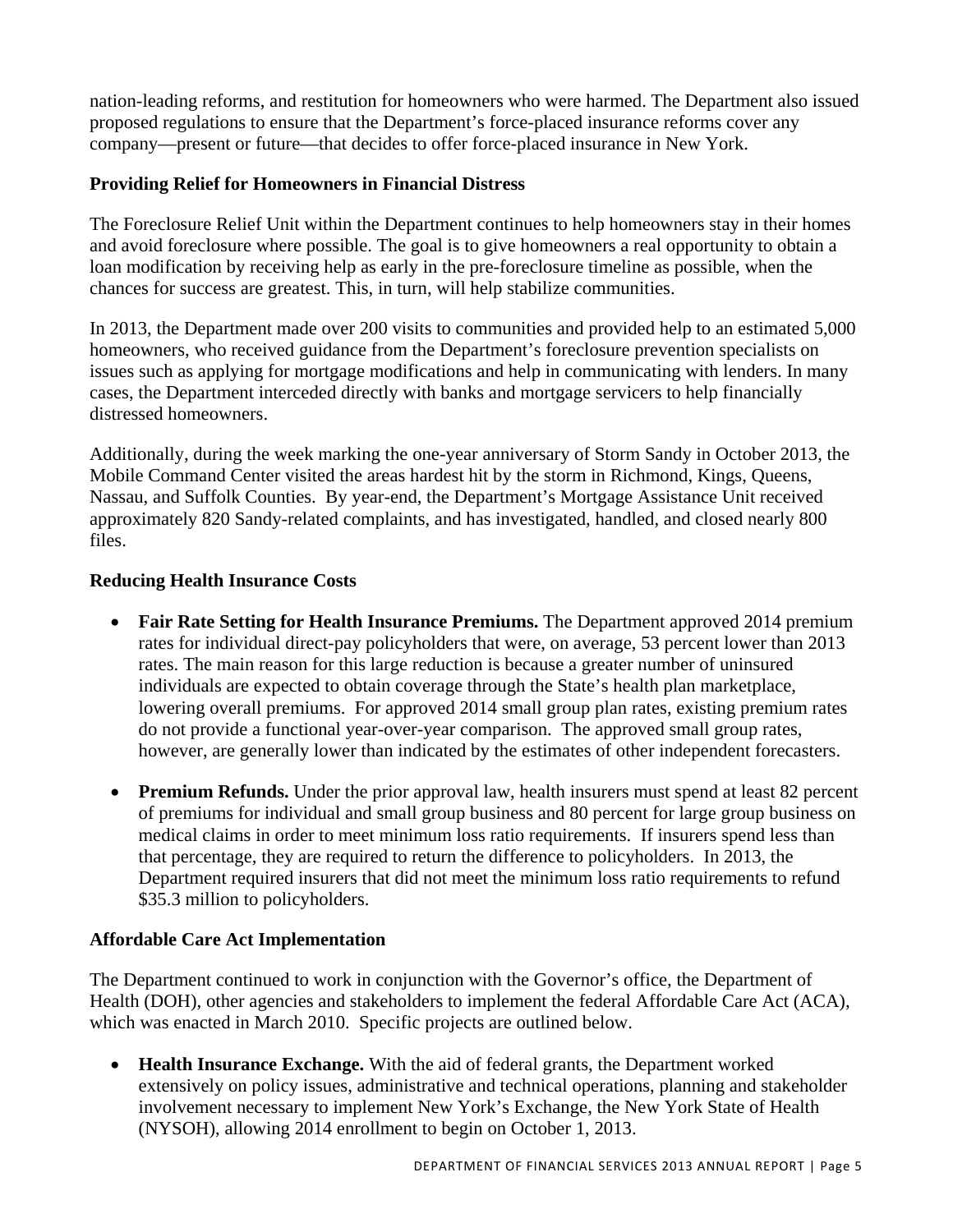- **Standardized Model Contract Language.** The Department finalized, with stakeholder input, standardized health insurance contract language to be used by insurers in the individual and small group markets both inside and outside the NYSOH. This allowed consumers, for the first time, to easily shop for and compare health insurance coverage options and facilitated efficiencies of operations for insurers and the Department.
- **Approval of Health Insurance Products.** The Department's legal staff reviewed the policy form filings to make sure the contracts use the standard contract language and conform to all NYS and Federal legal requirements. Actuarial staff reviewed the proposed premium rates to assure they are reasonable and not excessive. The Department approved 1,181 policy forms and corresponding premium rate filings related to NYSOH products and approved 740 individual and small group policy forms and corresponding premium rate filings to be offered outside the NYSOH. In addition, the Department reviewed, verified and approved 59 binder filings containing extensive data related to the policy benefits and rates, used to populate the NYSOH portal.
- **Brokers and Navigator Training and Certification.** The Department developed a training curriculum and certification process for brokers and navigators who assist consumers in the selection of products on the Exchange.

# **Investigation into Out-Of-Network Medical Costs**

The Department continued its efforts to address the concern of insureds receiving unexpected bills for medical services when their provider is not within their plan's network. After analyzing the results of an industry survey, the Department released a report in March 2012 that found an overwhelming need for increased transparency from insurers and medical service providers, and improved consumer protection measures to ensure that New Yorkers stop receiving unexpected bills. The Department continued to work towards legislative action to implement the recommendations from the report such as increased disclosure from providers, increased disclosure from insurers, and improved network protections.

# **Reforming Life Insurers' Claims Practices**

As the result of a Department investigation, insurers are now regularly matching life insurance policies against a reliable death list, rather than simply waiting for beneficiaries to file claims. The Department found that many insurers had used the Social Security database to stop annuity payments once a contract holder died, but had not used the same database to determine if death benefit payments were owed to beneficiaries under life insurance policies, annuity contracts, or retained asset accounts.

The beneficiaries of life insurance policies are now receiving the benefits they are entitled to receive because of a Department initiative. The initiative led to new regulations governing how deceased policyholders are identified so that proceeds can be paid to their beneficiaries. Under the new regulations, life insurers in New York must regularly search a federal government list of recent deaths to identify deceased policyholders and then find and pay the beneficiaries of life insurance policies for which no claims have been made.

The initiative resulted in more than \$1.1 billion paid to beneficiaries or escheated on their behalf. More than \$812 million of the amount was paid directly to over 113,500 beneficiaries nationwide, including more than \$241 million paid directly to over 25,800 New York beneficiaries.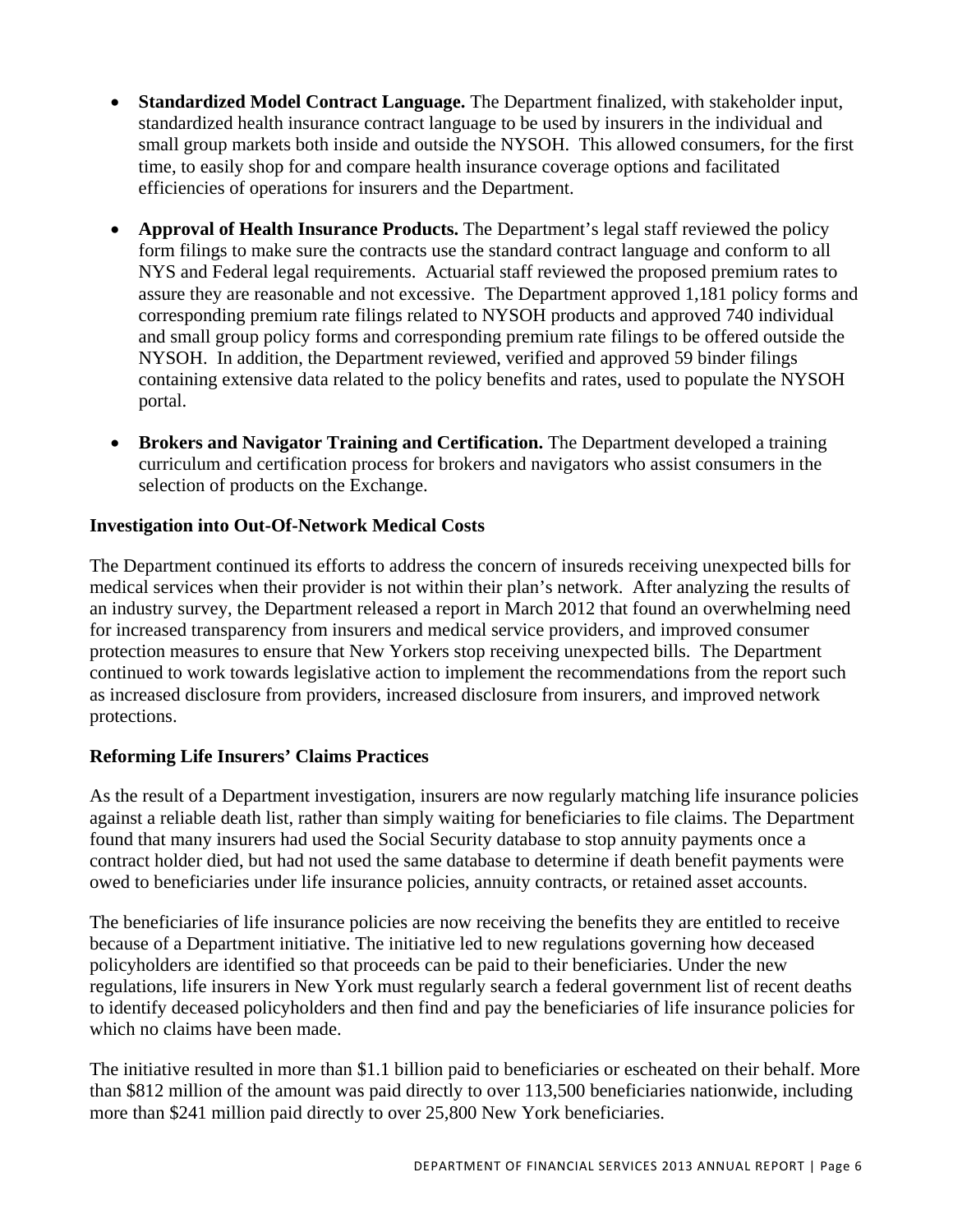## **Investigating the use of Shadow Insurance**

Department investigation uncovered that New York-based insurers and their affiliates are on the hook for at least \$48 billion in hidden 'shadow insurance' transactions through shell companies in other states and offshore. Shadow insurance is a little-known loophole that puts policyholders and taxpayers at greater risk by allowing insurers to make their balance sheets appear artificially rosy and divert policyholder reserves to other purposes. Insurance companies use shadow insurance to shift blocks of insurance policy claims to special entities — often in states outside where the companies are based, or else offshore (e.g., the Cayman Islands) — in order to take advantage of looser reserve and regulatory requirements. Reserves are funds that insurers set aside to pay policyholder claims.

On June 12, 2013 the Department released a report on Shadow Insurance, which included recommendations to address the potential risks and lack of transparency surrounding shadow insurance.

# **PROMOTING STRONG, SMART, TARGETED REGULATION**

## **Bank of Tokyo-Mitsubishi-UFJ Settlement**

On June 18, 2013, the Department reached a settlement with Bank of Tokyo Mitsubishi-UFJ, Ltd (BTMU), which agreed to pay \$250 million for violations of New York Banking Law in connection with transactions involving countries and entities subject to international sanctions, including the regimes of Iran, Sudan, and Myanmar. Between 2002 and 2007, BTMU moved billions of dollars through New York for government and privately owned entities in Iran, Sudan, and Myanmar, and entities on the Specially Designated Nationals (SDN) list issued by the U.S. Treasury Department's Office of Foreign Assets Control (OFAC). BTMU agreed that the conduct at issue involved approximately 28,000 U.S. dollar clearing transactions through New York totaling an estimated \$100 billion.

## **Royal Bank of Scotland Settlement**

On December 11, 2013, DFS reached a settlement with the Royal Bank of Scotland (RBS), which agreed to pay \$50 million for violations of New York Banking Law in connection with transactions involving countries and entities subject to international sanctions, including the regimes of Iran and Sudan. The conduct at issue involved more than 3,500 transactions, valued at approximately \$523 million, through New York correspondent banks in 2002 to 2011. Employees at RBS acted to conceal the identity of sanctioned clients by various means, including implementing formal procedures to strip out identifying data from payment messages. This misconduct threatened the safety and soundness of RBS and constituted violations of New York law, including the obstruction of governmental administration, failure to report crimes and misconduct, offering false instruments for filing, and falsifying business records.

## **Prospect Mortgage Settlement**

Prospect Mortgage, LLC agreed to pay a \$3 million penalty and deliver restitution to homeowners after a Department examination uncovered that the company engaged in deceptive practices on interest rates that harmed consumers. Prospect charged homeowners upfront "discount fees" in exchange for lower interest rates over the life of their mortgages, but then never actually delivered the promised interest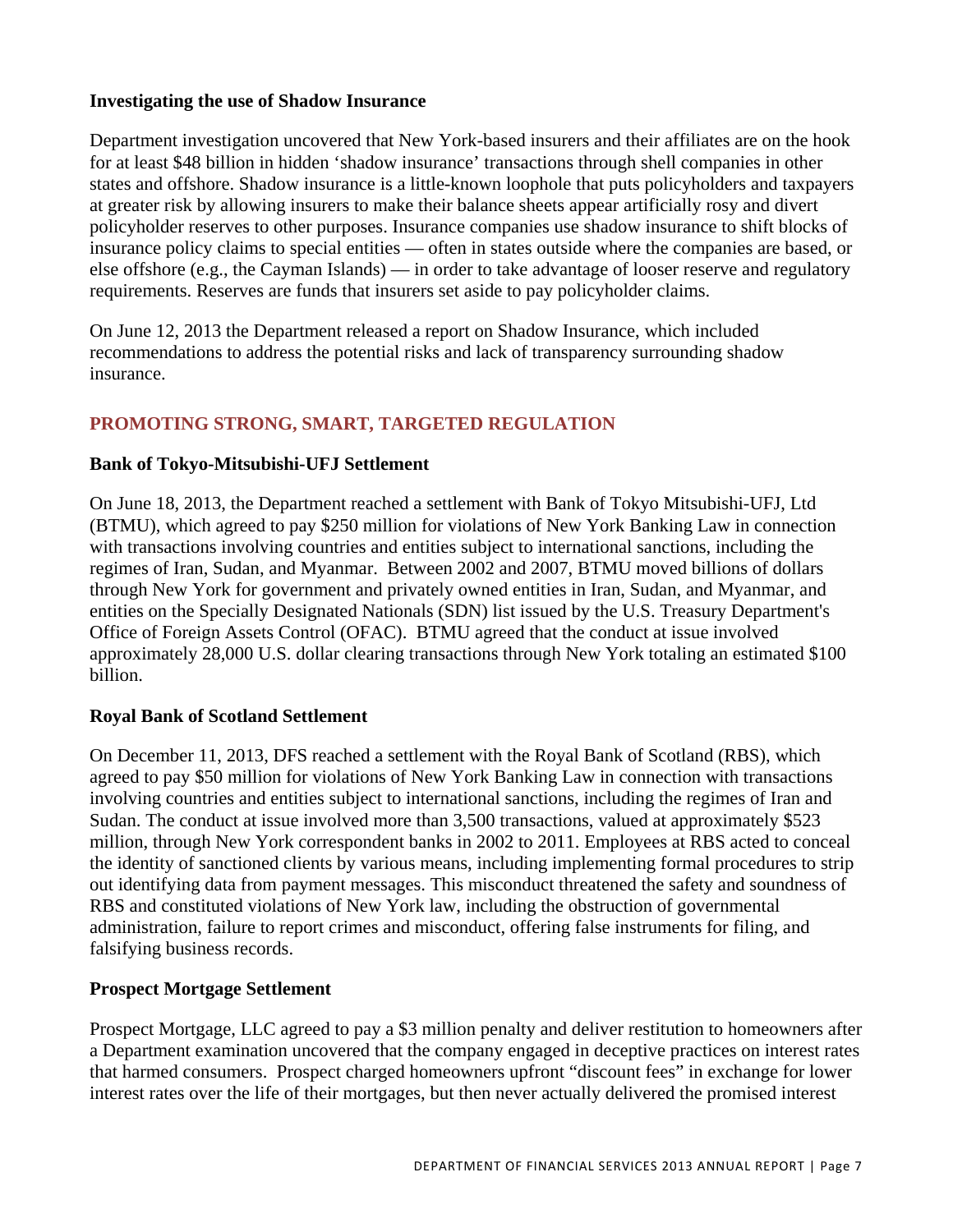rate discounts. In addition to the \$3 million penalty, Prospect Mortgage agreed to provide refunds totaling \$427,155 to the 270 New York homeowners who were harmed by this false advertising.

# **Holding Consultants Accountable**

On June 18, 2013, the Department reached an agreement with Deloitte Financial Advisory Services ("Deloitte") regarding the company's misconduct, violations of law, and lack of autonomy during its consulting work at Standard Chartered PLC on anti-money laundering issues. Under the agreement, Deloitte agreed to a one-year, voluntary suspension from consulting work at financial institutions regulated by the Department and made a \$10 million payment to the State of New York. Deloitte will also implement a set of reforms designed to help address conflicts of interest in the consulting industry.

# **Regulation of Debt Collectors**

On August 21, 2013, the Department published for comment regulations that would set nation-leading consumer protection standards for debt collectors operating in New York. The regulations would, among other things, cut down on repeated, harassing phone calls from debt collectors; guard against the collection of expired debts; prevent situations where companies try to collect debts from the wrong consumer for the wrong amount of money due to poor record-keeping; as well as address other widespread abuses in the debt collection industry. Adoption of the regulations will establish Department oversight of the debt collection industry, the first new consumer product or service regulated pursuant to the expanded consumer protection mandate in the Financial Services Law. The comment period ended on October 11, 2013, and the Department has been reviewing comments, meeting with some commenters for further discussion, and amending the regulations where appropriate.

# **Reforming No-Fault**

Combating no-fault fraud is an important component in mitigating increases in automobile insurance rates. The Department is dedicated to stamping out no-fault fraud and other forms of health insurance fraud that plague New York's no-fault insurance payment system and cost New Yorkers hundreds of millions of dollars in insurance costs. As part of an ongoing investigation, in the spring of 2013, the Department issued citations to medical providers convicted of charges or found guilty of professional misconduct in connection with services provided under the no-fault law.

In 2013, the Department de-authorized 18 doctors and other health service from billing New York's no-fault auto insurance system; 15 of the doctors or other health service providers entered into stipulations in which they agreed that they would no longer make claims or take payments under the no-fault system. Three of the doctors or health service providers were de-authorized following an administrative hearing. Investigations continue and we expect the de-authorization process will continue to rid the no-fault system of corrupt providers.

# **Reforming the Title Insurance industry**

Title insurance is a critically important product to protect purchasers of property and the lenders who fund those purchases from the rare occasion in which the seller of that property did not have clear title to the property, i.e. that the property was not clearly the seller's to sell. At the same time, price competition in the title insurance industry is virtually non-existent, and home purchasers often know very little about the title insurance they are purchasing in the midst of a frenzied real estate closing process.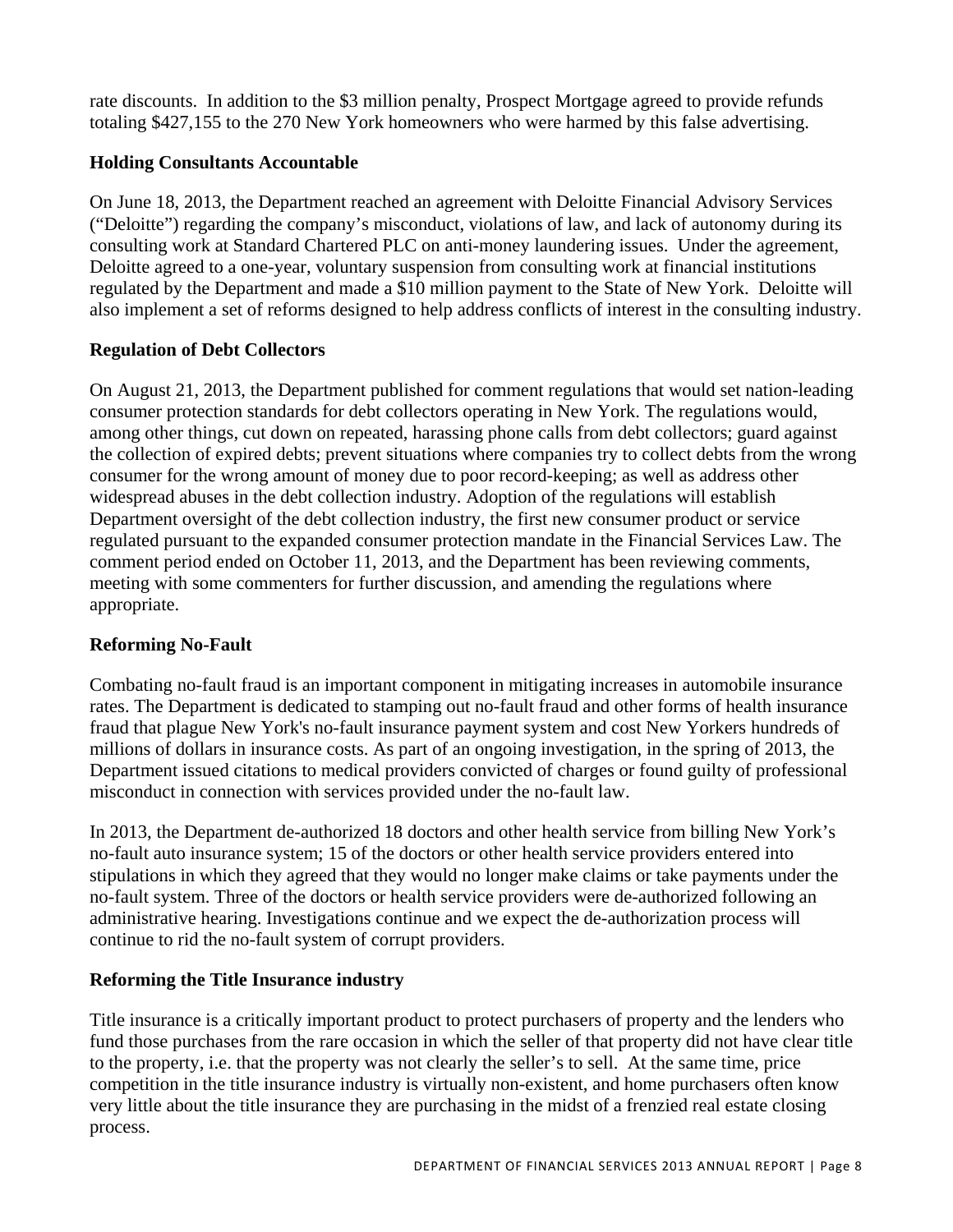The Department is engaged in a multi-pronged effort to eliminate excess costs associated with title insurance and to increase transparency and accountability by those involved in marketing and selling title insurance. On December 10, 2013, the Department held an investigative public hearing focused on expenses and the use of premium dollars in the title insurance industry. The Department expects to announce the results of its investigation in 2014, together with any proposed reforms. Meanwhile, the New York State Legislature has passed and Governor Cuomo has signed legislation to license New York's title insurance agents for the first time. Beginning in 2014, the Department will license title agents, will require pre-licensing and continuing education for these agents, and will monitor these individuals' fitness to serve as title agents and their compliance with applicable law.

# **Enhanced Supervision of Foreign Banking Organizations**

On April 30, 2013, the Department submitted a comment letter to the Board of Governors of the Federal Reserve System regarding the Board's proposed rule implementing Sections 165 and 166 of the Dodd-Frank Act for foreign banking organizations (FBOs). The letter supported enhanced prudential standards, early remediation requirements, and improved corporate governance rules for FBOs, but advocated that the proposed rule target its approach to focus on the largest, most interconnected financial institutions that could pose a systemic risk to the U.S. financial system. The letter also urged the Board to preserve state supervisory flexibility in this area. The Board adopted a number of our recommendations in its final rule, most notably the Department's proposal to raise the asset size threshold for an intermediate holding company to \$50 billion so that smaller firms that were not at the heart of the recent crisis would not be unduly ensnared in the Board's requirements.

# **Inquiry into Virtual Currencies**

The emergence of Bitcoin and other virtual currencies has presented a number of unique opportunities and challenges. Building innovative platforms for conducting commerce can help improve our nation's financial system. However, virtual currencies can create public risks to the extent that existing regulatory requirements are bypassed, and anonymous payments and movements of funds are facilitated without compliance with laws and regulations designed to safeguard consumers and prevent money laundering and the funding of illegal activities, including drug trafficking.

In 2013, the Department launched a fact-finding inquiry concerning virtual currency, considering whether further regulations, in addition to current money transmission regulations, are necessary. In August, the Department requested information from over 20 virtual currency participants, ranging from service providers to investors. In November, the Department announced notice of its intent to hold public hearings on virtual currencies and the potential issuance of a "BitLicense." The Department is continuing its fact finding and exploring potential regulatory frameworks.

# **INSURANCE DIVISION OVERVIEW**

In 2012, the Insurance Division regulated nearly 1,700 insurance companies with assets exceeding \$4.2 trillion. The Division includes the Property, Life and Health Bureaus.

# **Property Bureau**

The Property Bureau regulates more than 841 property/casualty and title insurance companies licensed in New York, writing net premiums totaling more than \$348 billion.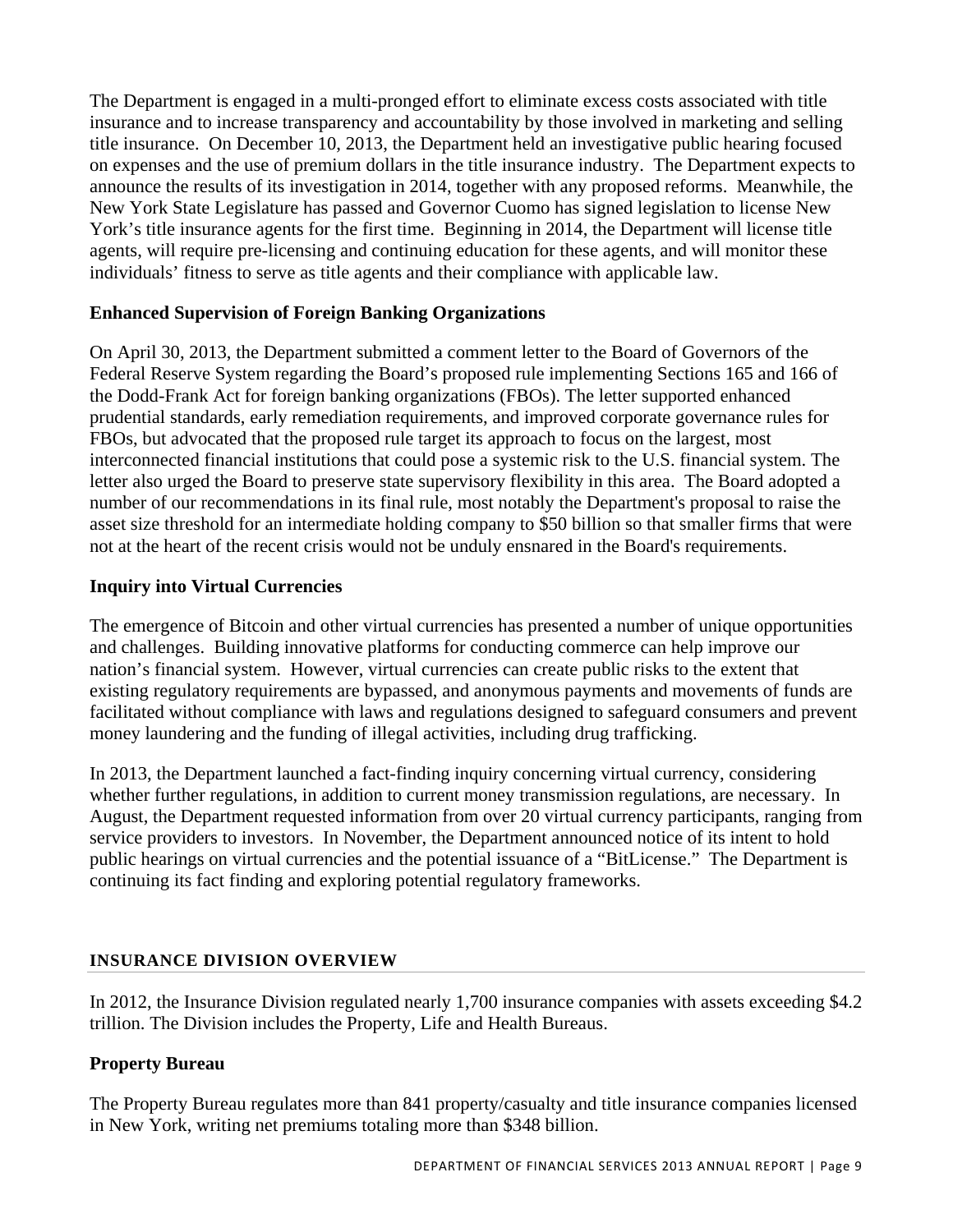The Property Bureau oversees the financial condition and market conduct of property and casualty insurance companies in order to monitor the financial solvency of licensees and to maintain an equitable marketplace for policyholders.

The Property Bureau's Financial Section conducts examinations and analyses, which includes reviewing and monitoring the financial condition of regulated entities; reviewing mergers, acquisitions and transactions within holding company systems; reviewing applications for licensing of domestic and foreign insurers; reviewing applications for accreditation of foreign and alien reinsurers; reviewing applications to qualify as a certified reinsurer; and reviewing applications for registration as a service contract provider.

The Property Bureau Market Section reviews policy forms and rate filings for all lines of business, including workers' compensation, private passenger and public automobile and medical malpractice insurance rates. In addition, the Bureau oversees the American Arbitration Association's (AAA) administration of conciliation and arbitration of no-fault auto insurance claims disputes and is responsible for overall supervision of the excess and surplus lines insurance market, as well as risk retention groups and purchasing groups organized pursuant to the Federal Risk Retention Act.

The Bureau conducts investigations of property and casualty insurers' underwriting, rating and claims practices for compliance with New York statutes and Department Regulations. The findings of these investigations often result in disciplinary action against insurers. Investigations completed in 2013 resulted in refunded premiums of more than \$5.2 million to New York policyholders, and enforcement penalties of approximately \$486,000 were assessed and collected from insurers.

# **Health Bureau**

The Health Bureau regulates health insurers with total assets of \$39.9 billion and premiums totaling \$48.6 billion. The Health Bureau has responsibility for all aspects of health insurance regulation.

 The Health Bureau regulates the fiscal solvency of accident and health insurance companies, Article 43 not-for-profit health plans, health maintenance organizations (HMOs), municipal cooperative health benefits plans and continuing care retirement communities, including review of financial statements and holding company transactions.

transactions. The Health Bureau conducts financial and market conduct examinations to ensure compliance with statutory and financial solvency requirements, as well as proper treatment of policyholders. The financial examinations focus on high-risk areas of an entity's operations and include corporate governance, internal controls, current and prospective risk assessment, and review of material

The Health Bureau reviews and approves policy forms and premium rates to ensure that comprehensive health insurance, dental, vision, accident, disability, specified-disease, Medicare supplement, long term care and stop-loss policies are in compliance with statutory and regulatory requirements and that premium rates are reasonable and not excessive.

The Health Bureau runs the Healthy NY program and Brooklyn HealthWorks, which provide insurance coverage to vulnerable small businesses and the COBRA program which provides insurance coverage to individuals meeting certain eligibility criteria. In addition, the Health Bureau oversees the Market Stabilization Pools, the Healthy NY Stop Loss Funds and the Direct Payment Stop Loss Funds which are risk adjustment mechanisms for individual, small group and Medicare Supplement coverage.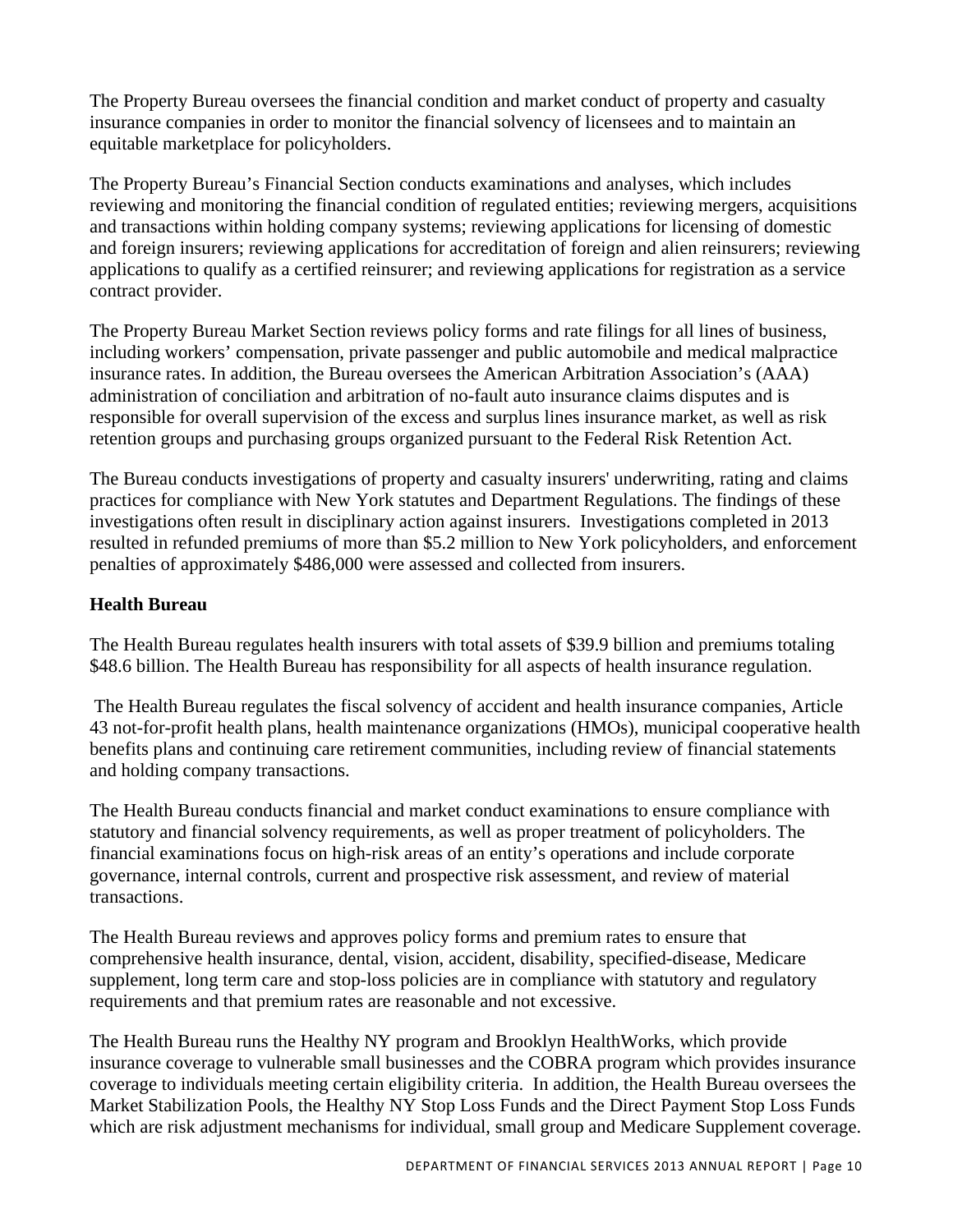The Health Bureau also oversees the Medical Indemnity Fund which pays for costs necessary to meet the health care needs of persons who suffer birth-related neurological impairments.

The Health Bureau is responsible for drafting legislation and regulations, including implementing New York's prior approval legislation and working closely with the Governor's Office and the Department of Health on implementing federal health care reform.

# **Life Bureau**

The Life Bureau supervises more than 629 regulated entities, including 136 licensed life insurance companies with assets of more than \$2.7 trillion and premiums of more than \$262 billion.

The 136 life insurers supervised by the bureau include 81 domiciled in New York and 55 foreign domiciled insurers. In addition, the bureau supervises: 37 fraternal benefit societies; 12 retirement systems, including four private pension funds and eight governmental systems; nine governmental variable supplements funds; 345 charitable annuity funds; 22 employee welfare funds; 30 life settlement providers; 30 accredited reinsurers and eight certified reinsurers.

The Life Bureau regulates financial condition through: the establishment and application of financial standards (risk-based capital, reserves, accounting, etc.); the periodic examination of insurance companies' financial activities; the evaluation of reserve adequacy and liquidity and other risks; the review of life products for self-support and potentially excessive risk; and the analysis of financial statements and actuarial reports and opinions submitted by regulated entities. Such Bureau processes are performed to verify that statutory and regulatory financial standards are met and to ensure that insurers can meet their financial and contractual obligations.

The Life Bureau regulates market conduct through: the establishment of market conduct standards (product provisions, replacements, claims practices, etc.); the periodic examination of insurance companies' sales and marketing practices and treatment of policyholders; the investigation of specific or targeted market activities; and the analysis of market data. These processes are performed to: ensure compliance with statutory and regulatory requirements; ensure that policyholders are treated fairly and equitably by insurers in accordance with prescribed standards of conduct; and protect the marketplace by preventing and/or limiting practices that constitute unfair trade practices or unfair methods of competition.

The Life Bureau reviews and approves life insurance policies, annuity contracts, funding agreements, and all other agreements and policy forms relating thereto submitted by authorized life insurers and other regulated entities for sale in New York to individual or group consumers for compliance with applicable laws, rules and regulations. Legal and actuarial reviews are performed to ensure that New York consumers receive the protection afforded by New York law and regulations and to ensure that such consumers are treated in a fair and equitable manner by authorized life insurers and other regulated entities.

The Life Bureau regulates the corporate conduct of authorized insurers through: the establishment of corporate standards (corporate governance, holding company, licensing requirements, etc.); the enforcement of statutory and regulatory corporate governance standards; and the review and approval of activities including licensing, corporate reorganizations, mergers, acquisitions, demutualization and holding company transactions. In so doing, the Bureau verifies that statutory and regulatory requirements are met; ensures the prudent conduct of insurers; and protects policyholder interests.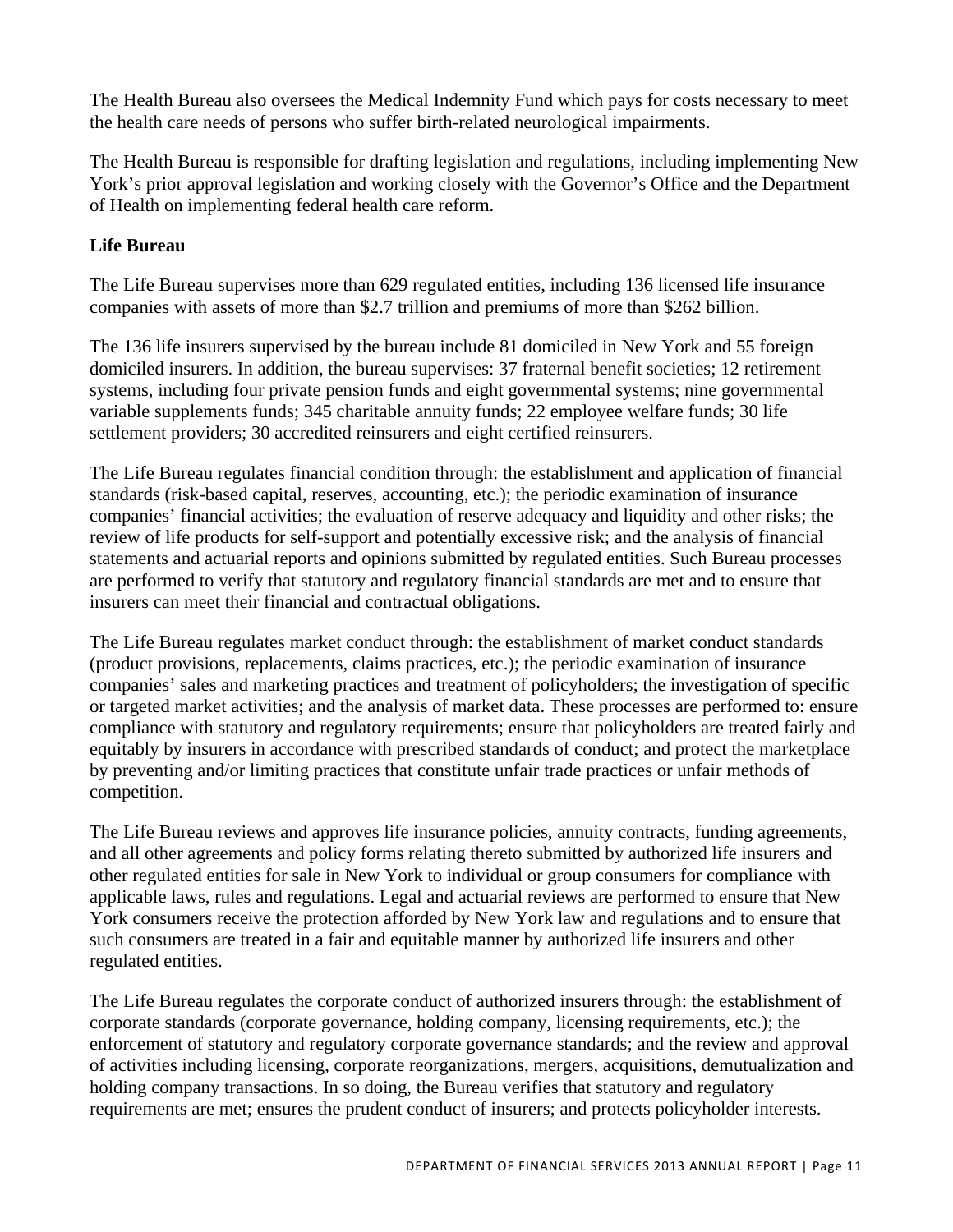## **BANKING DIVISION OVERVIEW**

## **Community and Regional Banks**

Community and Regional Banks (CRB) is responsible for the prudential regulation of community and regional banks, credit unions, and other depository institutions through annual and periodic target examinations and continuous supervision. CRB staff review the compliance of the supervised institutions with applicable New York State and Federal laws and regulations. CRB partners with the FDIC, the Federal Reserve Bank of New York (FRB), and the National Credit Union Administration (NCUA) in joint supervision.

In 2013, CRB had supervisory oversight of a total of 86 banks and savings institutions, including 54 commercial banks, 22 savings banks, 8 limited-purpose commercial banks and 2 savings and loan associations. CRB also provides regulatory supervision for 20 credit unions with total assets ranging from \$1 million to \$2.1 billion, limited purpose trust companies, charitable foundations, bank holding companies, and three New York State regulated corporations. The aggregate assets of institutions supervised by CRB are more than \$256 billion.

During 2013, the economic environment improved along with the outlook for institutions supervised by CRB. No CRB institutions were closed during the year.

## **Foreign and Wholesale Banks**

During 2013, Foreign and Wholesale Banks (FWB) was active in the areas of resolution planning of FBO branches and agencies and "Enhanced Supervision of Foreign banking Organizations". The Department participated in the Washington, DC FDIC-hosted Facilitated Discussion about crossborder resolution of FBOs in March 2013; and participated in the October 2013 plenary sessions of U.S. Crisis Management Group discussions. Also, in October 2013, the Department hosted a Crisis Management Group session that was attended by such regulatory agencies as the FRB Board of Governors, Federal Reserve Bank of New York, FDIC, SEC, U.K. Prudential Regulation Authority, Bundedbank, BaFin, and European Banking Authority; and in addition, the Department sent representatives to the Canadian Crisis Management Group meeting.

On April 30, 2013, the Department submitted a comment letter to the Board of Governors of the Federal Reserve System regarding the Board's proposed rule implementing Sections 165 and 166 of the Dodd-Frank Act for FBOs. The letter supported enhanced prudential standards, early remediation requirements, and improved corporate governance rules for FBOs, but advocated that the proposed rule target its approach to focus on the largest, most interconnected financial institutions that could pose a systemic risk to the U.S. financial system. The letter also urged the Board to preserve state supervisory flexibility in this area.

## **Licensed Financial Services**

The Licensed Financial Services Division (LFS) supervises budget planners, check cashers, licensed lenders, money transmitters, premium finance agencies, and sales finance companies. At year-end 2013, the Department had regulatory oversight of 44 budget planners, 148 check cashers, 21 licensed lenders, 83 money transmitters, 54 premium finance agencies, and 100 sales finance companies.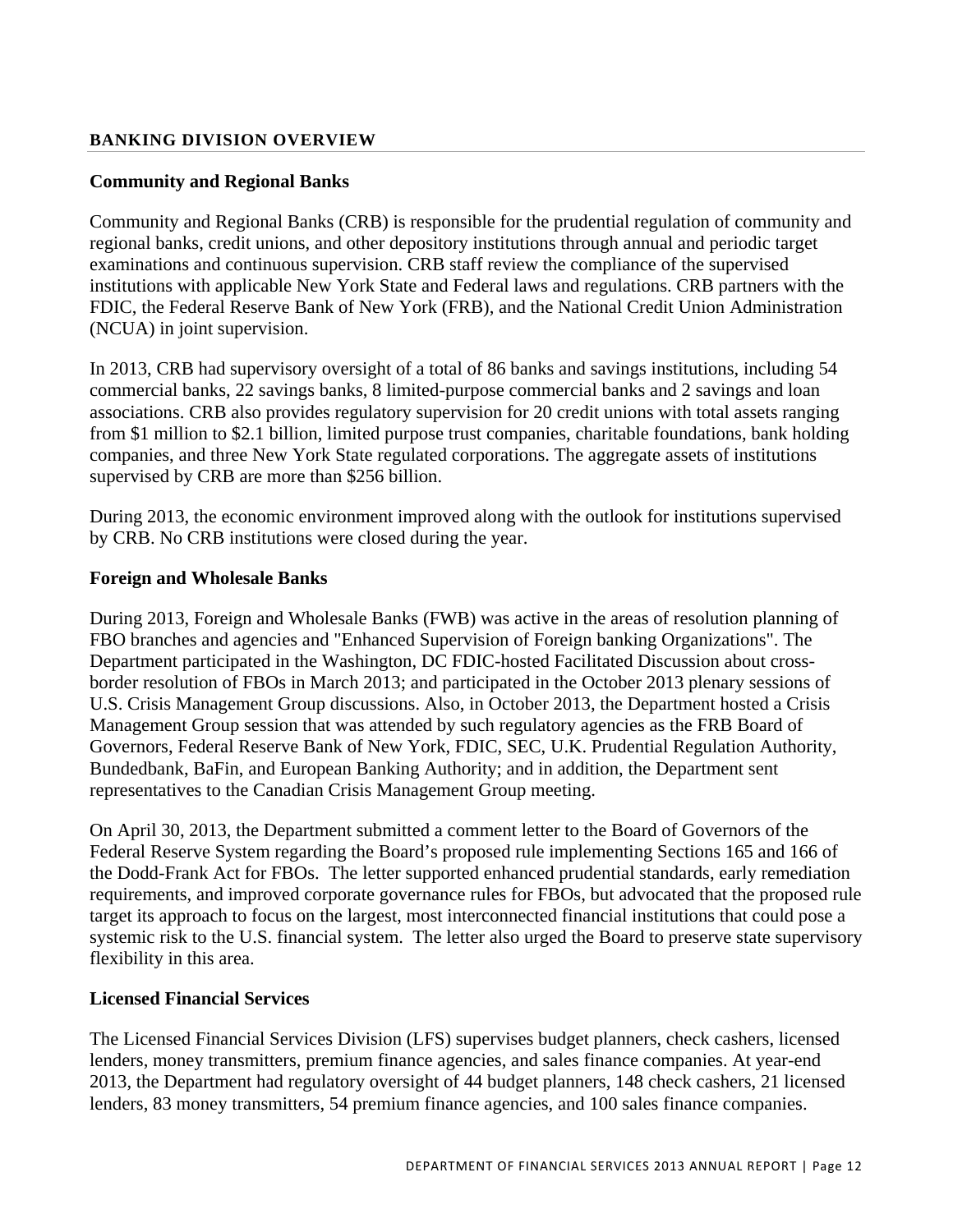Improvements in economic conditions which began in 2012 were sustained in 2013, however, compression of margins in the money services businesses contributed to the more than 10% decline in our licensed check cashers. On the positive side the number of licensed transmitters of money transmitters increased by almost 10%, with several market niche companies entering the New York market. Overall, the total number of licensed entities supervised by LFS remained relatively unchanged. Consequently, services to the non-banked community have not experienced any significant negative impact.

# **CAPITAL MARKETS DIVISION OVERVIEW**

The Capital Markets Division provides the Department's expertise in capital markets (bonds, equities, credit, derivatives, commodities), Enterprise Risk Management, financial analysis, IT, internal controls and audit, research, fiduciary controls, regulatory accounting, Bank Secrecy Act, anti-money laundering and new financial products. Capital Markets works with all the other Divisions in examinations and also conducts target examinations independently.

The Division has the primary regulatory responsibility for the New York State based public retirement systems and financial guaranty insurance companies. As the supervisor of New York State's actuarially funded public retirement systems, Capital Markets continued its examination of the New York State and Local Employee Retirement System, and commenced an examination of the New York City Employee Retirement System. As part of these examinations, Capital Markets also subpoenaed documents from firms that provided consulting services to one or more of the public pension systems.

In 2013, Capital Markets investigated acquisitions of life insurance companies with substantial annuity operations. Agreements were reached with two investment firms that agreed to put in place heightened policyholder protections as part of planned acquisitions of New York annuity companies. After continued review, the Department drafted revisions to add the heightened policyholder protections, such as those obtained in the recent agreements, to existing regulations concerning insurance acquisitions.

Additionally, Capital Markets, together with the Banking Division, surveyed a broad set of banking institutions concerning their cyber security practices. The survey was followed-up with an interactive webcast where banks could participate and receive feedback concerning industry cyber security practices. Capital Markets also surveyed a broad spectrum of insurers concerning their cyber security practices, during the course of the year, including through holding in-person meetings with a diverse and representative set of companies.

Also, Capital Markets commenced a review of virtual currency activities in 2013. Hearings were held in early 2014, and regulations are being drafted.

# **REAL ESTATE FINANCE DIVISION OVERVIEW**

The Real Estate Finance Division is responsible for regulating all real estate and homeowner issues, ranging from mortgage origination and servicing to title and mortgage insurance to the foreclosure crisis. In addition, the Division became the clearinghouse for Storm Sandy response operations, assisting homeowners whose lives were upended by the storm.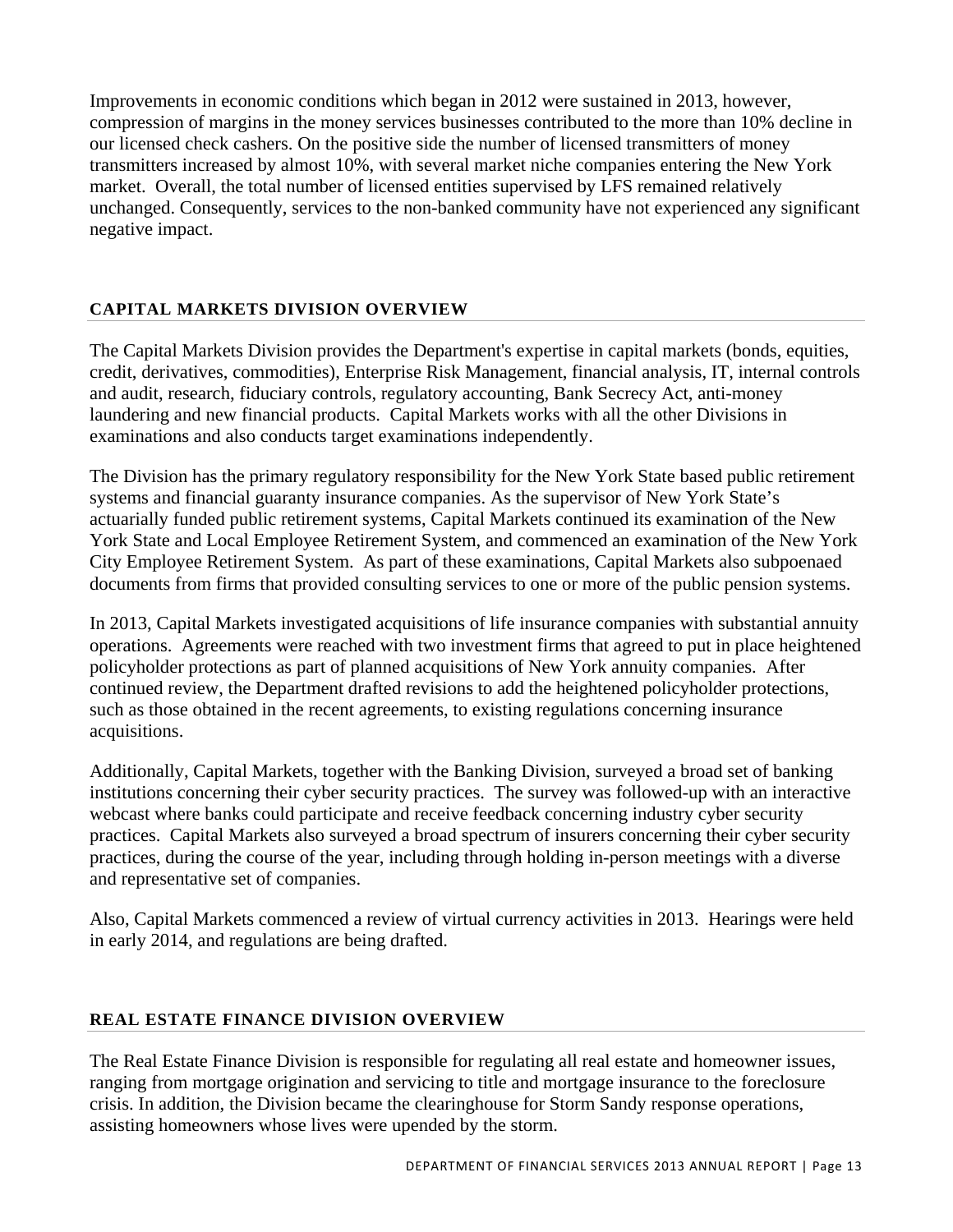The Division is responsible for the operation and oversight of three operating units: the Mortgage Banking Unit, the Mortgage Assistance Unit, and the Mobile Command Center.

## **Mortgage Banking**

The Mortgage Banking Unit is responsible for the supervision of mortgage bankers, mortgage brokers, mortgage loan servicers, and mortgage loan originators conducting business in New York State. At year-end 2013, Mortgage Banking supervised 733 registered mortgage brokers and 168 licensed mortgage bankers operating through 158 and 538 branch offices, respectively. Mortgage Banking also has supervisory authority for 33 registered mortgage loan servicers and 6,613 licensed mortgage loan originators.

## **Mortgage Assistance Unit**

The mission of the Mortgage Assistance Unit (MAU) is to ensure that mortgage bankers, brokers, servicers, and loan originators licensed by the Department are in compliance with applicable laws and regulations in providing financial services to New York residents. To achieve this end, the MAU acts as an intermediary between consumers and financial institutions to resolve requests for assistance and answers inquiries concerning real estate-related financial products. The MAU works together with the Real Estate Finance Division to identify patterns of non-compliance and advise the Superintendent on emerging policy issues.

## **Mobile Command Center**

The Mobile Command Center (MCC) is a mobile office staffed with DFS specialists who assist homeowners at various stages of pre-foreclosure and foreclosure. The MCC travels statewide to communities hardest hit by the foreclosure crisis to help homeowners obtain mortgage loan modifications or other alternatives short of foreclosure, to take complaints from homeowners who believe that they have been subjected to lender or mortgage servicer abuses, and to provide information to homeowners about other New York State resources that may be of assistance. The MCC also deploys statewide in response to emergencies and natural disasters to assist victims with homeowner and insurance-related issues.

# **FINANCIAL FRAUDS AND CONSUMER PROTECTION DIVISION**

The Department's Financial Frauds and Consumer Protection Division (FFCPD) is responsible for combating insurance and banking fraud, as well as frauds against users of financial products and services including consumers and investors. The Division also conducts performance evaluations in consumer compliance, fair lending and the Community Reinvestment Act.

As required by the Financial Services Law, the FFCPD submitted its 2013 Annual Financial Fraud and Consumer Protection Division Report on March 15, 2013.

The FFCPD encompasses a Civil Investigation Unit, a Criminal Investigation Unit; the Consumer Assistance Unit; Consumer Education and Outreach Unit; a Producer Licensing Unit; a Consumer Examinations Unit; and the Holocaust Claims Processing Office.

# **Civil Investigations Unit**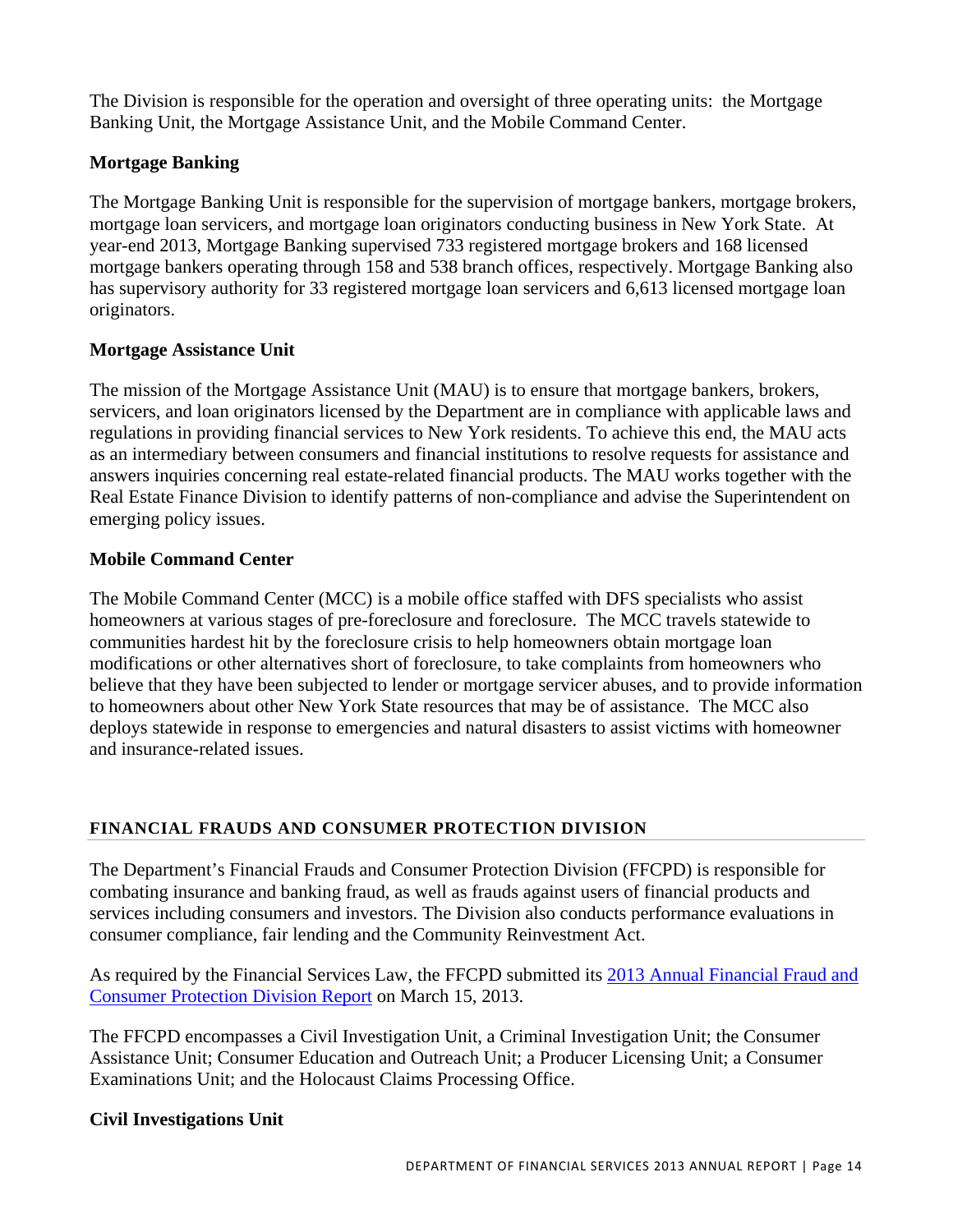The Civil Investigations Unit includes a staff of attorneys investigating civil financial fraud, as well as violations of consumer law, banking law and insurance law. In 2013, the Civil Investigations Unit conducted investigations in a number of areas including: force-placed insurance, online payday lending, title insurance and debt collectors.

# **Criminal Investigations Unit**

The Criminal Investigations Unit (CIU) conducts specialized investigations into criminal conduct involving the financial services industry and works cooperatively with law enforcement and regulatory agencies at the federal, state, county and local levels. The CIU handles banking criminal investigations and insurance frauds.

# **Consumer Assistance Unit**

The Consumer Assistance Unit (CAU) is responsible for receiving, investigating and resolving consumer complaints involving insurance and banking issues through informal mediation and negotiation. In 2013, the CAU recovered \$47,853,223 for 6,845 consumers, which included refunds from insurers, reinstatement of lapsed coverage, payment for denied medical claims, and coverage of disaster-related claims that had been previously denied.

# **Producer Licensing Unit**

The Producer Licensing Unit reviews applications, issues licenses and processes renewals for insurance companies as well as licensed producers, including agents, brokers, adjusters, bail bond agents, life settlement brokers, providers and intermediaries. In 2013, the Producer Licensing Unit issued 168,774 licenses.

# **Consumer Examinations and Community Development Unit**

The mission of the Consumer Examination Unit (CEU) is to maintain and enhance consumer confidence in New York's banking system by ensuring that regulated institutions abide by the State's consumer protection, Fair Lending and Community Reinvestment Act (CRA) regulations; increase consumer access to traditional banking services in under-served communities by effectively administering the Department's Banking Development District program and other community development initiatives; and harmonize the FFCPD's examination and enforcement activities with those of the Department's federal counterparts.

# **Holocaust Claims Processing Office**

The Holocaust Claims Processing Office (HCPO) helps Holocaust victims and their heirs recover assets deposited in banks, unpaid proceeds of insurance policies issued by European insurers, and artworks that were lost, looted or sold under duress. The HCPO accepts claims for Holocaust-era looted assets from anywhere in the world and charges no fees for its services. HCPO has successfully closed the cases of 2,127 individuals in which either an offer was accepted, the claims process to which the claim was submitted issued a final determination, the assets claimed had been previously compensated via a postwar restitution or compensation proceeding.

The combined total of offers extended to HCPO claimants for bank, insurance, and other asset losses amounts to \$166,655,154 and a total of 79 cultural objects have been restituted. The 2013 HCPO Annual Report is available on our website.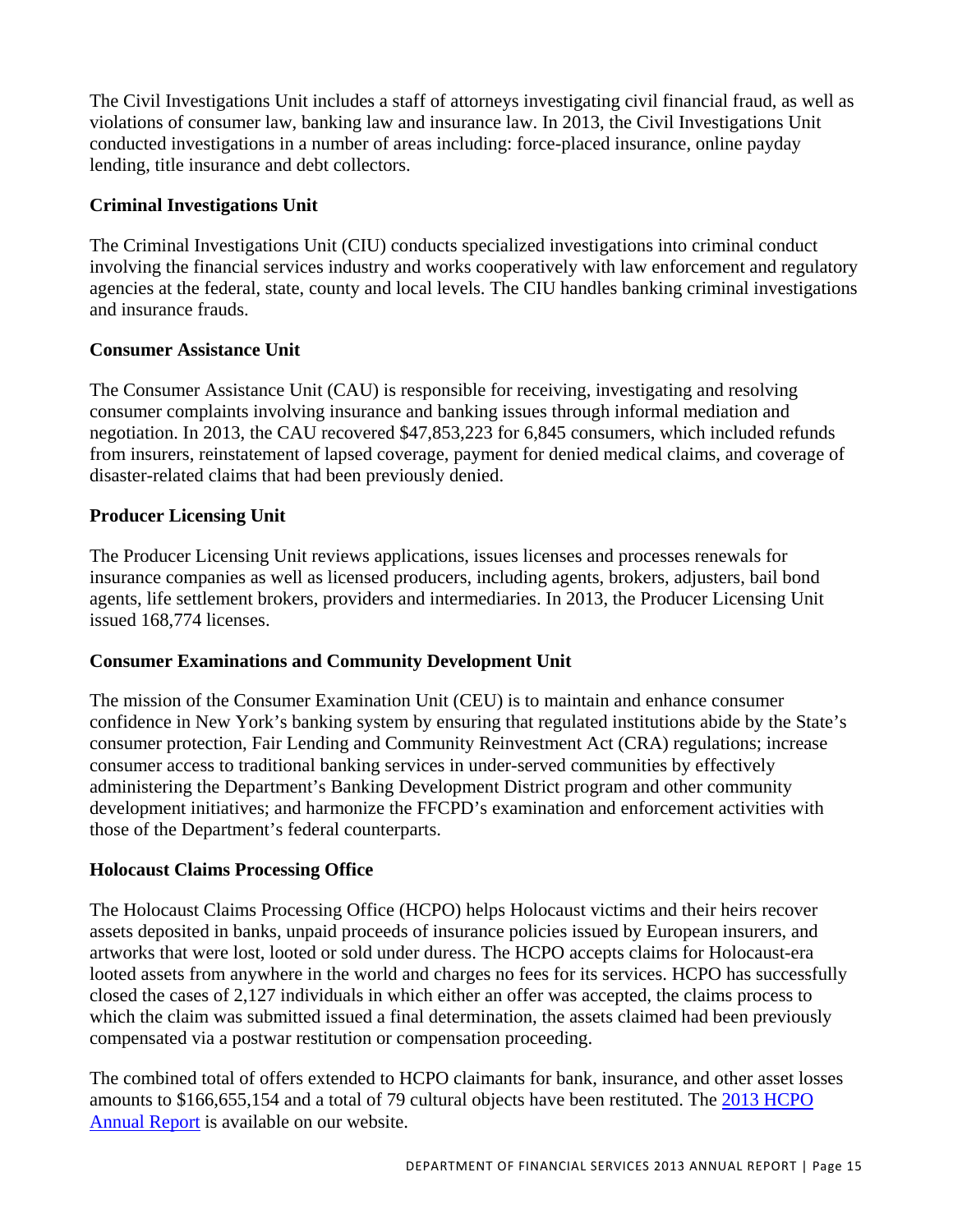## **LIQUIDATION BUREAU OVERVIEW**

The New York Liquidation Bureau (NYLB) is the office that carries out the duties of the New York Superintendent in his capacity as receiver of impaired or insolvent insurance companies under New York Insurance Law Article 74.

The NYLB receives no funding from the State budget; rather, its costs are paid from the assets of the estates under receivership, as well as expense reimbursements from the New York Property/Casualty Insurance Security Fund and the Public Motor Vehicle Liability Security Fund, established under Insurance Law Article 76, and the Workers' Compensation Security Fund, established under New York Workers' Compensation Law Article 6-A, which are paid from assessments on industry.

For each estate, the Superintendent is appointed Receiver by the Supreme Court of the State of New York. Thereafter, the Receivership Court approves the actions of the Receiver and, by extension, the NYLB.

In 2013, the NYLB distributed \$188 million in estate assets to insurance policyholders, claimants and creditors, while also significantly reducing the number of outstanding policyholder claims by over 40%.

Acting as an agent of the Receiver, the NYLB maximizes the assets and resolves the liabilities of the estates. The goal is to rehabilitate the companies and put them back into operation or, if that is not possible, liquidate them in order to distribute their assets to policyholders and creditors. In addition, the NYLB performs claims-handling and certain payment functions relating to the Security Funds. The Security Funds pay eligible claims remaining unpaid if an insolvent insurer does not have sufficient assets to meet its obligations to policyholders.

As of December 31, 2013, the NYLB was managing fifty-five insurance company proceedings. During 2013, nine new proceedings were commenced, of which three were domestic liquidation proceedings (Carriers Casualty Insurance Company, Executive Life Insurance Company of New York and ICM Insurance Company); five were ancillary proceedings (Lumbermens Mutual Casualty Company, American Motorists Insurance Company, American Manufacturers Mutual Insurance Company, Ullico Casualty Company, Western Employers Insurance Company) and one was a shell company (Grand Central Assurance Corporation).

During 2013, eighteen receivership proceedings were completed, of which ten were domestic liquidation proceedings (American Agents Insurance Company, American Consumer Insurance Company, American Fidelity Fire Insurance Company, Autoglass Insurance Company, Bakers Mutual Insurance Company, Contractors Casualty and Surety Company, Midland Property & Casualty Insurance Company, New York Surety Company, Titledge Insurance Company of New York, Inc., U.S. Capital Insurance Company); four were ancillary proceedings (American Druggists' Insurance Company, Frontier Pacific Insurance Company, Transit Casualty Insurance Company, Western Employers Insurance Company); two were conservation proceedings (Highland Insurance Company (U.K.) Limited, and United Capitol Insurance Company); one rehabilitation proceeding was converted to a domestic liquidation proceeding (Executive Life Insurance Company of New York) and one insurer was rehabilitated and returned to the market place (Financial Guaranty Insurance Company).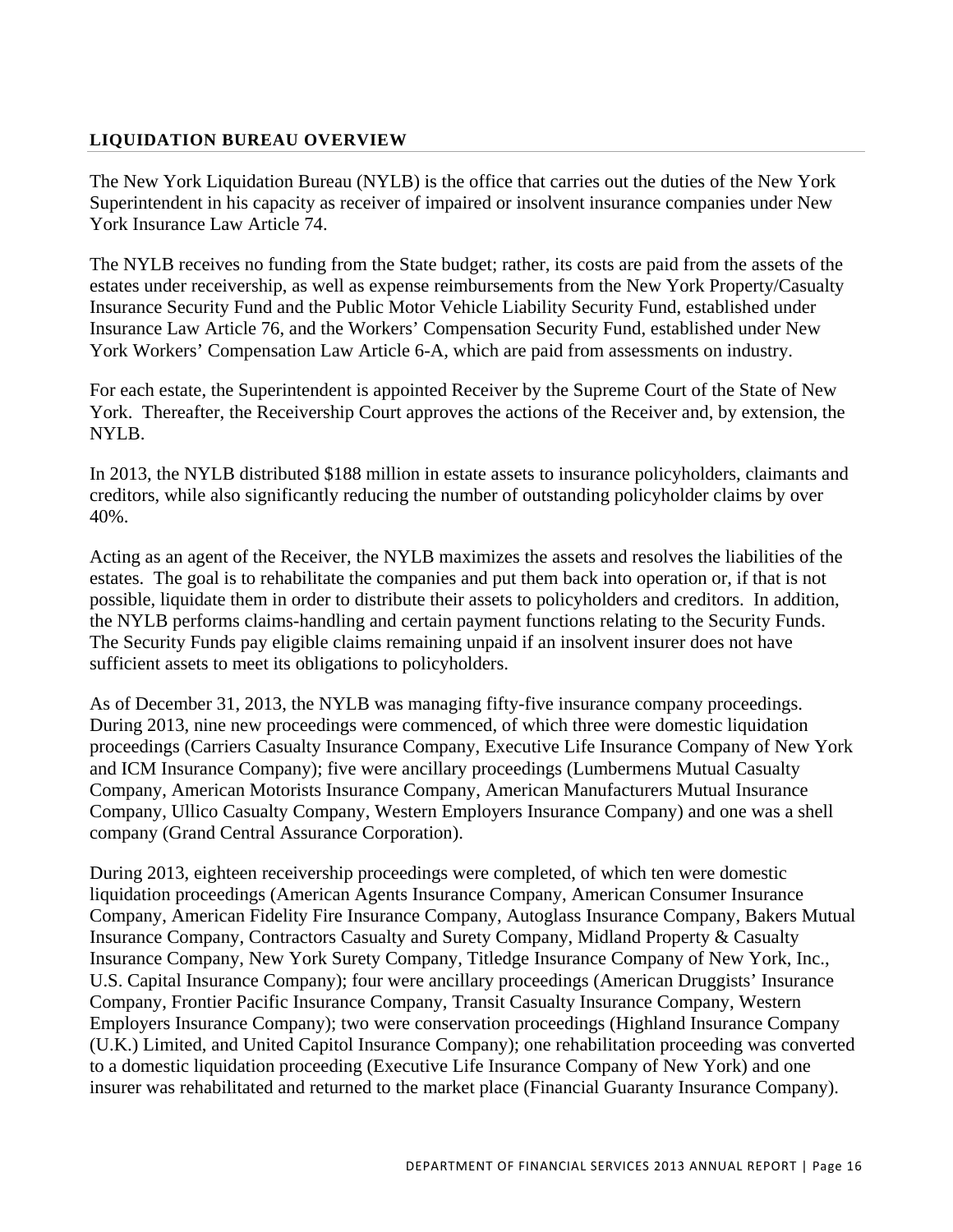# **REGULATORY AND LEGISLATIVE ACTIVITIES**

## **RE GULA TIONS**

Proposed, adopted on an emergency basis, and final adoptions of regulations completed during 2013 can be found on our website.

## **INDUSTRY AND CIRCULAR LETTERS**

Banking Industry Letters and Insurance Circular Letters can be found on our website.

## **CHANGES TO THE BANKING, INSURANCE AND FINANCIAL SERVICES LAWS**

Legislative Summaries regarding changes to Insurance, Banking, Financial Services and related laws can be found on our website.

## **LEGISLATIVE RECOMMENDATIONS FOR 2014**

- **Out of Network:** This bill amends laws to provide several enhanced protections to consumers regarding coverage for out-of-network services.
- **Title Agent Licensing:** This bill would give DFS authority to issue licenses to title insurance agents.
- **No-Fault Reform:** This bill amends the Insurance Law to expand the authority of the Superintendent of Financial Services to prohibit a provider of health services from demanding or requesting payment for health services rendered under Article 51 of the Insurance Law if the Superintendent determines that the provider has engaged in certain activities, and to permit the Superintendent to request information from, and examine, a provider of health services.
- Life Guaranty Fund: Article 77 of the Insurance Law sets up a mechanism to provide funds to protect New York residents against a life insurer's failure to perform its contractual obligations under life insurance policies, annuity contracts, accident and health insurance policies, funding agreements and supplemental contracts. Under current law, the Guaranty Corporation may assess member insurers for the funds necessary to meet the contractual obligations of an insolvent life insurer up to a \$558 million cap for the entirety of all such failed insurers. This bill permits the Guaranty Corporation to assess member insurers for amounts above the current cap which will ensure the protection of New Yorkers in the event of a life insurer's insolvency in the future.
- **Bail Bond Reform:** This bill amends the Insurance Law to enable DFS to more effectively regulated licensed bail agents.
- **Omnibus (Insurance, Banking, Foreclosure):** This bill amends the Insurance Law to meet NAIC accreditation standards. The bill also extends various laws in the area of property insurance and foreclosure relief that would otherwise expire during 2014 and 2015.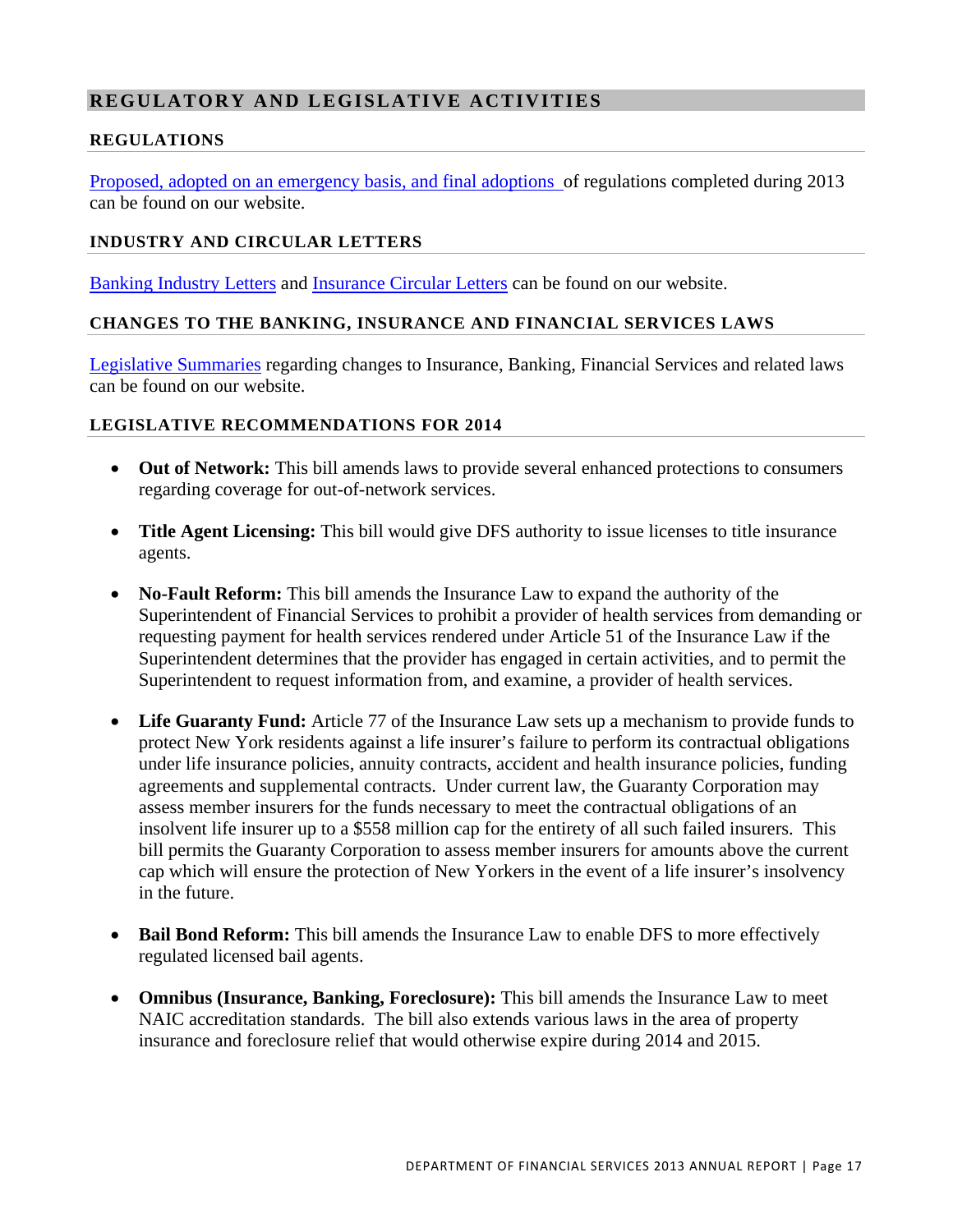## **BANKING STATISTICS**

## **SUMMARY OF SUPERVISED INSTITUTIONS**

#### **CONDITION OF ALL PRINCIPAL BANKING AND LENDING FACILITIES IN NEW YORK**

|                                    | <b>Number of Institutions</b> |                |                      |                             | <b>Assets</b>   |                      |  |
|------------------------------------|-------------------------------|----------------|----------------------|-----------------------------|-----------------|----------------------|--|
|                                    |                               |                |                      | <b>Dollars in Thousands</b> |                 |                      |  |
|                                    | <b>New York State</b>         | <b>NYC</b>     | <b>Rest of State</b> | <b>New York State</b>       | <b>NYC</b>      | <b>Rest of State</b> |  |
| All Institutions *                 | 734                           | 300            | 420                  | \$3,022,692,518             | \$2,692,689,877 | \$330,002,641        |  |
| Commercial Banks **                | 126                           | 53             | 73                   | 759,438,626                 | 552,635,958     | 206,802,668          |  |
| <b>Savings Banks</b>               | 42                            | 14             | 28                   | 90,561,654                  | 21,063,174      | 69,498,480           |  |
| Savings & Loan Associations        | 10                            | $\overline{2}$ | 8                    | 18,880,544                  | 17,470,062      | 1,410,482            |  |
| <b>Credit Unions</b>               | 395                           | 91             | 304                  | 65,313,444                  | 13,062,712      | 52,250,732           |  |
| Safe Deposit Companies             | $\overline{2}$                | $\mathbf 0$    | $\overline{2}$       | 497                         | $\mathbf{0}$    | 497                  |  |
| Investment Companies (Article XII) | 6                             | 5              | $\mathbf{1}$         | 993,755                     | 990,836         | 2,919                |  |
| Licensed Lenders ***               | 19                            | $\mathbf{1}$   | 4                    | 37,607                      | 744             | 36,863               |  |
| Foreign Branches                   | 119                           | 119            | $\mathbf 0$          | 1,970,472,007               | 1,970,472,007   | 0                    |  |
| <b>Foreign Agencies</b>            | 15                            | 15             | $\mathbf 0$          | 116,994,384                 | 116,994,384     | 0                    |  |
|                                    |                               |                |                      |                             |                 |                      |  |
| <b>State Charter *</b>             | 259                           | 162            | 83                   | \$2,561,231,215             | \$2,389,981,095 | \$171,250,120        |  |
| Commercial Banks **                | 85                            | 44             | 41                   | 645,072,137                 | 539,060,758     | 106,011,379          |  |
| <b>Savings Banks</b>               | 22                            | $\overline{4}$ | 18                   | 78,536,556                  | 15,981,541      | 62,555,015           |  |
| Savings and Loan Associations      | $\overline{2}$                | $\mathbf 0$    | $2^{\circ}$          | 190,192                     | 0               | 190,192              |  |
| <b>Credit Unions</b>               | 20                            | 5              | 15                   | 7,106,813                   | 4,653,558       | 2,453,255            |  |
| Safe Deposit Companies             | $\overline{2}$                | $\mathbf 0$    | $\overline{2}$       | 497                         | $\Omega$        | 497                  |  |
| Investment Companies (Article XII) | 6                             | 5              | $\mathbf{1}$         | 993,755                     | 990,836         | 2,919                |  |
| Licensed Lenders ***               | 19                            | $\mathbf{1}$   | $\overline{a}$       | 37,607                      | 744             | 36,863               |  |
| Foreign Branches                   | 89                            | 89             | $\boldsymbol{0}$     | 1,712,727,429               | 1,712,727,429   | 0                    |  |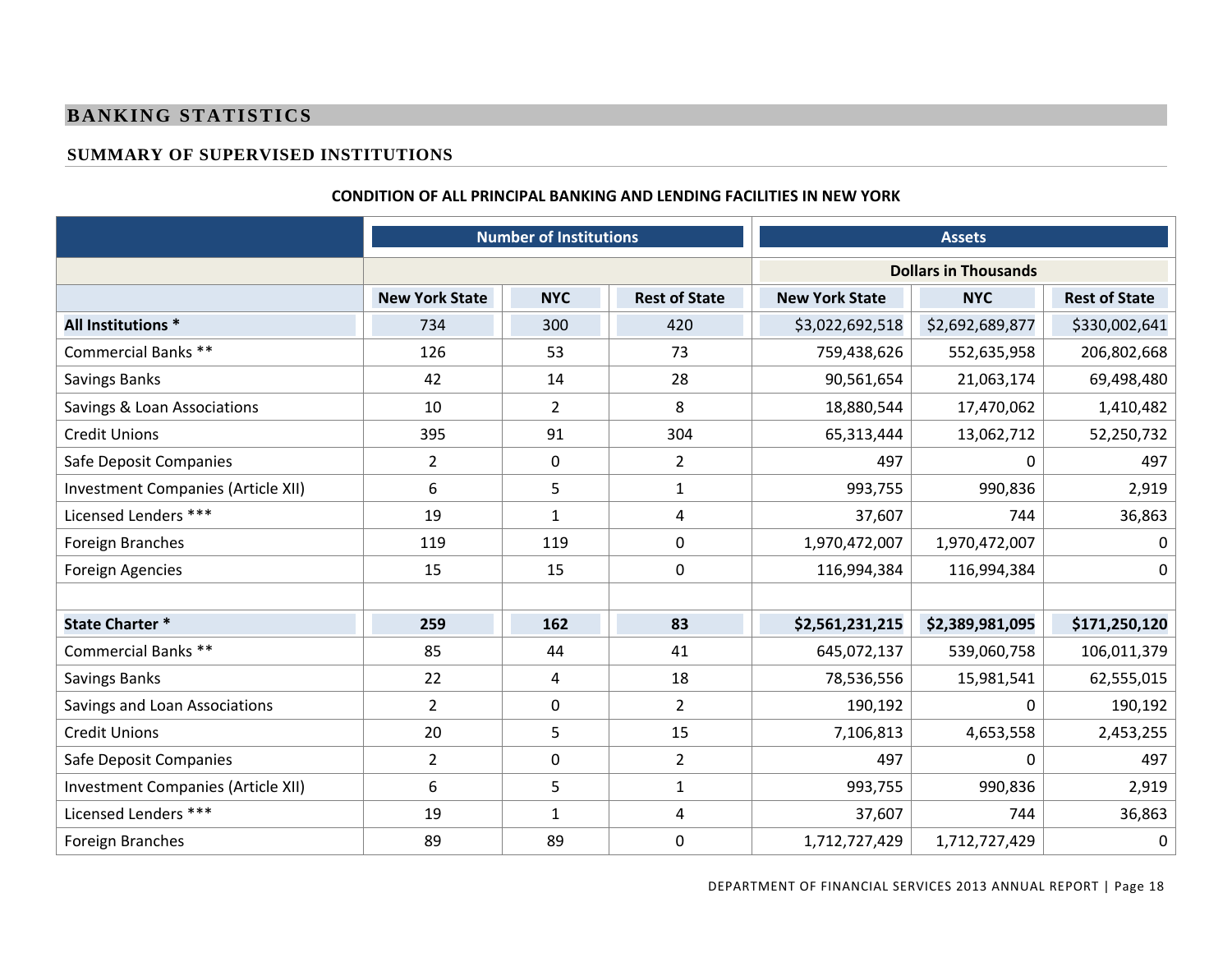|                                    | <b>Number of Institutions</b> |                     |                                                             |                                                                                 | <b>Assets</b>               |               |
|------------------------------------|-------------------------------|---------------------|-------------------------------------------------------------|---------------------------------------------------------------------------------|-----------------------------|---------------|
|                                    |                               |                     |                                                             |                                                                                 | <b>Dollars in Thousands</b> |               |
| <b>Foreign Agencies</b>            | 14                            | 14                  | $\mathbf 0$                                                 | 116,566,229                                                                     | 116,566,229                 | $\mathbf 0$   |
|                                    |                               |                     |                                                             |                                                                                 |                             |               |
| <b>Federal Charter*</b>            | 475                           | 138                 | 337                                                         | \$461,975,691                                                                   | \$302,708,782               | \$159,266,909 |
| Commercial Banks **                | 41                            | 9                   | 32                                                          | 114,880,877                                                                     | 13,575,200                  | 101,305,677   |
| Savings Banks                      | 20                            | 10                  | 10                                                          | 12,025,098<br>5,081,633                                                         |                             | 6,943,465     |
| Savings and Loan Associations      | 8                             | $\overline{2}$<br>6 |                                                             | 18,690,352                                                                      | 17,470,062                  | 1,220,290     |
| <b>Credit Unions</b>               | 375                           | 86                  | 289                                                         | 58,206,631<br>8,409,154                                                         |                             | 49,797,477    |
| Safe Deposit Companies             | 0                             | 0                   | 0                                                           | 0                                                                               | 0                           | $\Omega$      |
| Investment Companies (Article XII) | 0                             | 0                   | 0                                                           | 0                                                                               | ი                           | 0             |
| Licensed Lenders                   | 0                             | $\Omega$            | 0                                                           | 0                                                                               | 0                           | $\mathbf 0$   |
| Foreign Branches                   | 30                            | 30                  | 0                                                           | 257,744,578                                                                     | 257,744,578                 | $\mathbf 0$   |
| <b>Foreign Agencies</b>            | $\mathbf{1}$                  | 1                   | $\mathbf 0$                                                 | 428,155                                                                         | 428,155                     | $\mathbf 0$   |
|                                    |                               |                     | *Dollars may not add to total due to rounding.              |                                                                                 |                             |               |
|                                    |                               |                     |                                                             | **Banks, trust companies, limited purpose trust companies, and private bankers. |                             |               |
|                                    |                               |                     | *** 14 licensed institutions located outside New York State |                                                                                 |                             |               |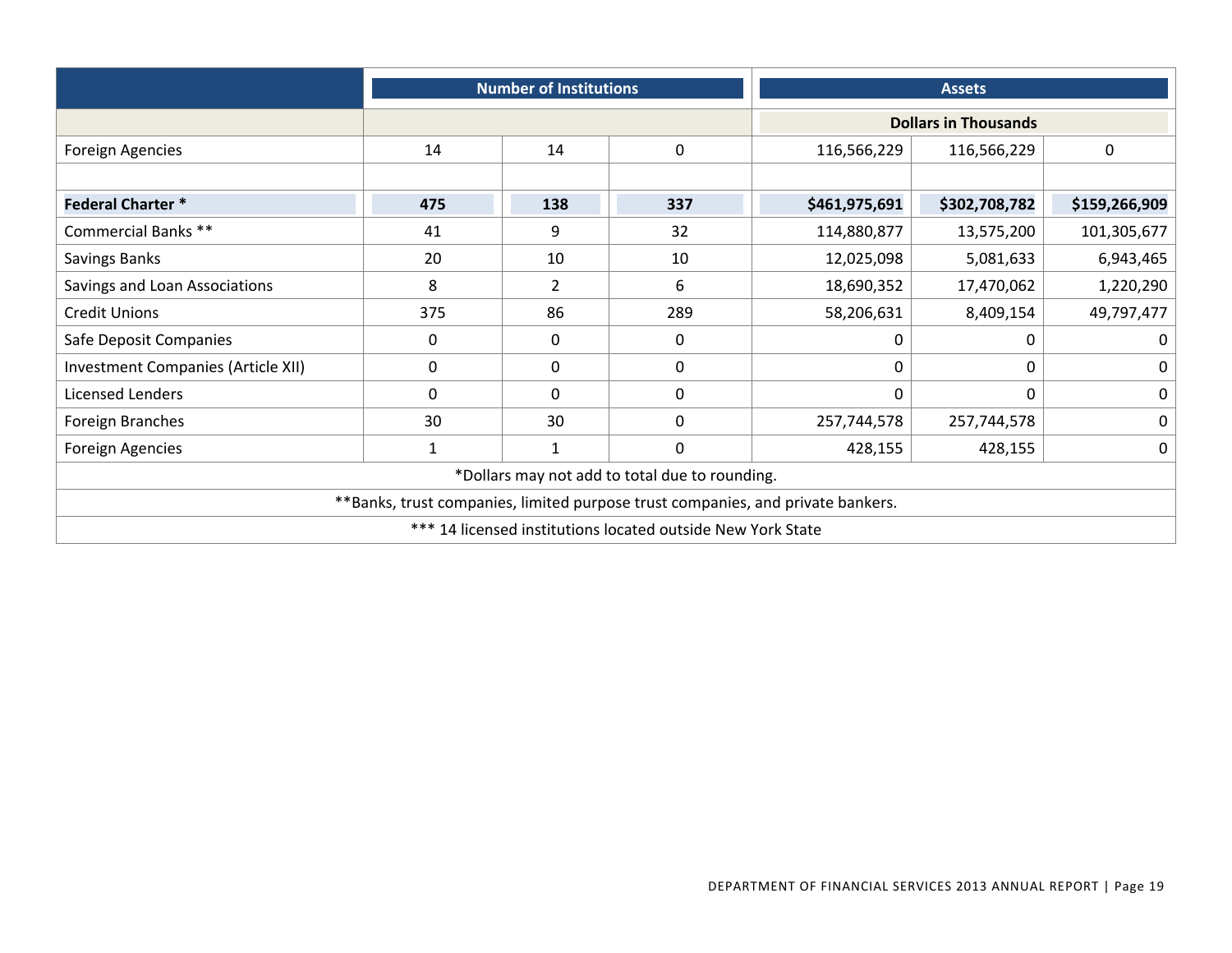| <b>Type of Institution</b>                  | <b>Number of Institutions</b> | <b>Number of Domestic Offices</b> |
|---------------------------------------------|-------------------------------|-----------------------------------|
| <b>Banks</b>                                | 47                            | 304                               |
| <b>Trust Companies</b>                      | 25                            | 1116                              |
| <b>Limited Purpose Trust Companies</b>      | 12                            | 16                                |
| <b>Private Bankers</b>                      | 1                             | 9                                 |
| Savings Banks                               | 22                            | 538                               |
| Savings & Loans                             | $\overline{2}$                | $\overline{4}$                    |
| <b>Credit Unions</b>                        | 20                            | 70                                |
| Safe Deposit Companies                      | $\overline{2}$                | $\overline{2}$                    |
| Investment Companies (Article XII)          | 6                             | 8                                 |
| <b>Licensed Lenders</b>                     | 19                            | 72                                |
| Foreign Branches                            | 89                            | 96                                |
| <b>Foreign Agencies</b>                     | 14                            | 14                                |
| Holding Companies - One Bank                | 38                            | 38                                |
| Holding Companies - Multi Bank              | 10                            | 10                                |
| <b>Mutual Holding Companies</b>             | $\mathbf{1}$                  | $\mathbf{1}$                      |
| Foreign Representative Offices              | 35                            | 35                                |
| <b>Sales Finance Companies</b>              | 103                           | 144                               |
| <b>Premium Finance Agencies</b>             | 53                            | 83                                |
| <b>Check Cashers (including Commercial)</b> | 144                           | 712                               |
| <b>Money Transmitters</b>                   | 87                            | 369                               |
| <b>Budget Planners</b>                      | 44                            | 150                               |
| Mortgage Bankers                            | 171                           | 681                               |
| Mortgage Brokers                            | 720                           | 873                               |
| Mortgage Loan Servicers                     | 32                            | 32                                |
| <b>Common Trust Funds</b>                   | 60                            | 60                                |
| <b>NYS Regulated Corporations</b>           | 3                             | 3                                 |
| <b>Charitable Foundations</b>               | 3                             | 3                                 |
|                                             |                               |                                   |
| <b>Total</b>                                | 1,763                         | 5,443                             |

#### **NEW YORK STATE CHARTERED AND LICENSED BANKING, LENDING AND FINANCIAL SERVICES INSTITUTIONS**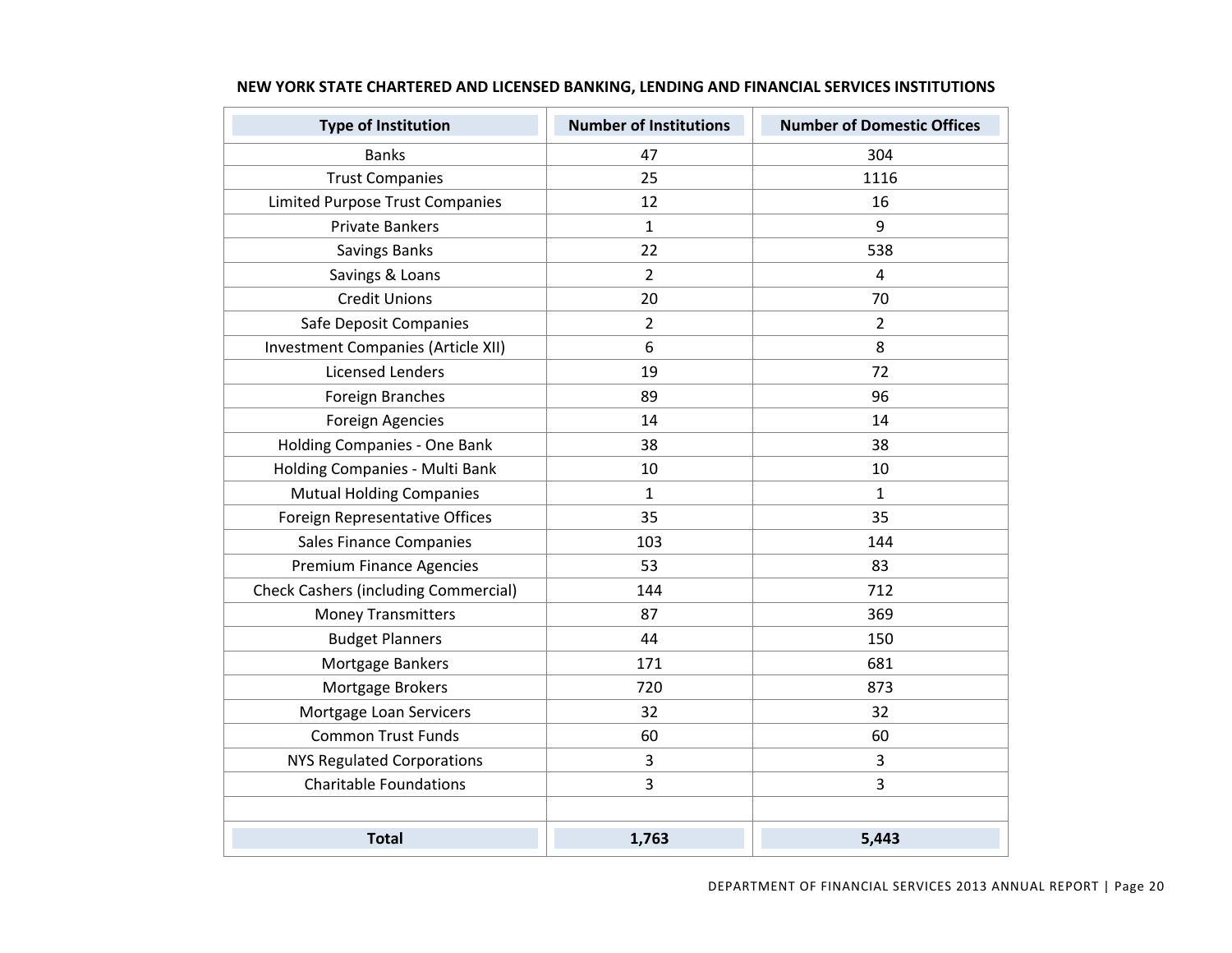#### **CONVERSION FROM FEDERAL CHARTER TO STATE CHARTER**

| <b>Name</b>                             | <b>Location</b>       | <b>Name After Change</b>                | <b>Effective Date</b> |
|-----------------------------------------|-----------------------|-----------------------------------------|-----------------------|
| Gouverneur Savings and Loan Association | Gouverneur, NY        | Gouverneur Savings and Loan Association | December 31, 2013     |
| <b>Mahopac National Bank</b>            | Town of Southeast, NY | Mahopac Bank                            | December 31, 2013     |
| Metropolitan National Bank              | New York, NY          | Metropolitan Commercial Bank            | December 31, 2013     |

#### **BANK MERGERS AND ACQUISITIONS**

| <b>Name</b>                     | <b>Locations</b>        | <b>Transaction</b> | <b>Name After Change</b>      | <b>Effective Date</b> |
|---------------------------------|-------------------------|--------------------|-------------------------------|-----------------------|
| <b>Name</b>                     | <b>Institution Type</b> | Locations          | <b>Acquiring Bank</b>         | <b>Effective Date</b> |
| <b>Provident Municipal Bank</b> | <b>Commercial Bank</b>  | Montebello, NY     | <b>Sterling National Bank</b> | October 31, 2013      |
| Flushing Savings Bank, FSB      | Savings Bank            | Flushing, NY       | <b>Flushing Bank</b>          | March 1, 2013         |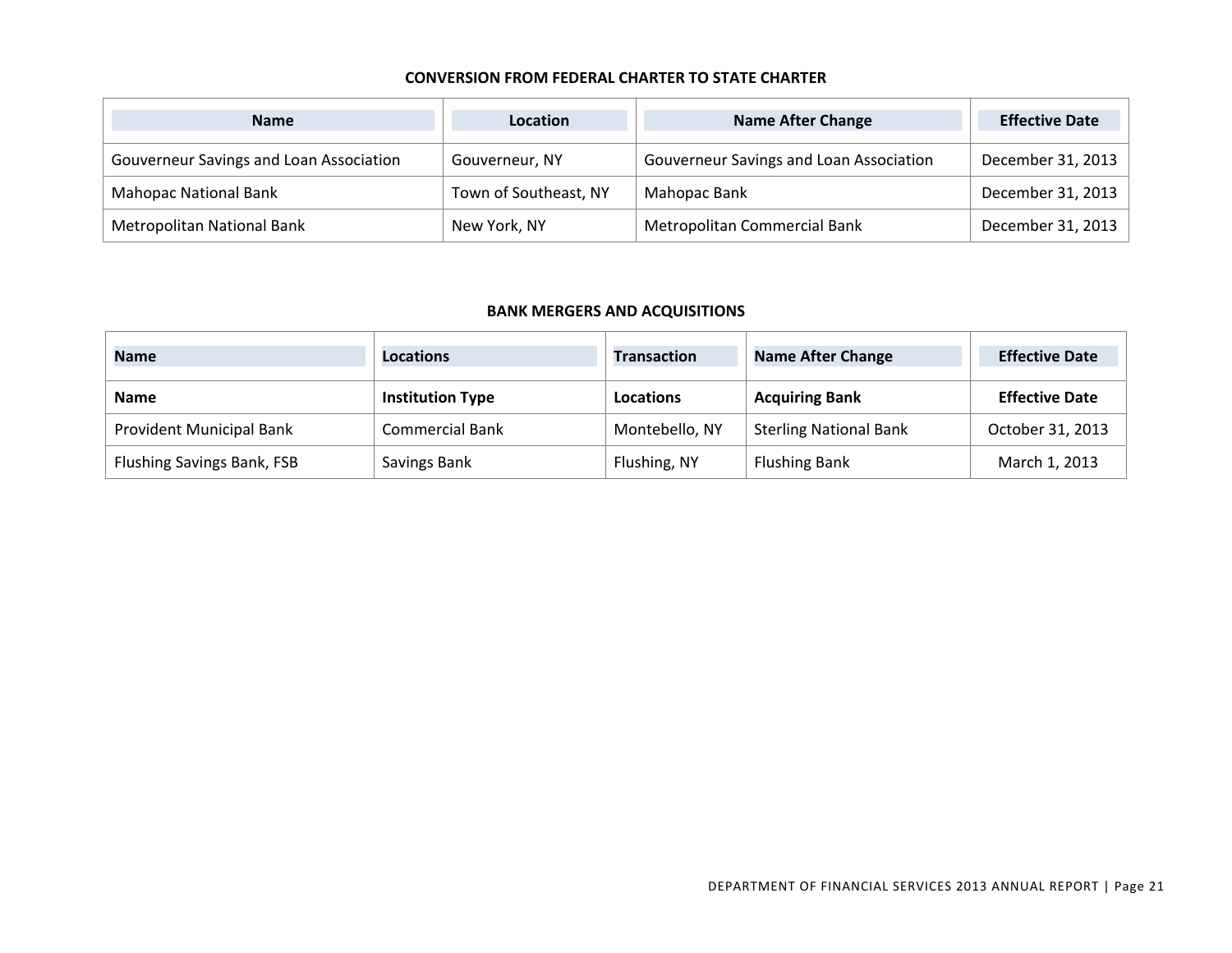#### **CONDITION OF SUPERVISED INSTITUTIONS**

#### **CONDITION OF COMMERCIAL BANKS, TRUSTS AND PRIVATE BANKERS**

| <b>COMMERCIAL BANKS, TRUSTS</b><br><b>AND PRIVATE BANKERS</b> | <b>Cash and Due</b><br>from Banks | <b>Total Securities</b> | <b>Federal Funds</b><br><b>Sold and Repos</b> | Loans and<br><b>Leases Net</b> | <b>Premises and</b><br><b>Equipment</b> | <b>All Other</b><br>Assets* | <b>Total Assets</b> |
|---------------------------------------------------------------|-----------------------------------|-------------------------|-----------------------------------------------|--------------------------------|-----------------------------------------|-----------------------------|---------------------|
|                                                               |                                   |                         |                                               | <b>Dollars in Thousands</b>    |                                         |                             |                     |
| <b>Commercial Banks</b>                                       |                                   |                         |                                               |                                |                                         |                             |                     |
| <b>Adirondack Bank</b>                                        | \$12,824                          | \$191,224               | \$1,221                                       | \$410,048                      | \$6,210                                 | \$22,143                    | \$643,670           |
| Alden State Bank                                              | 3,605                             | 66,277                  | 558                                           | 168,422                        | 1,848                                   | 10,108                      | 250,818             |
| Alma Bank                                                     | 138,603                           | 56,734                  | 144                                           | 730,040                        | 9,819                                   | 14,688                      | 950,028             |
| Alpine Capital Bank                                           | 62,574                            | 31,533                  | 0                                             | 137,847                        | 785                                     | 1,680                       | 234,419             |
| Amerasia Bank                                                 | 23,941                            | 9,299                   | 20,000                                        | 311,922                        | 7,786                                   | 6,443                       | 379,391             |
| <b>American Community Bank</b>                                | 19,377                            | 27,377                  | 8,600                                         | 106,410                        | 1,225                                   | 8,697                       | 171,686             |
| <b>Bank of Akron</b>                                          | 6,201                             | 49,527                  | 0                                             | 184,851                        | 4,301                                   | 9,500                       | 254,380             |
| <b>Bank of Cattaraugus</b>                                    | 2,623                             | 4,886                   | 0                                             | 7,776                          | 311                                     | 652                         | 16,248              |
| <b>Bank of Holland</b>                                        | 5,641                             | 18,588                  | 52                                            | 60,591                         | 2,593                                   | 1,576                       | 89,041              |
| Berkshire Bank Municipal Bank                                 | 11,847                            | 27,516                  | 16,709                                        | 0                              | 0                                       | 114                         | 56,186              |
| <b>BPD Bank</b>                                               | 3,236                             | 0                       | 0                                             | 0                              | 0                                       | 1,450                       | 4,686               |
| <b>Catskill Hudson Bank</b>                                   | 8,399                             | 180,043                 | 0                                             | 195,843                        | 3,026                                   | 8,749                       | 396,060             |
| <b>Cattaraugus County Bank</b>                                | 12,661                            | 48,619                  | 3,000                                         | 109,532                        | 6,157                                   | 9,509                       | 189,478             |
| <b>Citizens Bank of Cape Vincent</b>                          | 4,157                             | 17,516                  | 4,500                                         | 30,082                         | 1,079                                   | 785                         | 58,119              |
| <b>Country Bank</b>                                           | 18,665                            | 170,643                 | 0                                             | 313,609                        | 568                                     | 11,485                      | 514,970             |
| <b>Emigrant Mercantile Bank</b>                               | 3,637                             | 0                       | 0                                             | 0                              | $\Omega$                                | 13                          | 3,650               |
| <b>Empire State Bank</b>                                      | 4,298                             | 19,953                  | 0                                             | 119,234                        | 2,285                                   | 3,308                       | 149,078             |
| First American International Bank                             | 64,171                            | 93,545                  | 0                                             | 354,637                        | 17,507                                  | 21,635                      | 551,495             |
| <b>Flushing Bank</b>                                          | 33,083                            | 980,220                 | 0                                             | 3,402,827                      | 20,356                                  | 288,697                     | 4,725,183           |
| Genesee Regional Bank                                         | 23,416                            | 117,708                 | 0                                             | 231,256                        | 778                                     | 4,661                       | 377,819             |
| <b>Global Bank</b>                                            | 9,152                             | 9,233                   | 0                                             | 98,157                         | 174                                     | 2,939                       | 119,655             |
| <b>Gold Coast Bank</b>                                        | 28,067                            | 47,860                  | 858                                           | 162,801                        | 1,944                                   | 2,606                       | 244,136             |
| <b>Greene County Commercial Bank</b>                          | 1,626                             | 188,260                 | 0                                             | $\mathbf 0$                    | 0                                       | 727                         | 190,613             |
| <b>Hanover Community Bank</b>                                 | 13,915                            | 23                      | 7,293                                         | 95,903                         | 3,357                                   | 481                         | 120,972             |
| Interaudi Bank                                                | 547,348                           | 352,406                 | 0                                             | 537,208                        | 3,622                                   | 12,115                      | 1,452,699           |
| Jeff Bank                                                     | 19,621                            | 110,325                 | 0                                             | 269,132                        | 3,682                                   | 27,044                      | 429,804             |

DEPARTMENT OF FINANCIAL SERVICES 2013 ANNUAL REPORT | Page 22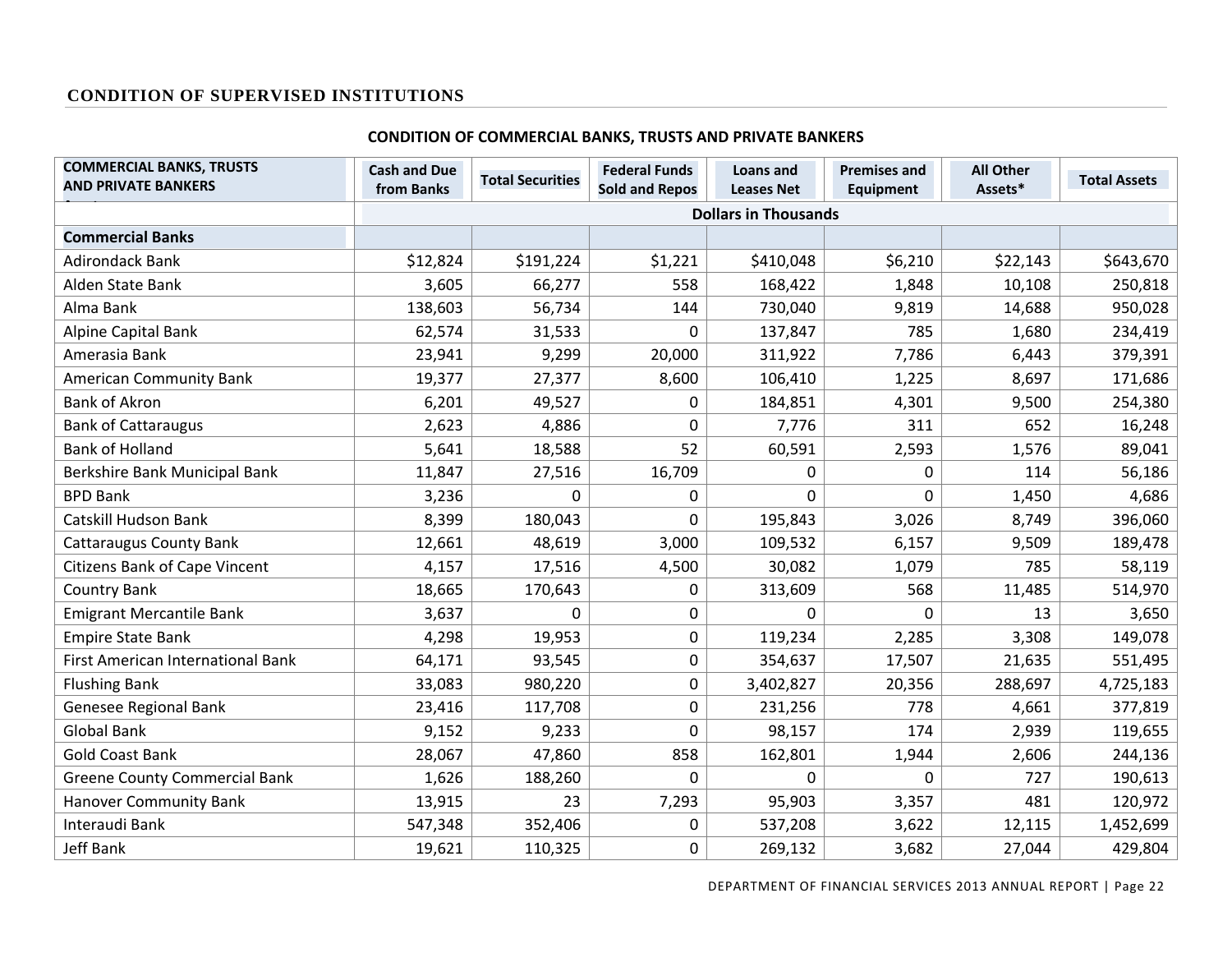| <b>COMMERCIAL BANKS, TRUSTS</b><br><b>AND PRIVATE BANKERS</b> | <b>Cash and Due</b><br>from Banks | <b>Total Securities</b> | <b>Federal Funds</b><br><b>Sold and Repos</b> | <b>Loans and</b><br><b>Leases Net</b> | <b>Premises and</b><br><b>Equipment</b> | <b>All Other</b><br>Assets* | <b>Total Assets</b> |
|---------------------------------------------------------------|-----------------------------------|-------------------------|-----------------------------------------------|---------------------------------------|-----------------------------------------|-----------------------------|---------------------|
| Mahopac Bank                                                  | 13,071                            | 271,177                 | 0                                             | 634,747                               | 16,021                                  | 55,202                      | 990,218             |
| <b>New York Commercial Bank</b>                               | 190,300                           | 874,095                 | 1,564                                         | 2,245,566                             | 25,648                                  | 347,312                     | 3,684,485           |
| NewBank                                                       | 54,745                            | 294                     | 0                                             | 120,757                               | 1,160                                   | 5,393                       | 182,349             |
| Pathfinder Commercial Bank                                    | 2,486                             | 57,694                  | 0                                             | 0                                     | $\mathbf 0$                             | 1,204                       | 61,384              |
| <b>PCSB Commercial Bank</b>                                   | 4,131                             | 29,905                  | 154                                           | $\boldsymbol{0}$                      | $\pmb{0}$                               | 85                          | 34,275              |
| <b>Pioneer Commercial Bank</b>                                | 11,366                            | 48,441                  | 17                                            | 0                                     | $\mathbf 0$                             | 103                         | 59,927              |
| Riverside Bank                                                | 9,208                             | 20,385                  | 208                                           | 184,085                               | 1,178                                   | 6,279                       | 221,343             |
| Savoy Bank                                                    | 18,834                            | 6,648                   | 0                                             | 74,453                                | 519                                     | 500                         | 100,954             |
| Shinhan Bank America                                          | 100,387                           | 113,248                 | 0                                             | 737,119                               | 10,134                                  | 24,094                      | 984,982             |
| Signature Bank                                                | 237,929                           | 7,740,345               | 0                                             | 13,805,159                            | 31,467                                  | 561,763                     | 22,376,663          |
| <b>Spring Bank</b>                                            | 2,841                             | 13,242                  | 0                                             | 79,029                                | 498                                     | 3,380                       | 98,990              |
| State Bank of Chittenango                                     | 31                                | 184,228                 | 0                                             | $\mathbf 0$                           | $\mathbf 0$                             | 2,624                       | 186,883             |
| The Berkshire Bank                                            | 92,586                            | 334,625                 | 0                                             | 309,184                               | 2,797                                   | 27,524                      | 766,716             |
| The Westchester Bank                                          | 46,459                            | 42,939                  | 2,683                                         | 320,134                               | 2,712                                   | 11,577                      | 426,504             |
| <b>Tioga State Bank</b>                                       | 6,331                             | 111,148                 | 0                                             | 256,283                               | 4,760                                   | 16,703                      | 395,225             |
| United International Bank                                     | 38,129                            | 15,368                  | 0                                             | 117,582                               | 1,308                                   | 4,279                       | 176,666             |
| <b>United Orient Bank</b>                                     | 14,021                            | 2,846                   | 1,000                                         | 72,668                                | 94                                      | 1,592                       | 92,221              |
| <b>USNY Bank</b>                                              | 14,913                            | 5,414                   | 0                                             | 154,496                               | 1,742                                   | 3,284                       | 179,849             |
| <b>Victory State Bank</b>                                     | 67,633                            | 154,663                 | 456                                           | 71,987                                | 1,893                                   | 2,934                       | 299,566             |
| Woori America Bank                                            | 169,054                           | 100,519                 | $\mathbf 0$                                   | 857,532                               | 4,316                                   | 24,995                      | 1,156,416           |
| <b>WSB Municipal Bank</b>                                     | 11,749                            | 49,128                  | 0                                             | 0                                     | 0                                       | 717                         | 61,594              |
| <b>Trust Companies</b>                                        |                                   |                         |                                               |                                       |                                         |                             |                     |
| Amalgamated Bank                                              | 192,622                           | 1,450,709               | 0                                             | 1,927,540                             | 32,870                                  | 161,304                     | 3,765,045           |
| <b>Banco Popular North America</b>                            | 211,067                           | 2,042,213               | 0                                             | 5,614,910                             | 60,601                                  | 826,414                     | 8,755,205           |
| <b>Bank Leumi USA</b>                                         | 542,678                           | 675,834                 | 0                                             | 3,677,643                             | 35,940                                  | 259,035                     | 5,191,130           |
| <b>Bank of Millbrook</b>                                      | 18,125                            | 86,212                  | 2,155                                         | 98,406                                | 3,228                                   | 6,156                       | 214,282             |
| <b>Bank of Richmondville</b>                                  | 7,446                             | 35,699                  | 293                                           | 81,970                                | 988                                     | 3,767                       | 130,163             |
| <b>Bank of Utica</b>                                          | 6,296                             | 883,693                 | 0                                             | 49,868                                | 962                                     | 10,711                      | 951,530             |
| <b>Chemung Canal Trust Company</b>                            | 52,633                            | 351,090                 | 0                                             | 983,781                               | 30,031                                  | 60,356                      | 1,477,891           |
| Deutsche Bank Trust Company Americas                          | 18,979,000                        | 14,000                  | 15,323,000                                    | 19,838,000                            | 43,000                                  | 1,562,000                   | 55,759,000          |
| <b>Fiduciary Trust Company International</b>                  | 501,446                           | 73,708                  | 0                                             | 196,177                               | 3,639                                   | 143,248                     | 918,218             |
| Five Star Bank                                                | 56,592                            | 859,184                 | 0                                             | 1,810,264                             | 34,216                                  | 161,761                     | 2,922,017           |

DEPARTMENT OF FINANCIAL SERVICES 2013 ANNUAL REPORT | Page 23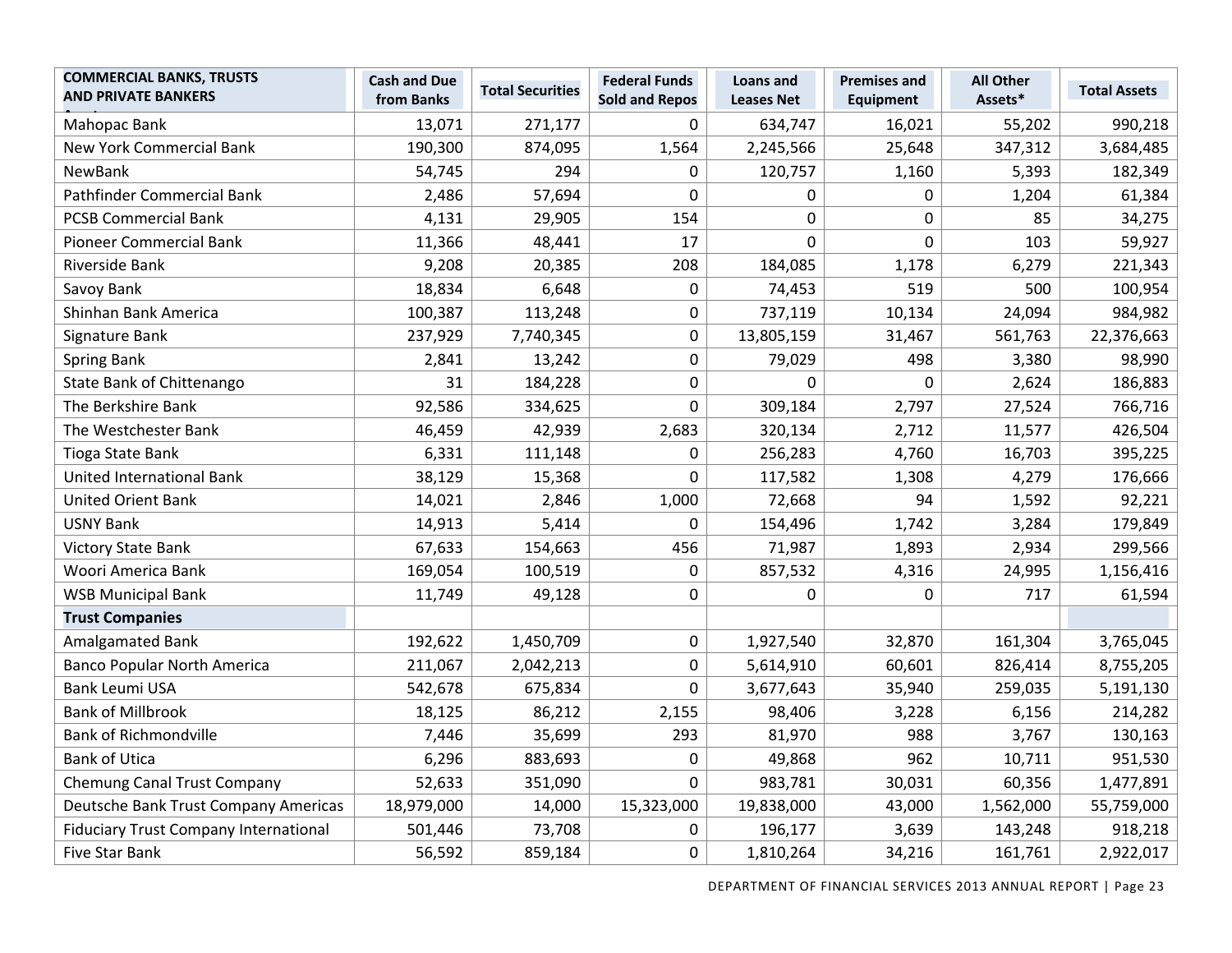| <b>COMMERCIAL BANKS, TRUSTS</b><br><b>AND PRIVATE BANKERS</b>                                                              | <b>Cash and Due</b><br>from Banks | <b>Total Securities</b> | <b>Federal Funds</b><br><b>Sold and Repos</b> | <b>Loans and</b><br><b>Leases Net</b> | <b>Premises and</b><br><b>Equipment</b> | <b>All Other</b><br>Assets* | <b>Total Assets</b> |
|----------------------------------------------------------------------------------------------------------------------------|-----------------------------------|-------------------------|-----------------------------------------------|---------------------------------------|-----------------------------------------|-----------------------------|---------------------|
| Goldman Sachs Bank USA                                                                                                     | 51,102,000                        | $\Omega$                | 1,539,000                                     | 22,775,000                            | $\mathbf{0}$                            | 30,200,000                  | 105,616,000         |
| <b>Habib American Bank</b>                                                                                                 | 334,529                           | 33,702                  | 0                                             | 477,975                               | 2,703                                   | 10,712                      | 859,621             |
| <b>Israel Discount Bank of New York</b>                                                                                    | 695,298                           | 3,864,412               | 0                                             | 4,645,563                             | 34,854                                  | 359,958                     | 9,600,085           |
| <b>Manufacturers and Traders Trust</b>                                                                                     | 3,142,891                         | 8,461,784               | 231,673                                       | 62,652,518                            | 616,937                                 | 9,240,830                   | 84,346,633          |
| Metropolitan Commercial Bank                                                                                               | 39,965                            | 70,391                  | 0                                             | 494,430                               | 4,691                                   | 25,715                      | 635,192             |
| Mitsubishi UFJ Trust & Banking                                                                                             | 237,230                           | $\Omega$                | 0                                             | $\mathbf 0$                           | 550                                     | 20,601                      | 258,381             |
| Mizuho Bank (USA)                                                                                                          | 427,500                           | 117,948                 | 0                                             | 4,520,722                             | $\Omega$                                | 153,508                     | 5,219,678           |
| Mizuho Trust & Banking Co. USA                                                                                             | 742,198                           | $\Omega$                | 0                                             | $\Omega$                              | 4,889                                   | 35,439                      | 782,526             |
| <b>Orange County Trust Company</b>                                                                                         | 10,267                            | 286,442                 | 0                                             | 318,660                               | 13,724                                  | 37,909                      | 667,002             |
| Solvay Bank                                                                                                                | 10,594                            | 250,360                 | 357                                           | 404,437                               | 7,999                                   | 12,282                      | 686,029             |
| <b>Steuben Trust Company</b>                                                                                               | 13,913                            | 161,483                 | $\pmb{0}$                                     | 239,513                               | 7,181                                   | 16,936                      | 439,026             |
| The Adirondack Trust Company                                                                                               | 63,767                            | 295,855                 | $\pmb{0}$                                     | 558,696                               | 27,169                                  | 46,117                      | 991,604             |
| The Bank of Castile                                                                                                        | 17,890                            | 288,616                 | 0                                             | 752,704                               | 14,934                                  | 31,421                      | 1,105,565           |
| The Bank of New York Mellon                                                                                                | 136,341,000                       | 94,757,000              | 3,282,000                                     | 30,576,000                            | 1,191,000                               | 30,479,000                  | 296,626,000         |
| <b>Tompkins Trust Company</b>                                                                                              | 45,610                            | 561,463                 | 0                                             | 901,815                               | 16,882                                  | 76,399                      | 1,602,169           |
| <b>Limited Purpose Trust Companies</b>                                                                                     |                                   |                         |                                               |                                       |                                         |                             |                     |
| American Stock Transfer & Trust                                                                                            | 6,871                             | $\mathbf 0$             | 0                                             | $\boldsymbol{0}$                      | 40,896                                  | 558,984                     | 606,751             |
| Anthos Trust Company, LLC                                                                                                  | 24                                | 5,087                   | 0                                             | 0                                     | $\mathbf{0}$                            | 23                          | 5134                |
| <b>Continental Stock Transfer &amp; Trust</b>                                                                              | 544                               | 1,592                   | 0                                             | 0                                     | 693                                     | 2,229                       | 5,058               |
| <b>Genesee Valley Trust Company</b>                                                                                        | 5,517                             | $\mathbf 0$             | 0                                             | $\boldsymbol{0}$                      | 27                                      | 11,421                      | 16,965              |
| Law Debenture Trust Company of New                                                                                         | 50,466                            | $\Omega$                | 0                                             | 0                                     | 10                                      | 3,094                       | 53,570              |
| <b>Market Street Trust Company</b>                                                                                         | 390                               | 3,545                   | 0                                             | 0                                     | 1,833                                   | 552                         | 6,320               |
| New York Life Trust Company                                                                                                | 532                               | 13,719                  | 0                                             | $\pmb{0}$                             | 0                                       | 2,748                       | 16,999              |
| <b>OFI Global Trust Company</b>                                                                                            | $\Omega$                          | 7,319                   | 0                                             | 0                                     | $\mathbf 0$                             | 3,315                       | 10,634              |
| The Bank of Nova Scotia Trust Company                                                                                      | 16,926                            | $\Omega$                | 0                                             | $\boldsymbol{0}$                      | $\mathbf{0}$                            | 752                         | 17,678              |
| The Depository Trust Company                                                                                               | 2,708,358                         | $\mathbf 0$             | 0                                             | $\boldsymbol{0}$                      | 87,921                                  | 148,253                     | 2,944,532           |
| The Northern Trust Company of New                                                                                          | 1,159                             | 5,660                   | 0                                             | $\boldsymbol{0}$                      | $\mathbf 0$                             | 306                         | 7,125               |
| The Warehouse Trust Company LLC                                                                                            | 5,676                             | 0                       | 0                                             | 0                                     | 0                                       | 5,906                       | 11,582              |
| <b>Private Bankers</b>                                                                                                     |                                   |                         |                                               |                                       |                                         |                             |                     |
| Brown Brothers Harriman & Co.                                                                                              | 2,548,763                         | 616,128                 | $\mathbf{0}$                                  | 2,116,615                             | 39,957                                  | 902,452                     | 6,223,915           |
| <b>Total</b>                                                                                                               | \$221,326,675                     | \$129,270,515           | \$20,447,495                                  | \$193,792,116                         | \$2,565,985                             | \$77,154,963                | \$644,557,749       |
| *Includes FDIC Call Report items: other assets, trading assets, goodwill and intangible assets and other real estate owned |                                   |                         |                                               |                                       |                                         |                             |                     |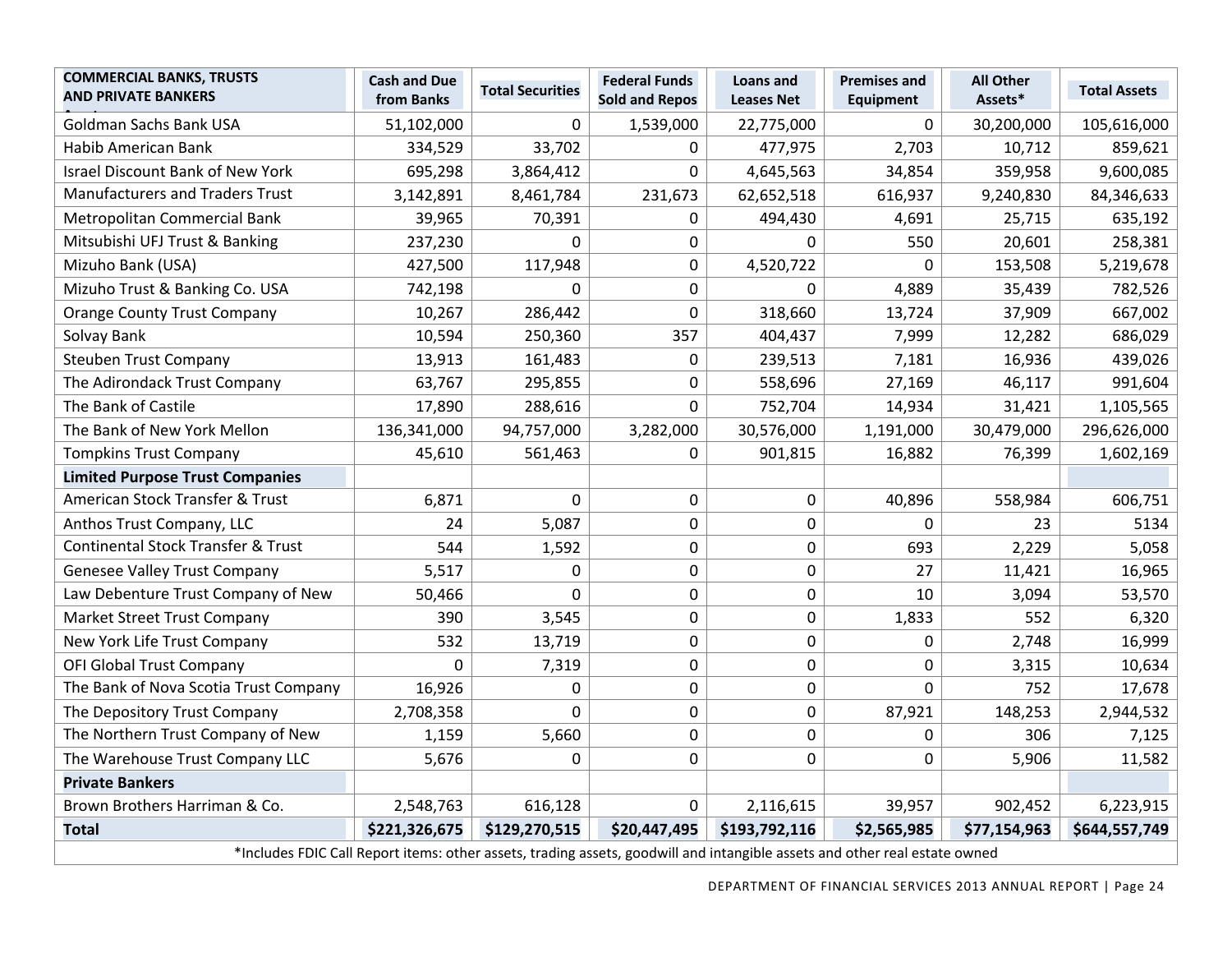| <b>COMMERCIAL BANKS, TRUSTS</b><br><b>AND PRIVATE BANKERS</b><br><b>Liabilities And Equity</b> | <b>Total Deposits</b> | <b>Federal</b><br><b>Funds</b><br><b>Bought and</b><br>Sold | <b>Trading</b><br><b>Liabilities &amp;</b><br><b>Other</b><br><b>Borrowed</b><br><b>Money</b> | <b>Subordinated</b><br>Notes &<br><b>Debentures</b> | <b>All Other</b><br><b>Liabilities</b> | <b>Total Liabilities</b> | <b>Total Equity</b><br><b>Capital</b> | <b>Total</b><br><b>Liabilities and</b><br>Capital |
|------------------------------------------------------------------------------------------------|-----------------------|-------------------------------------------------------------|-----------------------------------------------------------------------------------------------|-----------------------------------------------------|----------------------------------------|--------------------------|---------------------------------------|---------------------------------------------------|
|                                                                                                |                       |                                                             |                                                                                               |                                                     | <b>Dollars in Thousands</b>            |                          |                                       |                                                   |
| <b>Commercial Banks</b>                                                                        |                       |                                                             |                                                                                               |                                                     |                                        |                          |                                       |                                                   |
| <b>Adirondack Bank</b>                                                                         | \$533,271             | \$20,170                                                    | \$37,408                                                                                      | \$0                                                 | \$4,357                                | \$595,206                | \$48,464                              | \$643,670                                         |
| Alden State Bank                                                                               | 218,200               | 0                                                           | $\Omega$                                                                                      | 0                                                   | 372                                    | 218,572                  | 32,246                                | 250,818                                           |
| Alma Bank                                                                                      | 839,332               | $\boldsymbol{0}$                                            | 0                                                                                             | 0                                                   | 2,744                                  | 842,076                  | 107,952                               | 950,028                                           |
| Alpine Capital Bank                                                                            | 191,540               | $\mathbf 0$                                                 | 0                                                                                             | 4,500                                               | 2,561                                  | 198,601                  | 35,818                                | 234,419                                           |
| Amerasia Bank                                                                                  | 338,610               | $\pmb{0}$                                                   | 0                                                                                             | 0                                                   | 1,622                                  | 340,232                  | 39,159                                | 379,391                                           |
| <b>American Community Bank</b>                                                                 | 147,527               | 0                                                           | 2,000                                                                                         | 0                                                   | 1,148                                  | 150,675                  | 21,011                                | 171,686                                           |
| <b>Bank of Akron</b>                                                                           | 216,261               | $\mathbf 0$                                                 | 9,590                                                                                         | 0                                                   | 3,425                                  | 229,276                  | 25,104                                | 254,380                                           |
| <b>Bank of Cattaraugus</b>                                                                     | 14,734                | $\boldsymbol{0}$                                            | $\mathbf 0$                                                                                   | 0                                                   | 10                                     | 14,744                   | 1,504                                 | 16,248                                            |
| <b>Bank of Holland</b>                                                                         | 81,494                | $\boldsymbol{0}$                                            | 0                                                                                             | 0                                                   | 102                                    | 81,596                   | 7,445                                 | 89,041                                            |
| Berkshire Bank Municipal Bank                                                                  | 42,109                | $\mathbf 0$                                                 | $\mathbf 0$                                                                                   | $\pmb{0}$                                           | $\mathbf 0$                            | 42,109                   | 14,077                                | 56,186                                            |
| <b>BPD Bank</b>                                                                                | 0                     | $\mathbf 0$                                                 | 0                                                                                             | 0                                                   | 4,294                                  | 4,294                    | 392                                   | 4,686                                             |
| Catskill Hudson Bank                                                                           | 363,579               | 0                                                           | 1,132                                                                                         | 1,800                                               | 1,357                                  | 367,868                  | 28,192                                | 396,060                                           |
| <b>Cattaraugus County Bank</b>                                                                 | 168,077               | $\mathbf 0$                                                 | 1,767                                                                                         | 0                                                   | 3,758                                  | 173,602                  | 15,876                                | 189,478                                           |
| Citizens Bank of Cape Vincent                                                                  | 52,414                | 0                                                           | $\mathbf 0$                                                                                   | 0                                                   | 393                                    | 52,807                   | 5,312                                 | 58,119                                            |
| Country Bank                                                                                   | 428,755               | 19,000                                                      | 24,000                                                                                        | 0                                                   | 2,084                                  | 473,839                  | 41,131                                | 514,970                                           |
| <b>Emigrant Mercantile Bank</b>                                                                | 500                   | 0                                                           | $\Omega$                                                                                      | 0                                                   | 22                                     | 522                      | 3,128                                 | 3,650                                             |
| <b>Empire State Bank</b>                                                                       | 129,212               | $\mathbf 0$                                                 | 5,000                                                                                         | 0                                                   | 533                                    | 134,745                  | 14,333                                | 149,078                                           |
| First American International Bank                                                              | 411,779               | 0                                                           | 61,000                                                                                        | 0                                                   | 6,743                                  | 479,522                  | 71,973                                | 551,495                                           |
| <b>Flushing Bank</b>                                                                           | 3,248,251             | 155,300                                                     | 827,252                                                                                       | $\pmb{0}$                                           | 44,800                                 | 4,275,603                | 449,580                               | 4,725,183                                         |
| Genesee Regional Bank                                                                          | 339,722               | $\mathbf 0$                                                 | 5,000                                                                                         | 0                                                   | 1,298                                  | 346,020                  | 31,799                                | 377,819                                           |
| <b>Global Bank</b>                                                                             | 97,945                | 0                                                           | 5,000                                                                                         | $\pmb{0}$                                           | 375                                    | 103,320                  | 16,335                                | 119,655                                           |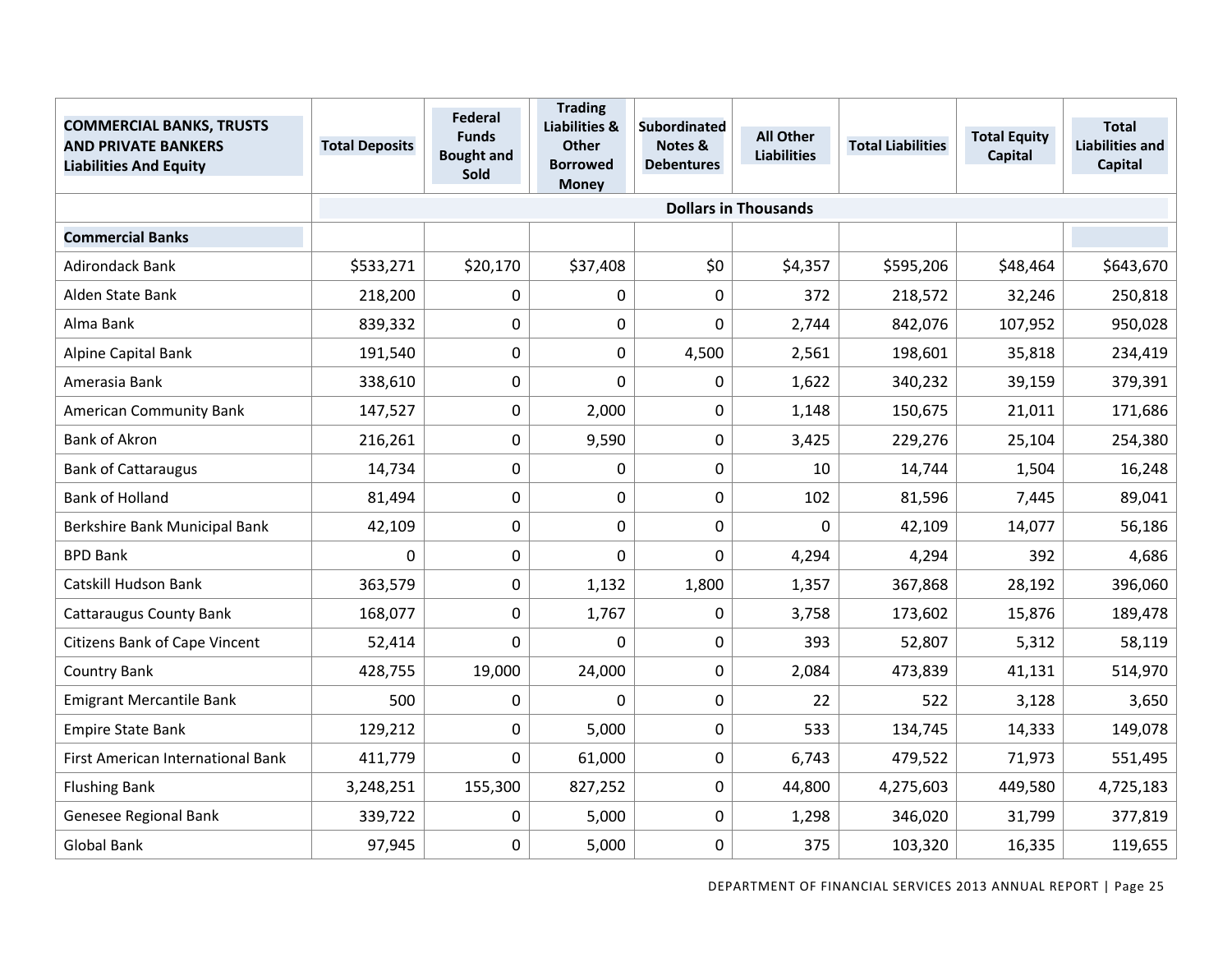| <b>COMMERCIAL BANKS, TRUSTS</b><br><b>AND PRIVATE BANKERS</b><br><b>Liabilities And Equity</b> | <b>Total Deposits</b> | Federal<br><b>Funds</b><br><b>Bought and</b><br>Sold | <b>Trading</b><br><b>Liabilities &amp;</b><br><b>Other</b><br><b>Borrowed</b><br><b>Money</b> | <b>Subordinated</b><br>Notes &<br><b>Debentures</b> | <b>All Other</b><br><b>Liabilities</b> | <b>Total Liabilities</b> | <b>Total Equity</b><br>Capital | <b>Total</b><br><b>Liabilities and</b><br>Capital |
|------------------------------------------------------------------------------------------------|-----------------------|------------------------------------------------------|-----------------------------------------------------------------------------------------------|-----------------------------------------------------|----------------------------------------|--------------------------|--------------------------------|---------------------------------------------------|
| <b>Gold Coast Bank</b>                                                                         | 211,607               | 0                                                    | 5,000                                                                                         | 0                                                   | 484                                    | 217,091                  | 27,045                         | 244,136                                           |
| <b>Greene County Commercial Bank</b>                                                           | 145,717               | $\mathbf 0$                                          | 28,857                                                                                        | 0                                                   | 24                                     | 174,598                  | 16,015                         | 190,613                                           |
| <b>Hanover Community Bank</b>                                                                  | 106,692               | 0                                                    | 0                                                                                             | 0                                                   | 1,255                                  | 107,947                  | 13,025                         | 120,972                                           |
| Interaudi Bank                                                                                 | 1,211,762             | 10,000                                               | 120,000                                                                                       | 0                                                   | 2,193                                  | 1,343,955                | 108,744                        | 1,452,699                                         |
| Jeff Bank                                                                                      | 373,436               | 0                                                    | $\Omega$                                                                                      | 0                                                   | 9,371                                  | 382,807                  | 46,997                         | 429,804                                           |
| Mahopac Bank                                                                                   | 776,231               | 5,000                                                | 92,600                                                                                        | $\pmb{0}$                                           | 6,605                                  | 880,436                  | 109,782                        | 990,218                                           |
| <b>New York Commercial Bank</b>                                                                | 2,608,014             | 125,000                                              | 365,022                                                                                       | 0                                                   | 5,698                                  | 3,103,734                | 580,751                        | 3,684,485                                         |
| NewBank                                                                                        | 152,118               | 0                                                    | 0                                                                                             | 0                                                   | 7,748                                  | 159,866                  | 22,483                         | 182,349                                           |
| Pathfinder Commercial Bank                                                                     | 54,243                | $\mathbf 0$                                          | 0                                                                                             | 0                                                   | 324                                    | 54,567                   | 6,817                          | 61,384                                            |
| <b>PCSB Commercial Bank</b>                                                                    | 26,732                | $\boldsymbol{0}$                                     | 0                                                                                             | $\pmb{0}$                                           | 26                                     | 26,758                   | 7,517                          | 34,275                                            |
| Pioneer Commercial Bank                                                                        | 55,069                | 0                                                    | 0                                                                                             | 0                                                   | 24                                     | 55,093                   | 4,834                          | 59,927                                            |
| Riverside Bank                                                                                 | 195,266               | $\mathbf 0$                                          | 0                                                                                             | 0                                                   | 967                                    | 196,233                  | 25,110                         | 221,343                                           |
| Savoy Bank                                                                                     | 89,125                | 0                                                    | 0                                                                                             | 0                                                   | 503                                    | 89,628                   | 11,326                         | 100,954                                           |
| Shinhan Bank America                                                                           | 840,977               | 0                                                    | 0                                                                                             | $\pmb{0}$                                           | 8,731                                  | 849,708                  | 135,274                        | 984,982                                           |
| Signature Bank                                                                                 | 17,058,346            | 1,065,000                                            | 2,305,313                                                                                     | 0                                                   | 148,064                                | 20,576,723               | 1,799,940                      | 22,376,663                                        |
| Spring Bank                                                                                    | 85,666                | 654                                                  | 21                                                                                            | 0                                                   | 812                                    | 87,153                   | 11,837                         | 98,990                                            |
| State Bank of Chittenango                                                                      | 145,375               | 0                                                    | $\mathbf 0$                                                                                   | 0                                                   | 27,137                                 | 172,512                  | 14,371                         | 186,883                                           |
| The Berkshire Bank                                                                             | 616,860               | 30,000                                               | 0                                                                                             | $\pmb{0}$                                           | 4,706                                  | 651,566                  | 115,150                        | 766,716                                           |
| The Westchester Bank                                                                           | 338,434               | $\mathbf 0$                                          | 36,295                                                                                        | $\pmb{0}$                                           | 2,659                                  | 377,388                  | 49,116                         | 426,504                                           |
| Tioga State Bank                                                                               | 298,529               | 11,478                                               | 37,147                                                                                        | 0                                                   | 3,916                                  | 351,070                  | 44,155                         | 395,225                                           |
| United International Bank                                                                      | 141,205               | 0                                                    | 14,458                                                                                        | 0                                                   | 781                                    | 156,444                  | 20,222                         | 176,666                                           |
| <b>United Orient Bank</b>                                                                      | 78,719                | 0                                                    | 2,000                                                                                         | $\pmb{0}$                                           | 523                                    | 81,242                   | 10,979                         | 92,221                                            |
| <b>USNY Bank</b>                                                                               | 157,781               | $\boldsymbol{0}$                                     | 4,857                                                                                         | 0                                                   | 364                                    | 163,002                  | 16,847                         | 179,849                                           |
| Victory State Bank                                                                             | 271,523               | 0                                                    | $\boldsymbol{0}$                                                                              | 0                                                   | 956                                    | 272,479                  | 27,087                         | 299,566                                           |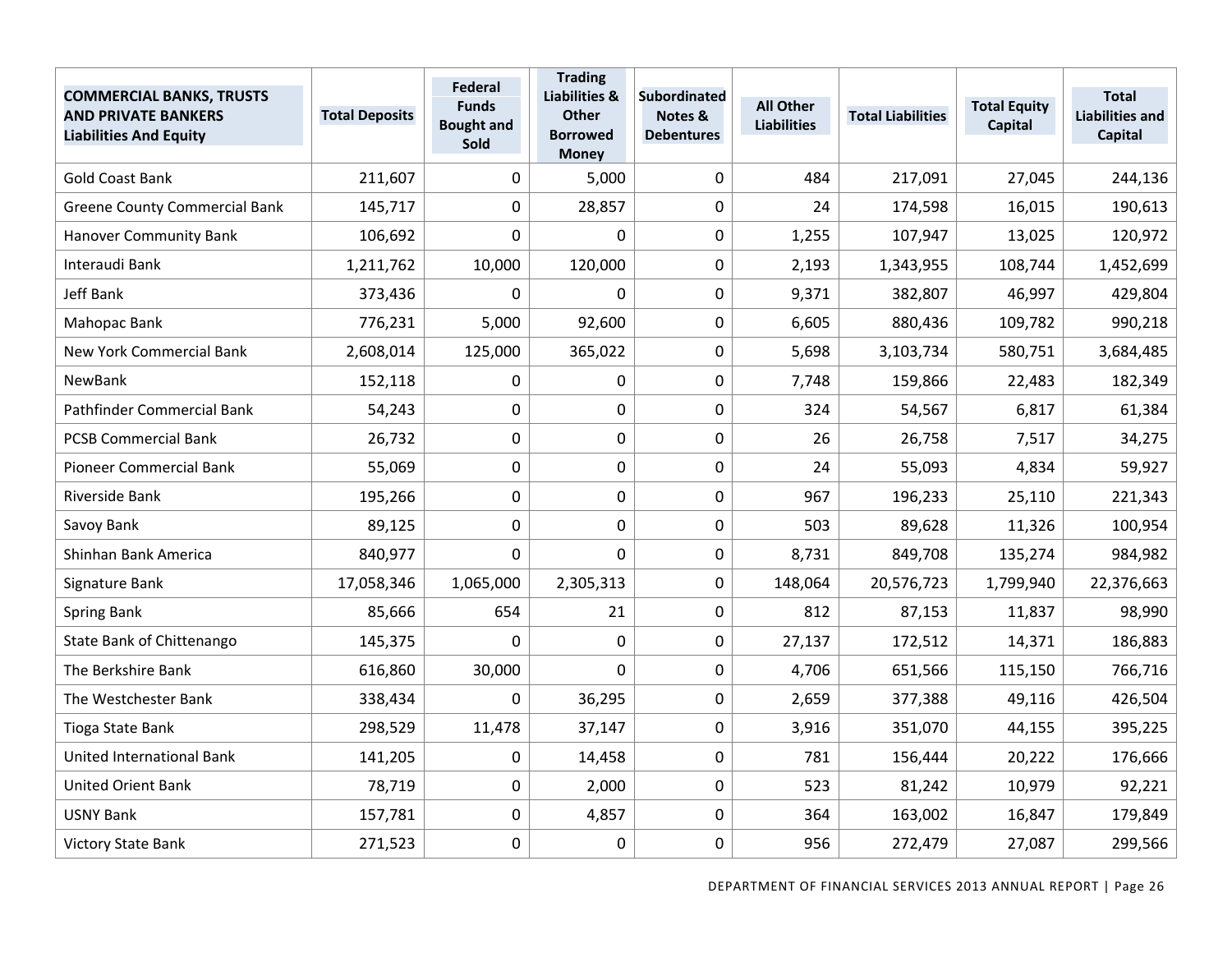| <b>COMMERCIAL BANKS, TRUSTS</b><br><b>AND PRIVATE BANKERS</b><br><b>Liabilities And Equity</b> | <b>Total Deposits</b> | Federal<br><b>Funds</b><br><b>Bought and</b><br>Sold | <b>Trading</b><br><b>Liabilities &amp;</b><br><b>Other</b><br><b>Borrowed</b><br><b>Money</b> | <b>Subordinated</b><br>Notes &<br><b>Debentures</b> | <b>All Other</b><br><b>Liabilities</b> | <b>Total Liabilities</b> | <b>Total Equity</b><br>Capital | <b>Total</b><br><b>Liabilities and</b><br><b>Capital</b> |
|------------------------------------------------------------------------------------------------|-----------------------|------------------------------------------------------|-----------------------------------------------------------------------------------------------|-----------------------------------------------------|----------------------------------------|--------------------------|--------------------------------|----------------------------------------------------------|
| Woori America Bank                                                                             | 1,009,853             | $\mathbf 0$                                          | $\mathbf 0$                                                                                   | $\mathbf 0$                                         | 7,319                                  | 1,017,172                | 139,244                        | 1,156,416                                                |
| <b>WSB Municipal Bank</b>                                                                      | 55,715                | $\mathbf 0$                                          | $\Omega$                                                                                      | 0                                                   | 28                                     | 55,743                   | 5,851                          | 61,594                                                   |
| <b>Trust Companies</b>                                                                         |                       |                                                      |                                                                                               |                                                     |                                        |                          |                                |                                                          |
| Amalgamated Bank                                                                               | 2,580,164             | 267,145                                              | 490,000                                                                                       | 0                                                   | 91,777                                 | 3,429,086                | 335,959                        | 3,765,045                                                |
| <b>Banco Popular North America</b>                                                             | 6,027,012             | 652,432                                              | 282,144                                                                                       | 0                                                   | 110,207                                | 7,071,795                | 1,683,410                      | 8,755,205                                                |
| <b>Bank Leumi USA</b>                                                                          | 4,422,027             | 0                                                    | 45,655                                                                                        | 90,000                                              | 86,317                                 | 4,643,999                | 547,131                        | 5,191,130                                                |
| <b>Bank of Millbrook</b>                                                                       | 190,953               | $\mathbf 0$                                          | $\Omega$                                                                                      | 0                                                   | 1,719                                  | 192,672                  | 21,610                         | 214,282                                                  |
| <b>Bank of Richmondville</b>                                                                   | 113,180               | $\pmb{0}$                                            | 1,500                                                                                         | $\mathbf 0$                                         | 699                                    | 115,379                  | 14,784                         | 130,163                                                  |
| <b>Bank of Utica</b>                                                                           | 757,361               | $\mathbf 0$                                          | 10,300                                                                                        | 0                                                   | 17,528                                 | 785,189                  | 166,341                        | 951,530                                                  |
| Chemung Canal Trust Company                                                                    | 1,270,349             | 32,701                                               | 25,243                                                                                        | $\mathbf 0$                                         | 16,041                                 | 1,344,334                | 133,557                        | 1,477,891                                                |
| Deutsche Bank Trust Company<br>Americas                                                        | 40,986,000            | 3,940,000                                            | 70,000                                                                                        | 0                                                   | 1,444,000                              | 46,440,000               | 9,319,000                      | 55,759,000                                               |
| <b>Fiduciary Trust Company</b><br>International                                                | 654,365               | $\mathbf 0$                                          | 599                                                                                           | 0                                                   | 32,790                                 | 687,754                  | 230,464                        | 918,218                                                  |
| Five Star Bank                                                                                 | 2,327,647             | 39,041                                               | 298,000                                                                                       | 0                                                   | 13,178                                 | 2,677,866                | 244,151                        | 2,922,017                                                |
| Goldman Sachs Bank USA                                                                         | 64,289,000            | 6,983,000                                            | 9,194,000                                                                                     | $\mathbf 0$                                         | 5,060,000                              | 85,526,000               | 20,090,000                     | 105,616,000                                              |
| Habib American Bank                                                                            | 747,206               | 0                                                    | 25,000                                                                                        | 0                                                   | 5,198                                  | 777,404                  | 82,217                         | 859,621                                                  |
| <b>Israel Discount Bank of New York</b>                                                        | 7,673,015             | 1,046,575                                            | 59,243                                                                                        | 0                                                   | 111,795                                | 8,890,628                | 709,457                        | 9,600,085                                                |
| <b>Manufacturers and Traders Trust</b><br>Company                                              | 68,178,104            | 1,660,455                                            | 1,111,612                                                                                     | 1,439,925                                           | 970,862                                | 73,360,958               | 10,985,675                     | 84,346,633                                               |
| Metropolitan Commercial Bank                                                                   | 498,938               | $\mathbf 0$                                          | 52,535                                                                                        | 0                                                   | 7,247                                  | 558,720                  | 76,472                         | 635,192                                                  |
| Mitsubishi UFJ Trust & Banking<br>Corporation (U.S.A.)                                         | 35,640                | $\mathbf 0$                                          | $\mathbf{0}$                                                                                  | $\mathbf 0$                                         | 2,940                                  | 38,580                   | 219,801                        | 258,381                                                  |
| Mizuho Bank (USA)                                                                              | 3,416,123             | $\mathbf 0$                                          | 553,870                                                                                       | $\pmb{0}$                                           | 131,933                                | 4,101,926                | 1,117,752                      | 5,219,678                                                |
| Mizuho Trust & Banking Co. USA                                                                 | 694,030               | $\mathbf 0$                                          | $\mathbf 0$                                                                                   | $\mathbf 0$                                         | 33,498                                 | 727,528                  | 54,998                         | 782,526                                                  |
| <b>Orange County Trust Company</b>                                                             | 496,068               | 0                                                    | 74,000                                                                                        | 0                                                   | 10,459                                 | 580,527                  | 86,475                         | 667,002                                                  |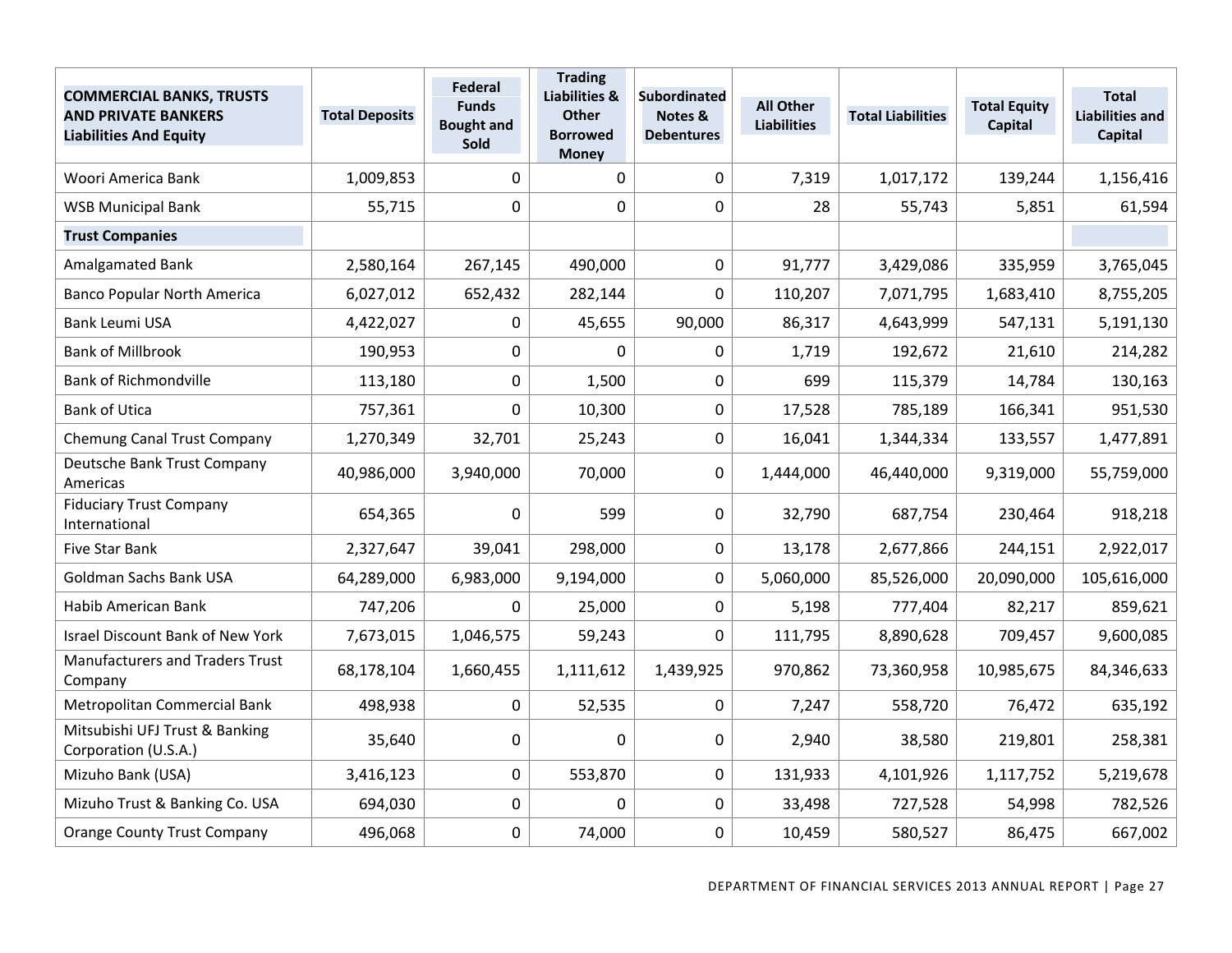| <b>COMMERCIAL BANKS, TRUSTS</b><br><b>AND PRIVATE BANKERS</b><br><b>Liabilities And Equity</b> | <b>Total Deposits</b> | Federal<br><b>Funds</b><br><b>Bought and</b><br>Sold | <b>Trading</b><br><b>Liabilities &amp;</b><br><b>Other</b><br><b>Borrowed</b><br><b>Money</b> | <b>Subordinated</b><br>Notes &<br><b>Debentures</b> | <b>All Other</b><br><b>Liabilities</b> | <b>Total Liabilities</b> | <b>Total Equity</b><br>Capital | <b>Total</b><br><b>Liabilities and</b><br>Capital |
|------------------------------------------------------------------------------------------------|-----------------------|------------------------------------------------------|-----------------------------------------------------------------------------------------------|-----------------------------------------------------|----------------------------------------|--------------------------|--------------------------------|---------------------------------------------------|
| Solvay Bank                                                                                    | 587,031               | 0                                                    | 29,300                                                                                        | 0                                                   | 5,688                                  | 622,019                  | 64,010                         | 686,029                                           |
| <b>Steuben Trust Company</b>                                                                   | 355,217               | $\mathbf 0$                                          | 38,000                                                                                        | 0                                                   | 3,704                                  | 396,921                  | 42,105                         | 439,026                                           |
| The Adirondack Trust Company                                                                   | 861,572               | 2,793                                                | 0                                                                                             | $\pmb{0}$                                           | 17,831                                 | 882,196                  | 109,408                        | 991,604                                           |
| The Bank of Castile                                                                            | 916,411               | 17,875                                               | 84,600                                                                                        | 0                                                   | 6,908                                  | 1,025,794                | 79,771                         | 1,105,565                                         |
| The Bank of New York Mellon                                                                    | 252,863,000           | 4,799,000                                            | 10,781,000                                                                                    | 1,065,000                                           | 7,038,000                              | 276,546,000              | 20,080,000                     | 296,626,000                                       |
| <b>Tompkins Trust Company</b>                                                                  | 1,297,938             | 112,435                                              | 42,292                                                                                        | 0                                                   | 39,061                                 | 1,491,726                | 110,443                        | 1,602,169                                         |
| <b>Limited Purpose Trust Companies</b>                                                         |                       |                                                      |                                                                                               |                                                     |                                        |                          |                                |                                                   |
| American Stock Transfer & Trust<br>Company, LLC                                                | $\mathbf 0$           | $\mathbf 0$                                          | $\pmb{0}$                                                                                     | $\mathbf 0$                                         | 11,882                                 | 11,882                   | 594,869                        | 606,751                                           |
| Anthos Trust Company, LLC                                                                      | 0                     | $\mathbf 0$                                          | $\overline{0}$                                                                                | 0                                                   |                                        | 0                        | 5,134                          | 5,134                                             |
| <b>Continental Stock Transfer &amp; Trust</b><br>Company                                       | 0                     | 0                                                    | 0                                                                                             | 0                                                   | 1,431                                  | 1,431                    | 3,627                          | 5,058                                             |
| Genesee Valley Trust Company                                                                   | $\mathbf 0$           | $\mathbf 0$                                          | $\mathbf 0$                                                                                   | $\mathbf 0$                                         | 967                                    | 967                      | 15,998                         | 16,965                                            |
| Law Debenture Trust Company of<br><b>New York</b>                                              | 0                     | $\mathbf 0$                                          | $\Omega$                                                                                      | 0                                                   | 3,139                                  | 3,139                    | 50,431                         | 53,570                                            |
| Market Street Trust Company                                                                    | $\overline{0}$        | $\overline{0}$                                       | 598                                                                                           | 0                                                   | 1574                                   | 2,172                    | 4,148                          | 6,320                                             |
| New York Life Trust Company                                                                    | 0                     | 0                                                    | $\mathbf 0$                                                                                   | 0                                                   | 2,975                                  | 2,975                    | 14,024                         | 16,999                                            |
| OFI Global Trust Company                                                                       | $\mathbf 0$           | $\mathbf 0$                                          | 0                                                                                             | 0                                                   | 1,840                                  | 1,840                    | 8,794                          | 10,634                                            |
| The Bank of Nova Scotia Trust<br>Company of New York                                           | 0                     | $\mathbf 0$                                          | 0                                                                                             | $\mathbf 0$                                         | 2,706                                  | 2,706                    | 14,972                         | 17,678                                            |
| The Depository Trust Company                                                                   | 0                     | 0                                                    | 114,904                                                                                       | 0                                                   | 2,417,215                              | 2,532,119                | 412,413                        | 2,944,532                                         |
| The Northern Trust Company of<br>New York                                                      | $\Omega$              | $\mathbf 0$                                          | 0                                                                                             | 0                                                   | $\mathbf 0$                            | 0                        | 7,125                          | 7,125                                             |
| The Warehouse Trust Company LLC                                                                | $\mathbf 0$           | $\mathbf 0$                                          | 0                                                                                             | 0                                                   | 180                                    | 180                      | 11,402                         | 11,582                                            |
| <b>Private Bankers</b>                                                                         |                       |                                                      |                                                                                               |                                                     |                                        |                          |                                |                                                   |
| Brown Brothers Harriman & Co.                                                                  | 4,640,086             | $\Omega$                                             | 384,464                                                                                       | 0                                                   | 443,367                                | 5,467,917                | 755,998                        | 6,223,915                                         |
| <b>Total</b>                                                                                   | \$501,846,744         | \$20,995,054                                         | \$27,759,578                                                                                  | \$2,601,225                                         | \$18,469,872                           | \$571,672,473            | \$72,885,276                   | \$644,557,749                                     |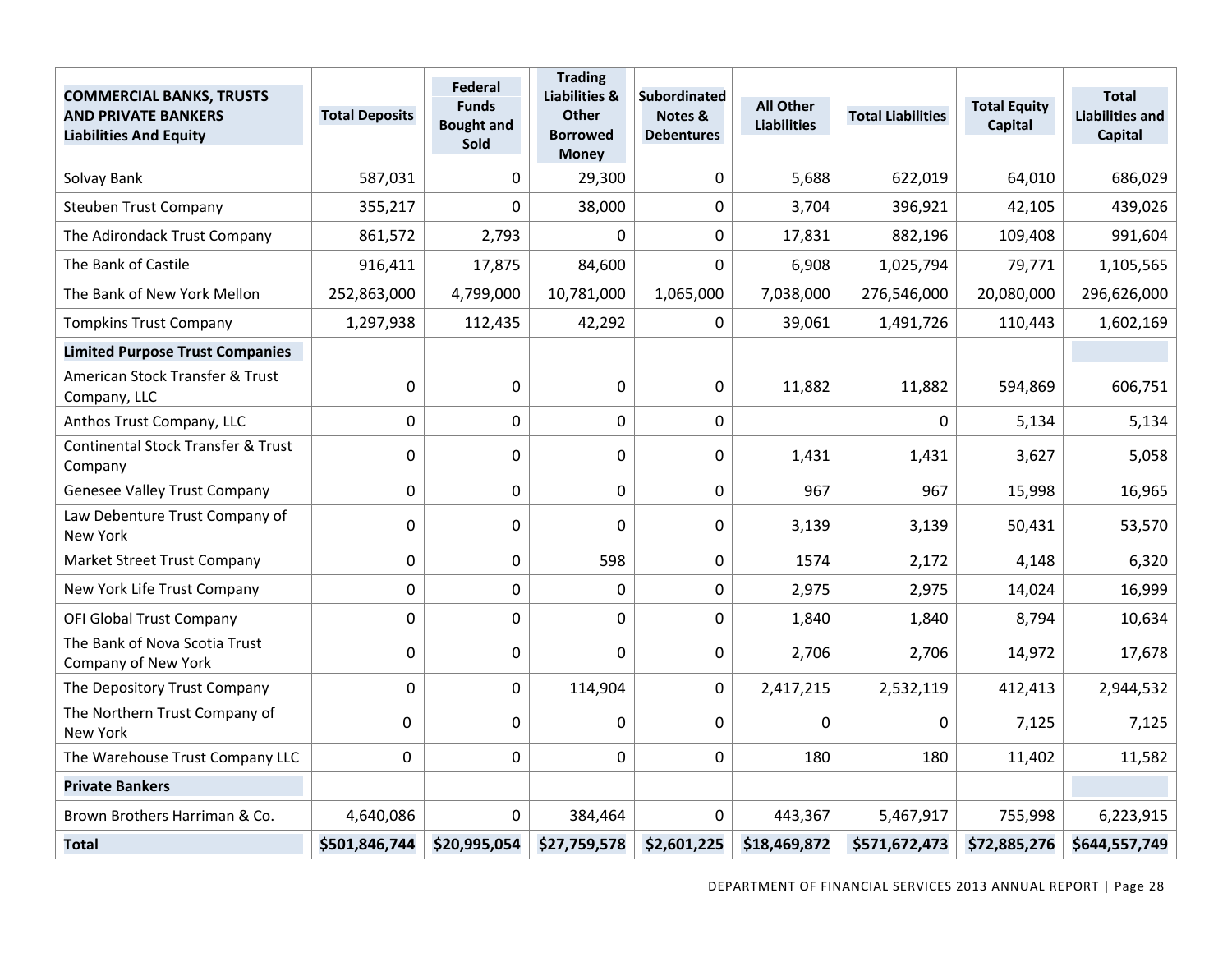#### **CONDITION OF SAVINGS BANKS AND THRIFTS**

| <b>SAVINGS BANKS AND THRIFTS</b><br><b>Assets</b>                                                                          | <b>Cash and Due</b><br>from Banks | <b>Total</b><br><b>Securities &amp;</b><br><b>Trading</b> | <b>Federal Funds</b><br>Sold and<br><b>Repos</b> | <b>Loans and</b><br><b>Leases Net</b> | <b>Premises &amp;</b><br>Equipment | <b>All Other</b><br>Assets* | <b>Total Assets</b> |
|----------------------------------------------------------------------------------------------------------------------------|-----------------------------------|-----------------------------------------------------------|--------------------------------------------------|---------------------------------------|------------------------------------|-----------------------------|---------------------|
|                                                                                                                            |                                   | <b>Assets</b>                                             |                                                  | <b>Dollars in Thousands</b>           |                                    |                             |                     |
| <b>Savings Banks</b>                                                                                                       |                                   |                                                           |                                                  |                                       |                                    |                             |                     |
| Apple Bank for Savings                                                                                                     | \$1,069,148                       | \$1,247,424                                               | \$0                                              | \$8,175,809                           | \$31,482                           | \$1,123,292                 | \$11,647,155        |
| <b>CMS Bank</b>                                                                                                            | 3,350                             | 39,389                                                    | 0                                                | 212,882                               | 2,711                              | 4,600                       | 262,932             |
| <b>Cross County Savings Bank</b>                                                                                           | 48,847                            | 72,641                                                    | $\Omega$                                         | 258,413                               | 7,013                              | 13,355                      | 400,269             |
| <b>Emigrant Bank</b>                                                                                                       | 157,390                           | 1,812,533                                                 | $\Omega$                                         | 3,882,401                             | 82,956                             | 499,723                     | 6,435,003           |
| Elmira Savings Bank                                                                                                        | 7,077                             | 71,269                                                    | 564                                              | 387,206                               | 8,620                              | 39,652                      | 514,388             |
| <b>First Central Savings Bank</b>                                                                                          | 81,942                            | 105,433                                                   | 0                                                | 292,453                               | 1,235                              | 23,631                      | 504,694             |
| <b>Fulton Savings Bank</b>                                                                                                 | 50,025                            | 115,599                                                   | 276                                              | 172,535                               | 877                                | 32,678                      | 371,990             |
| New York Community Bank                                                                                                    | 242,066                           | 7,074,381                                                 | 253,250                                          | 30,486,387                            | 247,652                            | 4,743,991                   | 43,047,727          |
| <b>NorthEast Community Bank</b>                                                                                            | 23,224                            | 8,556                                                     | 0                                                | 367,825                               | 12,234                             | 35,962                      | 447,801             |
| PathFinder Bank                                                                                                            | 16,859                            | 114,917                                                   | 0                                                | 336,611                               | 11,644                             | 23,709                      | 503,740             |
| <b>Pioneer Savings Bank</b>                                                                                                | 44,893                            | 43,587                                                    | 1,989                                            | 608,395                               | 14,274                             | 37,796                      | 750,934             |
| <b>Putnam County Savings Bank</b>                                                                                          | 109,347                           | 327,865                                                   | 4,154                                            | 494,829                               | 5,243                              | 19,057                      | 960,495             |
| <b>Rhinebeck Bank</b>                                                                                                      | 17,432                            | 64,006                                                    | 0                                                | 468,932                               | 19,258                             | 42,981                      | 612,609             |
| <b>Ridgewood Savings Bank</b>                                                                                              | 61,482                            | 2,263,578                                                 | 0                                                | 2,521,542                             | 13,994                             | 272,544                     | 5,133,140           |
| <b>Rondout Savings Bank</b>                                                                                                | 10,617                            | 45,120                                                    | 0                                                | 210,605                               | 6,261                              | 9,516                       | 282,119             |
| Sawyer Savings Bank                                                                                                        | 3,756                             | 75,326                                                    | 0                                                | 102,499                               | 1,966                              | 8,007                       | 191,554             |
| The Dime Savings Bank of Williamsburgh                                                                                     | 45,776                            | 51,402                                                    | 0                                                | 3,679,366                             | 29,701                             | 206,884                     | 4,013,129           |
| The North Country Savings Bank                                                                                             | 16,778                            | 6,628                                                     | 100                                              | 190,290                               | 5,503                              | 19,930                      | 239,229             |
| The Oneida Savings Bank                                                                                                    | 27,798                            | 268,005                                                   | 14,243                                           | 335,771                               | 19,728                             | 76,916                      | 742,461             |
| <b>Ulster Savings Bank</b>                                                                                                 | 36,378                            | 104,817                                                   | 0                                                | 508,101                               | 13,730                             | 57,605                      | 720,631             |
| <b>Watertown Savings Bank</b>                                                                                              | 31,185                            | 114,032                                                   | 0                                                | 316,213                               | 17,247                             | 41,584                      | 520,261             |
| <b>Savings &amp; Loans</b>                                                                                                 |                                   |                                                           |                                                  |                                       |                                    |                             |                     |
| Gouverneur Savings and Loan Association                                                                                    | 3,249                             | 17,459                                                    | 0                                                | 112,077                               | 2,733                              | 9,819                       | 145,337             |
| Medina Savings and Loan Association                                                                                        | 12,944                            | 6,128                                                     | 337                                              | 23,764                                | 816                                | 866                         | 44,855              |
| <b>Total</b>                                                                                                               | \$2,126,450                       | \$14,090,699                                              | \$274,913                                        | \$54,323,216                          | \$559,926                          | \$7,351,544                 | \$78,726,748        |
| *Includes FDIC Call Report items: other assets, trading assets, goodwill and intangible assets and other real estate owned |                                   |                                                           |                                                  |                                       |                                    |                             |                     |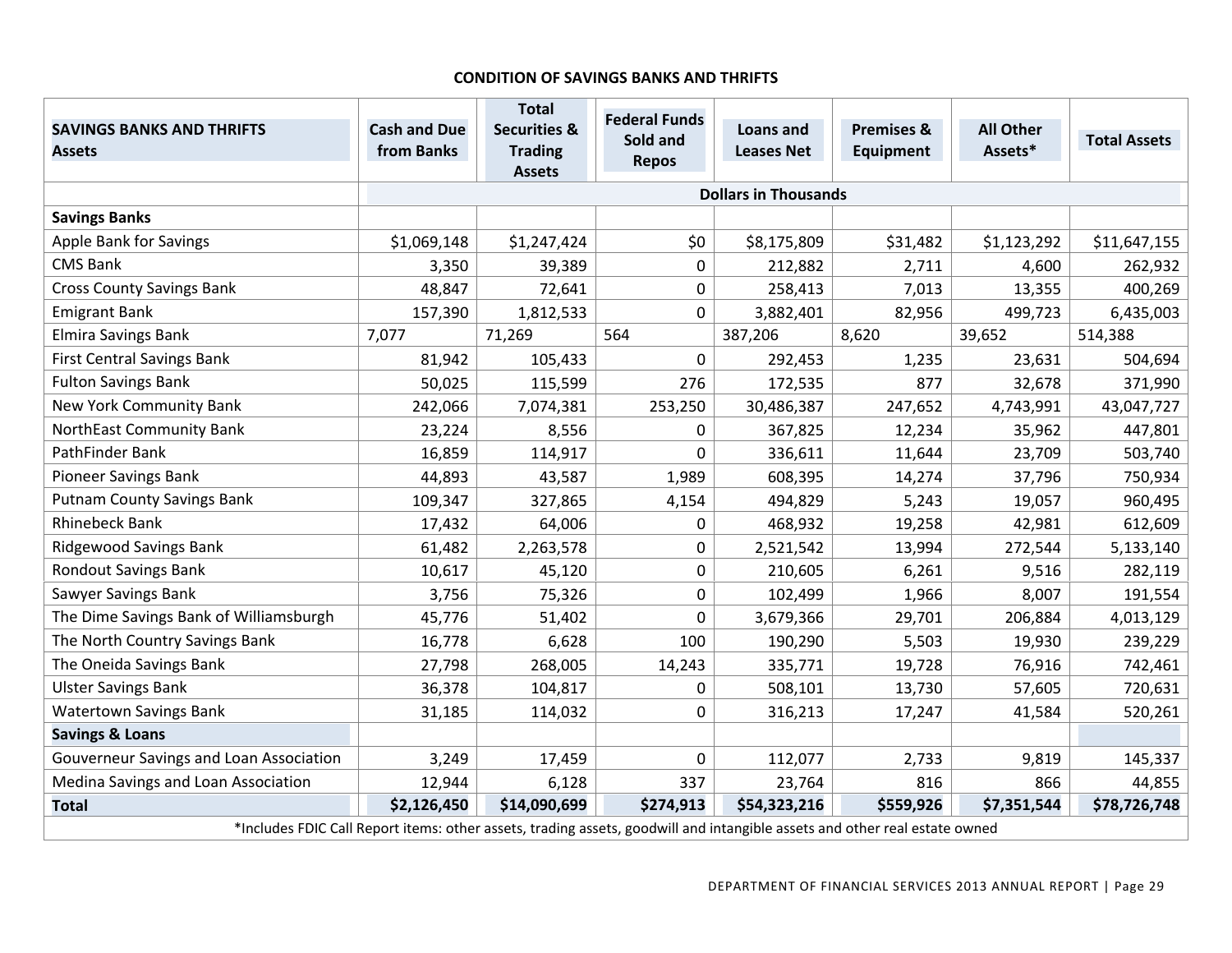#### **CONDITION OF SAVINGS BANKS AND THRIFTS**

| <b>SAVINGS BANKS AND THRIFTS</b><br><b>Liabilities And Equity</b> | <b>Total Deposits</b> | <b>Federal Funds</b><br><b>Bought &amp; Repos</b> | <b>Other</b><br><b>Borrowed</b> | <b>All Other</b><br><b>Liabilities</b> | <b>Total</b><br><b>Liabilities</b> | <b>Total</b><br><b>Equity</b> | <b>Total</b><br><b>Liabilities and</b> |
|-------------------------------------------------------------------|-----------------------|---------------------------------------------------|---------------------------------|----------------------------------------|------------------------------------|-------------------------------|----------------------------------------|
|                                                                   |                       |                                                   | <b>Money</b>                    |                                        |                                    | <b>Capital</b>                | <b>Capital</b>                         |
|                                                                   |                       |                                                   |                                 | <b>Dollars in Thousands</b>            |                                    |                               |                                        |
| Savings Banks                                                     |                       |                                                   |                                 |                                        |                                    |                               |                                        |
| <b>Apple Bank for Savings</b>                                     | \$10,550,557          | \$0                                               | \$29,216                        | \$134,511                              | \$10,714,284                       | \$932,871                     | \$11,647,155                           |
| <b>CMS Bank</b>                                                   | 219,066               | 0                                                 | 21,270                          | 2,190                                  | 242,526                            | 20,406                        | 262,932                                |
| <b>Cross County Savings Bank</b>                                  | 359,605               | $\overline{0}$                                    | 0                               | 2,295                                  | 361,900                            | 38,369                        | 400,269                                |
| <b>Emigrant Bank</b>                                              | 4,852,260             | 190,000                                           | 345,101                         | 72,419                                 | 5,459,780                          | 975,223                       | 6,435,003                              |
| Elmira Savings Bank                                               | 398,843               | 26,000                                            | 30,500                          | 5,021                                  | 460,364                            | 54,024                        | 514,388                                |
| <b>First Central Savings Bank</b>                                 | 431,182               | 0                                                 | 10,000                          | 3,445                                  | 444,627                            | 60,067                        | 504,694                                |
| <b>Fulton Savings Bank</b>                                        | 234,935               | $\mathbf 0$                                       | 44,600                          | 9,268                                  | 288,803                            | 83,187                        | 371,990                                |
| New York Community Bank                                           | 23, 232, 512          | 3,745,000                                         | 10,517,152                      | 168,264                                | 37,662,928                         | 5,384,799                     | 43,047,727                             |
| NorthEast Community Bank                                          | 332,320               | 0                                                 | 24,847                          | 3,678                                  | 360,845                            | 86,956                        | 447,801                                |
| PathFinder Bank                                                   | 411,813               | $\mathbf{0}$                                      | 40,853                          | 4,376                                  | 457,042                            | 46,698                        | 503,740                                |
| <b>Pioneer Savings Bank</b>                                       | 651,348               | 4,410                                             | 22                              | 6,064                                  | 661,844                            | 89,090                        | 750,934                                |
| <b>Putnam County Savings Bank</b>                                 | 845,753               | 0                                                 | 0                               | 4,757                                  | 850,510                            | 109,985                       | 960,495                                |
| <b>Rhinebeck Bank</b>                                             | 543,997               | 0                                                 | 7,500                           | 7,053                                  | 558,550                            | 54,059                        | 612,609                                |
| <b>Ridgewood Savings Bank</b>                                     | 4,071,129             | 0                                                 | 352,956                         | 74,478                                 | 4,498,563                          | 634,577                       | 5,133,140                              |
| <b>Rondout Savings Bank</b>                                       | 241,534               | 0                                                 | 6,648                           | 2,338                                  | 250,520                            | 31,599                        | 282,119                                |
| Sawyer Savings Bank                                               | 141,939               | 0                                                 | 26,100                          | 3,156                                  | 171,195                            | 20,359                        | 191,554                                |
| The Dime Savings Bank of Williamsburgh                            | 2,637,971             | 0                                                 | 913,401                         | 34,548                                 | 3,585,920                          | 427,209                       | 4,013,129                              |
| The North Country Savings Bank                                    | 189,017               | 0                                                 | 14,135                          | 3,288                                  | 206,440                            | 32,789                        | 239,229                                |
| The Oneida Savings Bank                                           | 643,048               | 0                                                 | 1,507                           | 12,160                                 | 656,715                            | 85,746                        | 742,461                                |
| <b>Ulster Savings Bank</b>                                        | 620,489               | $\mathbf 0$                                       | 0                               | 5,069                                  | 625,558                            | 95,073                        | 720,631                                |
| <b>Watertown Savings Bank</b>                                     | 436,307               | $\mathbf 0$                                       | 8,000                           | 3,410                                  | 447,717                            | 72,544                        | 520,261                                |
| <b>Savings &amp; Loans</b>                                        |                       |                                                   |                                 |                                        |                                    |                               |                                        |
| Gouverneur Savings and Loan Association                           | 91,785                | 0                                                 | 23,400                          | 4,313                                  | 119,498                            | 25,839                        | 145,337                                |
| Medina Savings and Loan Association                               | 40,764                | 0                                                 | 0                               | 219                                    | 40,983                             | 3,872                         | 44,855                                 |
| <b>Total</b>                                                      | \$52,358,188          | \$3,965,410                                       | \$12,454,185                    | \$567,649                              | \$69,345,432                       | \$9,381,316                   | \$78,726,748                           |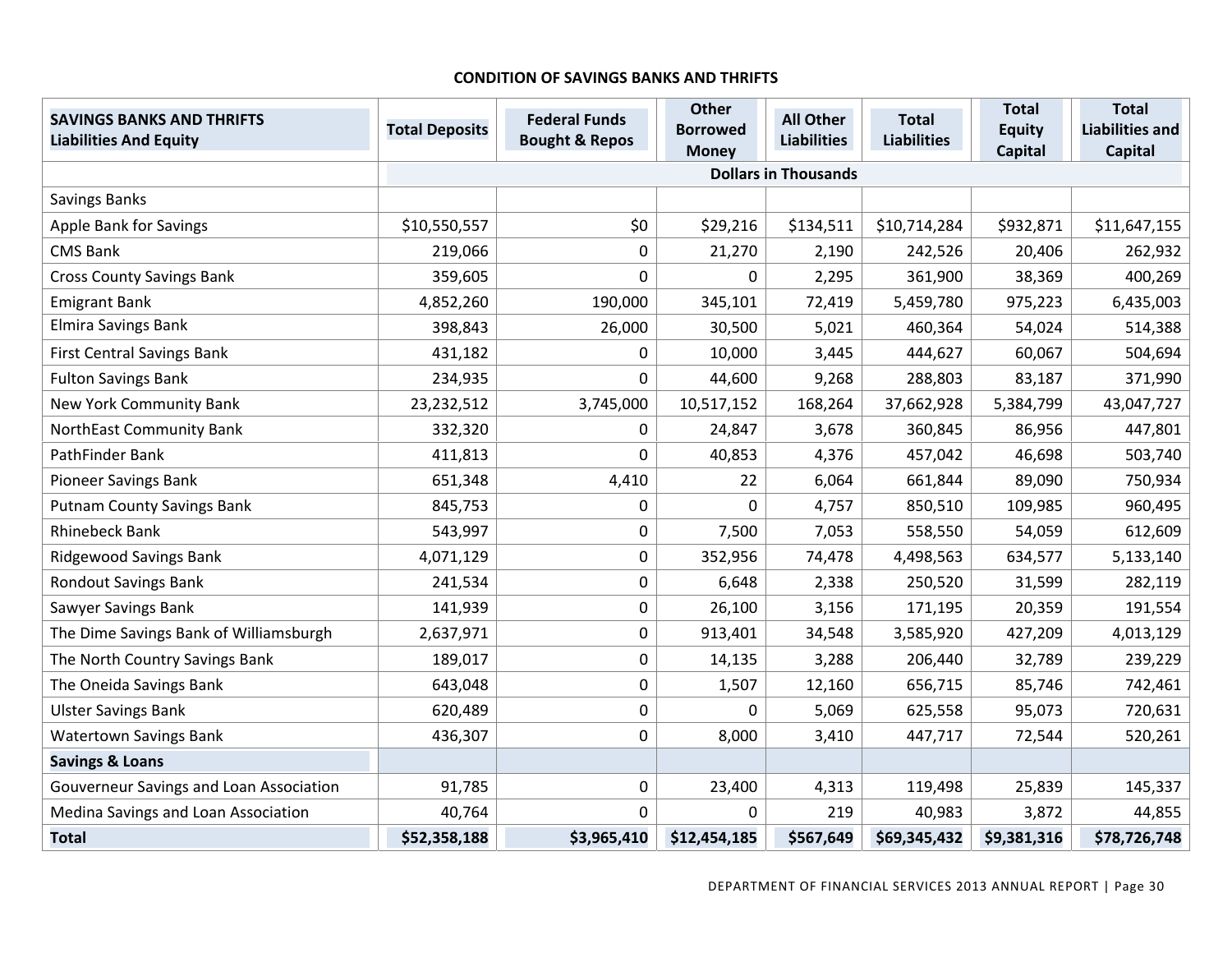#### **CONDITION OF SAFE DEPOSIT COMPANIES**

| <b>SAFE DEPOSIT COMPANIES</b><br><b>Assets</b> | Cash and<br>Due from<br><b>Banks</b> | <b>Total</b><br><b>Securities</b> | Federal<br><b>Funds Sold</b><br>and Repos | Loans and<br><b>Leases Net</b> | Customers'<br>Liability on<br><b>Acceptances</b> | <b>Premises</b><br><b>Vault and</b><br>Equipment | Investment in<br>Unconsolidate<br>d Subsidiaries | <b>Other</b><br><b>Assets</b> | <b>Total</b><br><b>Assets</b> |  |
|------------------------------------------------|--------------------------------------|-----------------------------------|-------------------------------------------|--------------------------------|--------------------------------------------------|--------------------------------------------------|--------------------------------------------------|-------------------------------|-------------------------------|--|
|                                                |                                      | <b>Dollars In Thousands</b>       |                                           |                                |                                                  |                                                  |                                                  |                               |                               |  |
| Akron Safe Deposit Company                     | \$125                                | \$313                             | \$0                                       | \$0                            | \$0                                              | \$0                                              | \$0                                              | \$0                           | \$497                         |  |
| Zurich Depository Corporation                  | 0                                    |                                   |                                           | 0                              |                                                  |                                                  |                                                  |                               | 0 <sup>1</sup>                |  |

| <b>SAFE DEPOSIT COMPANIES</b><br><b>Liabilities And Equity</b> | Key &<br><b>Box</b><br><b>Deposits</b> | Unearned<br><b>Deferred</b><br><b>Income</b> | <b>Other</b><br><b>Borrowed</b><br><b>Money</b> | <b>Acceptances</b><br><b>Outstanding</b> | <b>Subordinated</b><br>Notes and<br><b>Debentures</b> | All<br><b>Other</b><br><b>Liabilities</b> | <b>Total</b><br><b>Liabilities</b> | <b>Total</b><br><b>Equity</b><br><b>Capital</b> | <b>Total</b><br><b>Liabilities</b><br>and<br><b>Capital</b> |  |
|----------------------------------------------------------------|----------------------------------------|----------------------------------------------|-------------------------------------------------|------------------------------------------|-------------------------------------------------------|-------------------------------------------|------------------------------------|-------------------------------------------------|-------------------------------------------------------------|--|
|                                                                |                                        | <b>Dollars In Thousands</b>                  |                                                 |                                          |                                                       |                                           |                                    |                                                 |                                                             |  |
| Akron Safe Deposit Company                                     | \$0                                    | \$0                                          | \$0                                             | \$0                                      | \$0                                                   | \$0                                       | \$0                                | \$497                                           | \$497                                                       |  |
| Zurich Depository Corporation                                  | C                                      |                                              |                                                 | 0                                        | 0                                                     |                                           |                                    | 0                                               | 0 <sup>1</sup>                                              |  |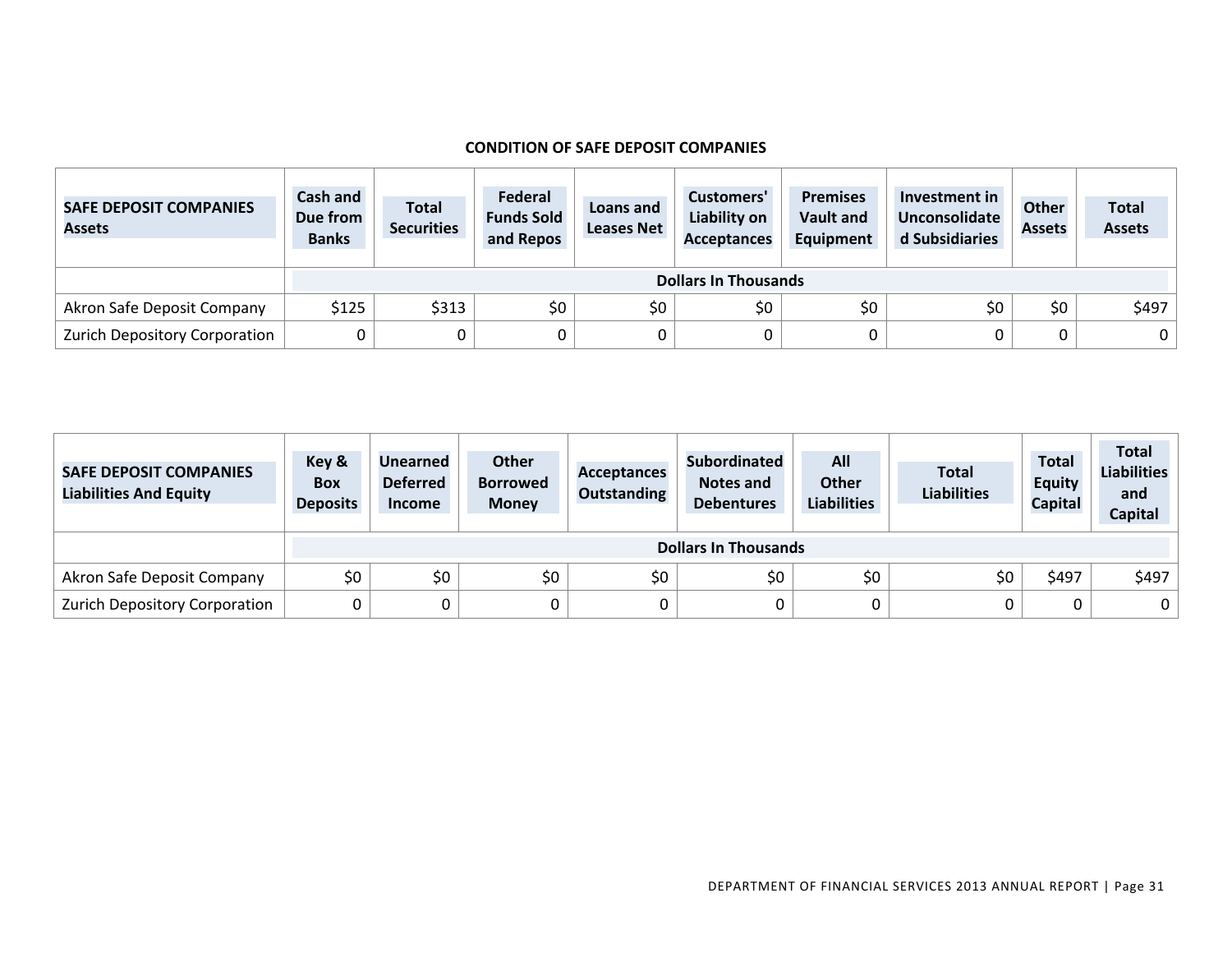#### **CONDITION OF CREDIT UNIONS**

| <b>CREDIT UNIONS</b><br><b>Assets</b>                                    | Cash and<br>Due from<br><b>Banks</b> | <b>Total</b><br>Investments | <b>Loans Held</b><br><b>For Sale</b> | Loans and<br><b>Leases Net</b> | <b>Bank Premises</b><br>& Equipment | <b>NCUSIF</b><br><b>Deposit</b> | <b>Other Assets</b> | <b>Total Assets</b> |
|--------------------------------------------------------------------------|--------------------------------------|-----------------------------|--------------------------------------|--------------------------------|-------------------------------------|---------------------------------|---------------------|---------------------|
|                                                                          |                                      |                             |                                      | <b>Dollars In Thousands</b>    |                                     |                                 |                     |                     |
| <b>AmeriCU Credit Union</b>                                              | \$113,471                            | \$1,970                     | \$875                                | \$1,077,602                    | \$29,101                            | \$10,759                        | \$30,767            | \$1,263,670         |
| Branch 6000 NALC Credit Union                                            | 1,910                                | 3,147                       | 0                                    | 2,682                          | $\overline{2}$                      | 82                              | 550                 | 8,373               |
| <b>Buffalo Service Credit Union</b>                                      | 2,909                                | 22,249                      | 0                                    | 18,640                         | 64                                  | 373                             | 361                 | 44,596              |
| <b>CFCU Community Credit Union</b>                                       | 169,832                              | 157,649                     | $\boldsymbol{0}$                     | 522,079                        | 7,797                               | 6,850                           | 7,608               | 871,815             |
| Directors Choice Credit Union                                            | 291                                  | 1,607                       | $\boldsymbol{0}$                     | 4,467                          | 0                                   | 54                              | 1,011               | 7,430               |
| Empire Branch 36 National Association of<br>Letter Carriers Credit Union | 787                                  | 1,193                       | $\boldsymbol{0}$                     | 3,132                          | 6                                   | 44                              | 48                  | 5,210               |
| <b>Empire State Credit Union</b>                                         | 923                                  | 4,333                       | $\boldsymbol{0}$                     | 2,051                          | 7                                   | 73                              | 27                  | 7,414               |
| <b>Encompass Niagara Credit Union</b>                                    | 1,921                                | 1,580                       | $\mathbf 0$                          | 13,895                         | 684                                 | 119                             | 159                 | 18,358              |
| Erie County Employees Credit Union                                       | 1,108                                | 13,985                      | 0                                    | 7,460                          | 23                                  | 189                             | 126                 | 22,891              |
| Hudson River Community Credit Union                                      | 10,329                               | 25,197                      | $\boldsymbol{0}$                     | 130,431                        | 9,889                               | 1,527                           | 1,748               | 179,121             |
| Jamestown Post Office Employees' Credit<br>Union                         | 103                                  | 3,522                       | 0                                    | 1,344                          | 4                                   | 44                              | 45                  | 5,062               |
| <b>Melrose Credit Union</b>                                              | 9,836                                | 97,179                      | $\boldsymbol{0}$                     | 1,696,449                      | 22,801                              | 14,160                          | 13,129              | 1,853,554           |
| <b>Montauk Credit Union</b>                                              | 4,104                                | 772                         | 0                                    | 147,374                        | 2,309                               | 1,106                           | 1,117               | 156,782             |
| <b>Municipal Credit Union</b>                                            | 457,982                              | 58,862                      | 0                                    | 1,264,278                      | 15,742                              | 17,397                          | 140,418             | 1,954,679           |
| Newspaper Employees Credit Union                                         | 496                                  | $\Omega$                    | 0                                    | 398                            | 0                                   | 7                               | 0                   | 901                 |
| Niagara Falls Penn Central Employees Credit<br>Union                     | 127                                  | 2,084                       | 0                                    | 1,884                          | 7                                   | 39                              | 20                  | 4,161               |
| The Niagara Frontier Federal Employees<br><b>Credit Union</b>            | 472                                  | 902                         | $\boldsymbol{0}$                     | 1,420                          | 3                                   | 25                              | 14                  | 2,836               |
| Norton-Troy Employees Credit Union                                       | 445                                  | 5,670                       | $\pmb{0}$                            | 2,868                          | $\overline{3}$                      | 81                              | 9                   | 9,076               |
| <b>Progressive Credit Union</b>                                          | 8,358                                | 31,834                      | $\boldsymbol{0}$                     | 622,861                        | 12,094                              | 2,417                           | 5,770               | 683,334             |
| Yonkers Postal Employees Credit Union                                    | 444                                  | 4,839                       | 0                                    | 2,190                          | 18                                  | 59                              | 0                   | 7,550               |
| <b>Total</b>                                                             | \$785,848                            | \$438,574                   | \$875                                | \$5,523,505                    | \$100,555,135                       | \$55,405                        | \$202,927           | \$7,106,813         |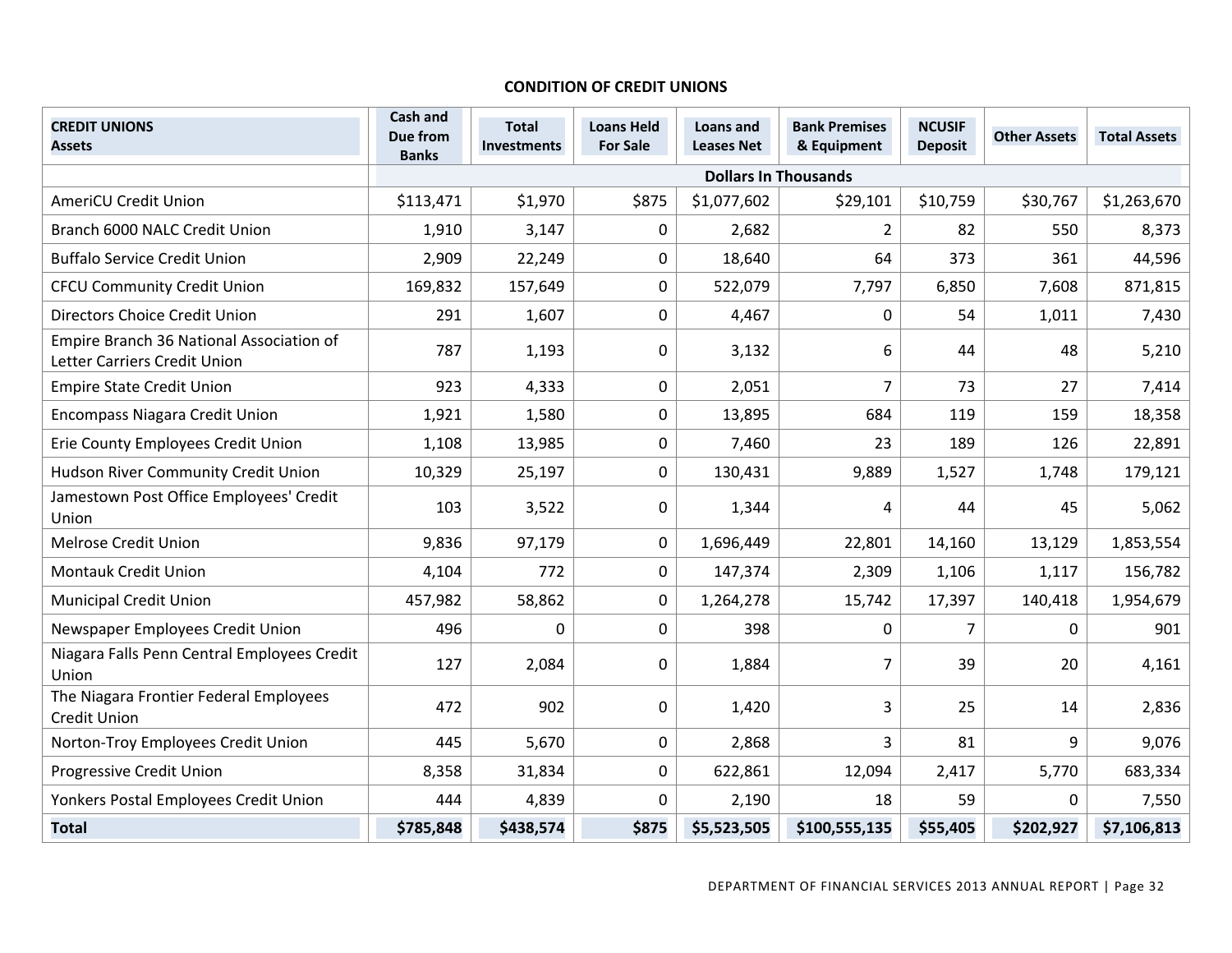#### **CONDITION OF CREDIT UNIONS**

| <b>CREDIT UNIONS</b><br><b>Liabilities And Equity</b>                           | <b>Total</b><br><b>Shares and</b><br><b>Deposits</b> | Federal<br><b>Funds</b><br><b>Bought and</b><br><b>Repos</b> | <b>Borrowings</b><br>Plus<br><b>Interest</b><br>Payable | <b>Subordinate</b><br>d Notes and<br><b>Debentures</b> | <b>All Other</b><br><b>Liabilities</b> | <b>Total</b><br><b>Liabilities</b> | <b>Total Equity</b><br>Capital | <b>Total</b><br><b>Liabilities</b><br>and Capital |
|---------------------------------------------------------------------------------|------------------------------------------------------|--------------------------------------------------------------|---------------------------------------------------------|--------------------------------------------------------|----------------------------------------|------------------------------------|--------------------------------|---------------------------------------------------|
| <b>AmeriCU Credit Union</b>                                                     | \$1,144,625                                          | \$0                                                          | \$0                                                     | \$0                                                    | \$13,605                               | \$1,158,230                        | \$105,440                      | \$1,263,670                                       |
| Branch 6000 NALC Credit Union                                                   | 7,642                                                | 0                                                            | 0                                                       | 0                                                      | 4                                      | 7,646                              | 727                            | 8,373                                             |
| <b>Buffalo Service Credit Union</b>                                             | 39,378                                               | $\mathbf 0$                                                  | 0                                                       | $\boldsymbol{0}$                                       | 114                                    | 39,492                             | 5,104                          | 44,596                                            |
| <b>CFCU Community Credit Union</b>                                              | 759,432                                              | $\mathbf 0$                                                  | 0                                                       | $\mathbf 0$                                            | 2,638                                  | 762,070                            | 109,745                        | 871,815                                           |
| Directors Choice Credit Union                                                   | 6,442                                                | $\mathbf 0$                                                  | 0                                                       | $\mathbf 0$                                            | $\Omega$                               | 6,442                              | 988                            | 7,430                                             |
| Empire Branch 36 National Association of Letter<br><b>Carriers Credit Union</b> | 4,466                                                | $\Omega$                                                     | 0                                                       | 0                                                      | 18                                     | 4,484                              | 726                            | 5,210                                             |
| <b>Empire State Credit Union</b>                                                | 6,959                                                | $\overline{0}$                                               | 0                                                       | $\mathbf 0$                                            | 9                                      | 6,968                              | 446                            | 7,414                                             |
| <b>Encompass Niagara Credit Union</b>                                           | 16,526                                               | $\mathbf 0$                                                  | 0                                                       | $\boldsymbol{0}$                                       | 32                                     | 16,558                             | 1,800                          | 18,358                                            |
| Erie County Employees Credit Union                                              | 19,923                                               | $\mathbf 0$                                                  | 0                                                       | $\pmb{0}$                                              | 60                                     | 19,983                             | 2,908                          | 22,891                                            |
| Hudson River Community Credit Union                                             | 153,103                                              | 0                                                            | 0                                                       | $\mathbf 0$                                            | 3,128                                  | 156,231                            | 22,890                         | 179,121                                           |
| Jamestown Post Office Employees' Credit Union                                   | 4,424                                                | $\mathbf 0$                                                  | 0                                                       | $\boldsymbol{0}$                                       | $\mathbf{1}$                           | 4,425                              | 637                            | 5,062                                             |
| <b>Melrose Credit Union</b>                                                     | 1,445,767                                            | $\mathbf 0$                                                  | 42,000                                                  | $\mathbf 0$                                            | 1,460                                  | 1,489,227                          | 364,327                        | 1,853,554                                         |
| <b>Montauk Credit Union</b>                                                     | 137,507                                              | $\mathbf 0$                                                  | 0                                                       | $\boldsymbol{0}$                                       | 293                                    | 137,800                            | 18,982                         | 156,782                                           |
| <b>Municipal Credit Union</b>                                                   | 1,783,001                                            | $\mathbf 0$                                                  | 0                                                       | $\mathbf 0$                                            | 42,215                                 | 1,825,216                          | 129,463                        | 1,954,679                                         |
| Newspaper Employees Credit Union                                                | 583                                                  | $\mathbf 0$                                                  | 0                                                       | $\mathbf 0$                                            | $\mathbf{0}$                           | 583                                | 318                            | 901                                               |
| Niagara Falls Penn Central Employees Credit<br>Union                            | 3,585                                                | $\Omega$                                                     | 0                                                       | 0                                                      | 2                                      | 3,587                              | 574                            | 4,161                                             |
| The Niagara Frontier Federal Employees Credit<br>Union                          | 2,354                                                | $\mathbf 0$                                                  | $\mathbf 0$                                             | $\mathbf 0$                                            | 4                                      | 2,358                              | 478                            | 2,836                                             |
| Norton-Troy Employees Credit Union                                              | 8,053                                                | $\overline{0}$                                               | 0                                                       | $\overline{0}$                                         | 8                                      | 8,061                              | 1,015                          | 9,076                                             |
| Progressive Credit Union                                                        | 298,905                                              | $\overline{0}$                                               | 110,021                                                 | 20,021                                                 | 14,466                                 | 443,413                            | 239,921                        | 683,334                                           |
| Yonkers Postal Employees Credit Union                                           | 6,252                                                | $\Omega$                                                     | $\Omega$                                                | $\Omega$                                               | 10                                     | 6,262                              | 1,288                          | 7,550                                             |
| <b>Total</b>                                                                    | \$5,848,927                                          | \$0                                                          | \$152,021                                               | \$20,021                                               | \$78,067                               | \$6,099,036                        | \$1,007,777                    | \$7,106,813                                       |

DEPARTMENT OF FINANCIAL SERVICES 2013 ANNUAL REPORT | Page 33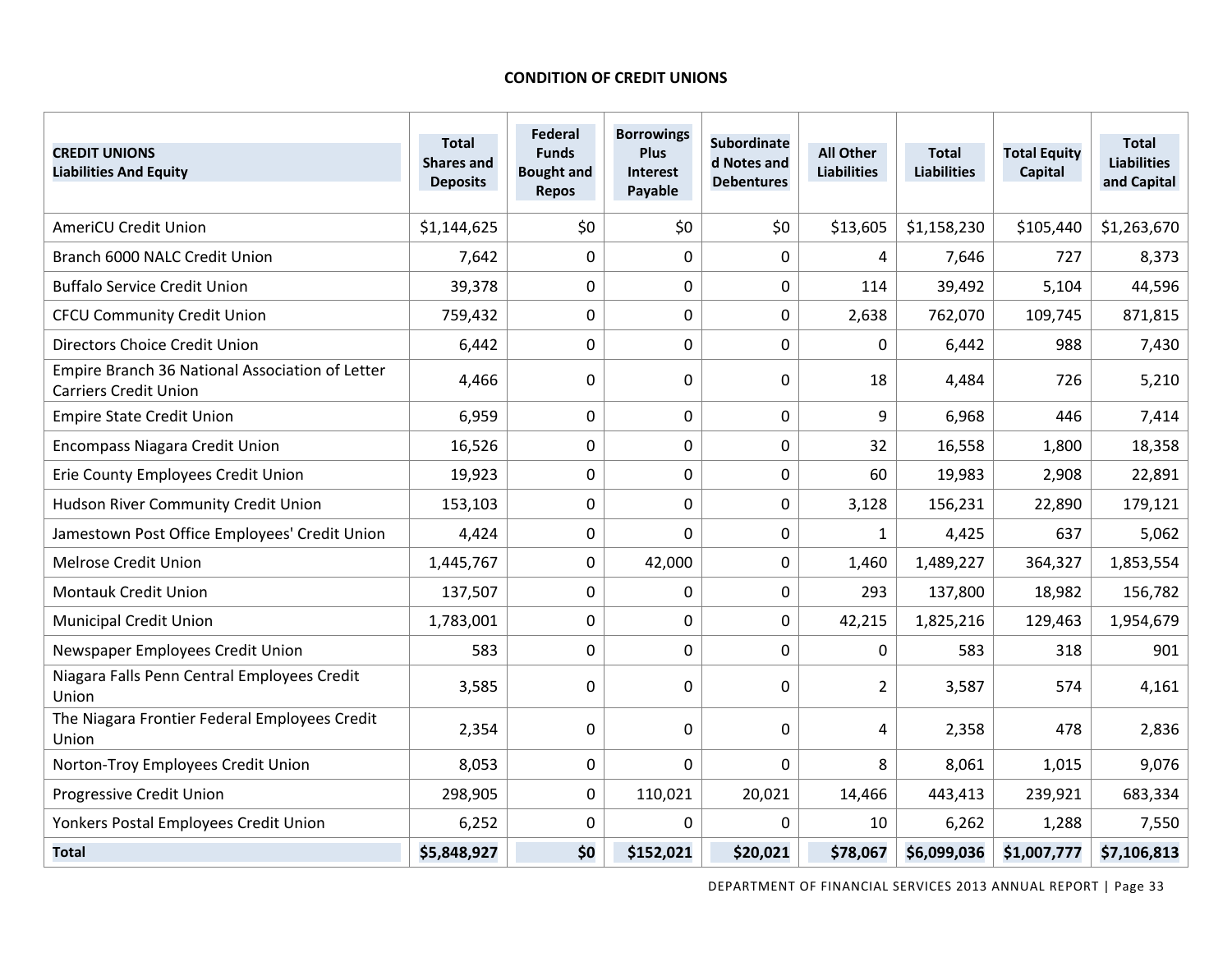#### **CONDITION OF ARTICLE XII INVESTMENT COMPANIES**

| <b>ARTICLE XII INVESTMENT COMPANIES</b><br><b>Assets</b> | Cash and<br>Due from<br><b>Banks</b> | Total<br><b>Securities</b> | Federal<br><b>Funds</b><br>Sold &<br><b>Repos</b> | Loans and<br><b>Leases Net</b> | Customer's<br>Liability on<br>Acceptance | <b>Premises</b><br>&<br><b>Equipment</b> | Investment in<br><b>Unconsolidated</b><br><b>Subsidiaries</b> | <b>Other Assets</b> | <b>Total Assets</b> |
|----------------------------------------------------------|--------------------------------------|----------------------------|---------------------------------------------------|--------------------------------|------------------------------------------|------------------------------------------|---------------------------------------------------------------|---------------------|---------------------|
|                                                          |                                      |                            |                                                   |                                | <b>Dollars In Thousands</b>              |                                          |                                                               |                     |                     |
| American Express Banking Corp                            | \$69,588                             | \$74,103                   | \$0                                               | \$297,879                      | \$0                                      | 5,488                                    | \$0                                                           | \$68,704            | \$515,762           |
| <b>Community Building Fund, LLC</b>                      |                                      |                            | 0                                                 |                                | 0                                        | 0                                        |                                                               |                     | 2,919               |
| <b>Fiduciary Investment Corporation</b>                  | 86,707                               | 600                        | $\mathbf 0$                                       |                                | 0                                        | 118                                      |                                                               | 17,728              | 105,153             |
| <b>French American Banking</b><br>Corporation            | 34,246                               | 0                          | $\mathbf 0$                                       | 0                              | \$0                                      | 686                                      | 98,485                                                        | 20                  | 133,437             |
| <b>Sterling Banking Corporation</b>                      | 1,369                                | 0                          | 0                                                 |                                | 0                                        | 0                                        |                                                               |                     | 1,369               |
| Western Union Financial Holdings,<br>L.L.C.              | 149,886                              | 8,000                      | $\mathbf 0$                                       | 1,339                          | 0                                        | 2,801                                    | 0                                                             | 73,089              | 235,115             |
| <b>Total</b>                                             | \$341,796                            | \$82,703                   | \$0                                               | \$299,218                      | \$0                                      | \$9,093                                  | \$98,485                                                      | \$159,541           | \$993,755           |

| <b>ARTICLE XII INVESTMENT COMPANIES</b><br><b>Liabilities And Equity</b> | <b>Total</b><br><b>Deposits</b> | Federal<br><b>Funds</b><br>Sold and<br><b>Repos</b> | <b>Other</b><br><b>Borrowed</b><br><b>Money</b> | Due to<br><b>Affiliates</b> | <b>Subordinated</b><br>Notes and<br><b>Debentures</b> | <b>All Other</b><br><b>Liabilities</b> | <b>Total</b><br><b>Liabilities</b> | <b>Total Equity</b><br>Capital | <b>Total</b><br><b>Liabilities</b><br>and Capital |
|--------------------------------------------------------------------------|---------------------------------|-----------------------------------------------------|-------------------------------------------------|-----------------------------|-------------------------------------------------------|----------------------------------------|------------------------------------|--------------------------------|---------------------------------------------------|
|                                                                          |                                 |                                                     |                                                 |                             | <b>Dollars In Thousands</b>                           |                                        |                                    |                                |                                                   |
| American Express Banking Corp                                            | \$128,997                       | \$0                                                 | \$102,307                                       | \$0                         | \$0                                                   | \$150,745                              | \$382,049                          | \$133,713                      | \$515,762                                         |
| <b>Community Building Fund, LLC</b>                                      | 0                               | 0                                                   |                                                 | 0                           | 0                                                     |                                        | 0                                  |                                | 2,919                                             |
| <b>Fiduciary Investment Corporation</b>                                  | 0                               | 0                                                   | 24                                              | 0                           | 0                                                     | 13,943                                 | 13,967                             | 91,186                         | 105,153                                           |
| French American Banking<br>Corporation                                   | $\Omega$                        |                                                     | 0                                               | 0                           | 0                                                     | 19,069                                 | 19,069                             | 114,368                        | 133,437                                           |
| <b>Sterling Banking Corporation</b>                                      | 0                               | 0                                                   |                                                 | 0                           | 0                                                     | C                                      | 0                                  | 1,369                          | 1,369                                             |
| Western Union Financial Holdings,<br>L.L.C.                              | 74,571                          |                                                     | 0                                               | 0                           | 0                                                     | 52,371                                 | 141,861                            | 93,254                         | 235,115                                           |
| <b>Total</b>                                                             | \$203,568                       | \$0                                                 | \$102,331                                       | \$0                         | \$0                                                   | \$236,128                              | \$556,946                          | \$433,890                      | \$993,755                                         |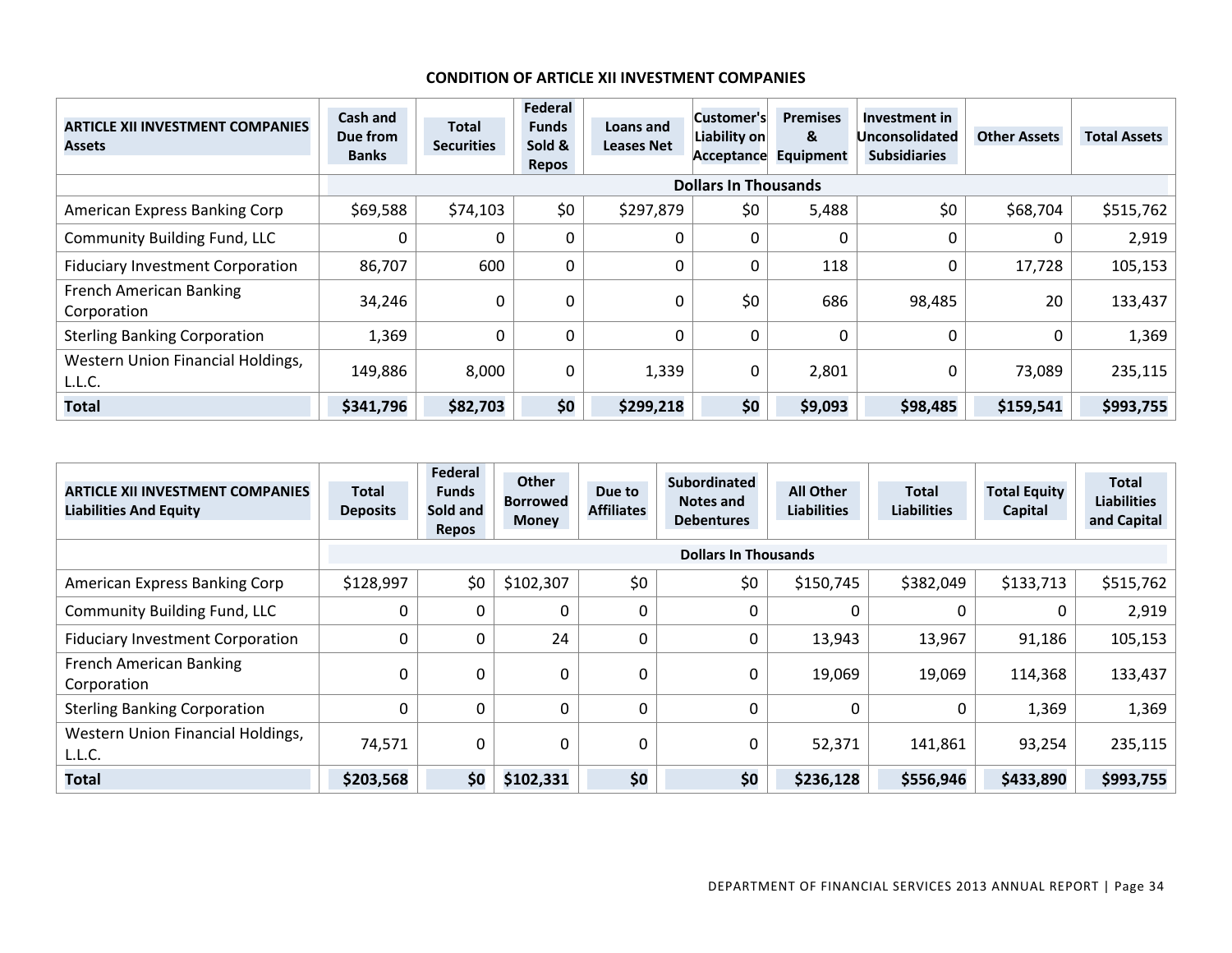#### **CONDITION OF LICENSED LENDERS**

|                                                 |                                       |                                                    | <b>Applicable to NY Business</b>                        |                        |                     | <b>Total Assets</b>                                      |                     |
|-------------------------------------------------|---------------------------------------|----------------------------------------------------|---------------------------------------------------------|------------------------|---------------------|----------------------------------------------------------|---------------------|
| <b>LICENSED LENDERS</b><br><b>Assets</b>        | <b>Loans and</b><br><b>Leases Net</b> | <b>Cash and</b><br><b>Due From</b><br><b>Banks</b> | Furniture,<br><b>Fixtures &amp;</b><br><b>Equipment</b> | Other<br><b>Assets</b> | <b>Total Assets</b> | <b>Not</b><br><b>Applicable to</b><br><b>NY Business</b> | <b>Total Assets</b> |
|                                                 |                                       |                                                    | <b>Dollars in Thousands</b>                             |                        |                     |                                                          |                     |
| AmeriCredit Consumer Loan Company, Inc.         | \$483                                 | \$17                                               | \$127                                                   | \$41                   | \$668               | \$19,854                                                 | \$20,522            |
| AmeriCredit Financial Services, Inc.            | 526,026                               | 14,919                                             | 113,731                                                 | 38,656                 | 693,332             | 17,354,237                                               | 18,047,569          |
| Beneficial New York Inc.                        | 18                                    | 50                                                 | 0                                                       | 102,869                | 102,937             | 0                                                        | 102,937             |
| Capital Financial Services, Inc.                | $\pmb{0}$                             | $\boldsymbol{0}$                                   | 0                                                       | 0                      | 0                   | 30,059                                                   | 30,059              |
| CarFinance Capital LLC U/A/N CarFinance.com     | 0                                     | $\mathbf 0$                                        | 9                                                       | 16                     | 25                  | 9,080                                                    | 9,105               |
| CitiFinancial, Inc.                             | 0                                     | 28                                                 | 39                                                      | 20,718                 | 20,785              | 0                                                        | 20,785              |
| <b>Household Finance Corporation III</b>        | 367                                   | 50                                                 | $\mathbf 0$                                             | 11                     | 428                 | 3,145,496                                                | 3,145,924           |
| JCB International Credit Card Co., Ltd.         | 421                                   | 1,691                                              | 49                                                      | 10,156                 | 12,317              | 61,602                                                   | 73,919              |
| Mariner Finance, LLC                            | 25,466                                | 8                                                  | 165                                                     | 29                     | 25,668              | 234,142                                                  | 259,810             |
| Mercedes-Benz Financial Services USA LLC        | 1,359,286                             | 6,080                                              | 1,355,107                                               | 106,618                | 2,827,091           | 35,350,207                                               | 38,177,298          |
| New City Funding Corporation                    | 33,280                                | 1,067                                              | 1,213                                                   | 174                    | 35,734              | 13,134                                                   | 48,868              |
| Omni Financial of New York, Inc.                | 0                                     | 101                                                | $\Omega$                                                | 22                     | 123                 | 0                                                        | 123                 |
| OneMain Financial, Inc.                         | 134,609                               | 168                                                | 203                                                     | 289                    | 135,269             | 3,321,731                                                | 3,457,000           |
| Retail Charge Financial Services Corp.          | 193                                   | 50                                                 | 0                                                       | 512                    | 755                 | $\Omega$                                                 | 755                 |
| Santander Consumer USA Inc.                     | 690,916                               | 46,113                                             | 753                                                     | 91,928                 | 829,710             | 25,572,186                                               | 26,401,896          |
| Springleaf Financial Services of New York, Inc. | 1,791                                 | 200                                                | 14                                                      | 4,885                  | 6,890               | 0                                                        | 6,890               |
| <b>Stones Funding LLC</b>                       | 581                                   | 156                                                | 0                                                       | $\overline{7}$         | 744                 | $\mathbf 0$                                              | 744                 |
| Sunrise Capital Management, Inc.                | 95                                    | 156                                                | 0                                                       | 0                      | 251                 | $\Omega$                                                 | 251                 |
| TMG Financial Services, Inc.                    | 4,563                                 | 35                                                 | 5                                                       | 507                    | 5,110               | 157,851                                                  | 162,961             |
| <b>Total</b>                                    | \$2,778,095                           | \$70,889                                           | \$1,471,415                                             | \$377,438              | \$4,697,837         | \$85,269,579                                             | \$89,967,416        |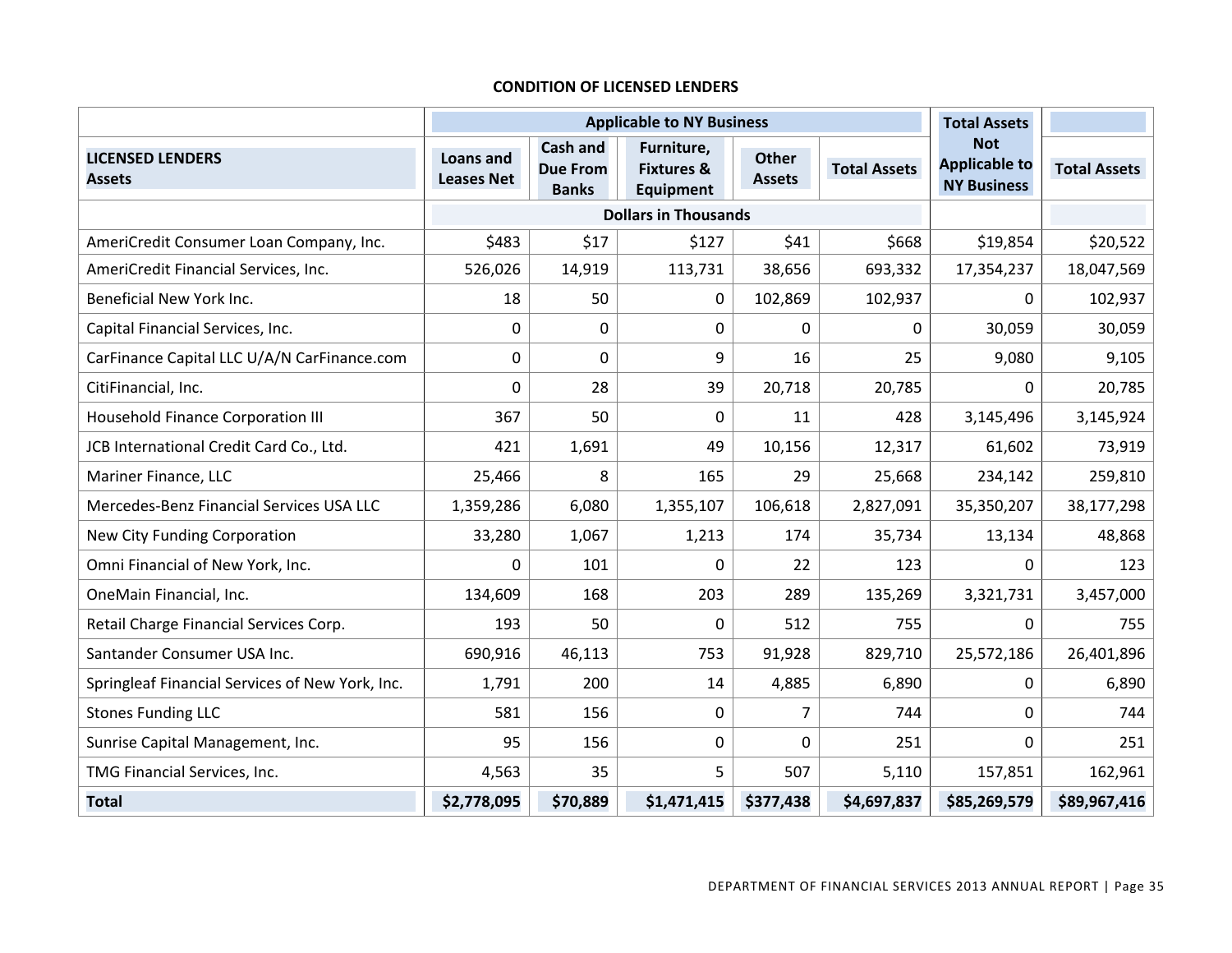|                                                 | <b>Other</b>    |                    |                    |                             |                      | <b>Total</b>           |
|-------------------------------------------------|-----------------|--------------------|--------------------|-----------------------------|----------------------|------------------------|
| <b>LICENSED LENDERS</b>                         | <b>Borrowed</b> | <b>All Other</b>   | <b>Total</b>       | <b>Valuation</b>            | <b>Capital Stock</b> | <b>Liabilities and</b> |
| <b>Liabilities And Equity</b>                   | <b>Money</b>    | <b>Liabilities</b> | <b>Liabilities</b> | <b>Reserves</b>             | <b>Surplus</b>       | <b>Capital</b>         |
|                                                 |                 |                    |                    | <b>Dollars in Thousands</b> |                      |                        |
|                                                 |                 |                    |                    |                             |                      |                        |
| AmeriCredit Consumer Loan Company, Inc.         | \$3,377         | \$13,746           | \$17,123           | \$0                         | \$3,399              | \$20,522               |
| AmeriCredit Financial Services, Inc.            | 3,018,721       | 12,287,166         | 15,305,887         | 0                           | 2,741,682            | 18,047,569             |
| Beneficial New York Inc.                        | 0               | 0                  | 0                  | 0                           | 102,937              | 102,937                |
| Capital Financial Services, Inc.                | 387             | 0                  | 387                | 0                           | 29,672               | 30,059                 |
| CarFinance Capital LLC U/A/N CarFinance.com     | 2,963           | 3,232              | 6,195              | 0                           | 2,910                | 9,105                  |
| CitiFinancial, Inc.                             | 960             | 8                  | 968                | 0                           | 19,817               | 20,785                 |
| <b>Household Finance Corporation III</b>        | 0               | 2,823,695          | 2,823,695          | 0                           | 322,229              | 3,145,924              |
| JCB International Credit Card Co., Ltd.         | 53,992          | 10,090             | 64,082             | 0                           | 9,837                | 73,919                 |
| Mariner Finance, LLC                            | 439             | 188,992            | 189,431            | 0                           | 70,379               | 259,810                |
| Mercedes-Benz Financial Services USA LLC        | 17,377,991      | 19,305,644         | 36,683,635         | 0                           | 1,493,663            | 38,177,298             |
| New City Funding Corporation                    | 8,146           | 33,446             | 41,592             | 0                           | 7,276                | 48,868                 |
| Omni Financial of New York, Inc.                | 22              | 0                  | 22                 | 0                           | 101                  | 123                    |
| OneMain Financial, Inc.                         | 2,932,602       | 33,860             | 2,966,462          | 0                           | 490,538              | 3,457,000              |
| Retail Charge Financial Services Corp.          | $\mathbf 0$     | $\mathbf{1}$       | $\mathbf{1}$       | 0                           | 754                  | 755                    |
| Santander Consumer USA Inc.                     | 6,702,887       | 17,012,177         | 23,715,064         | 0                           | 2,686,832            | 26,401,896             |
| Springleaf Financial Services of New York, Inc. | $\mathbf 0$     | 23                 | 23                 | 165                         | 6,702                | 6,890                  |
| <b>Stones Funding LLC</b>                       | 200             | 0                  | 200                | 0                           | 544                  | 744                    |
| Sunrise Capital Management, Inc.                | $\mathbf 0$     | 55                 | 55                 | 0                           | 196                  | 251                    |
| TMG Financial Services, Inc.                    | 12,125          | 137,895            | 150,020            | 0                           | 12,941               | 162,961                |
|                                                 |                 |                    |                    |                             |                      |                        |
| <b>Total</b>                                    | \$30,114,812    | \$51,850,030       | \$81,964,842       | \$165                       | \$8,002,409          | \$89,967,416           |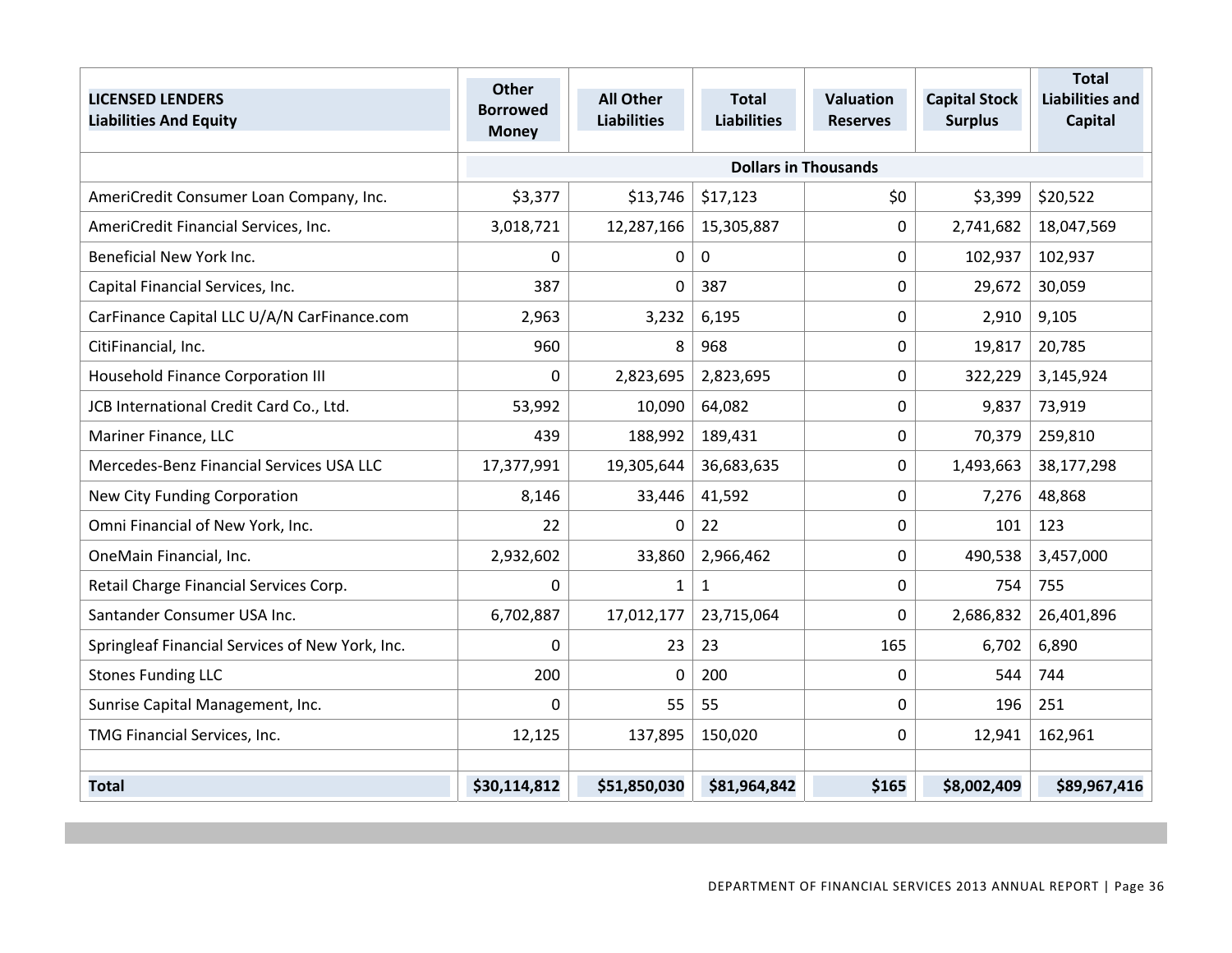## **INSURANCE COMPANY STATISTICS**

## **GENERAL STATISTICS**

|                                          | 2013         | 2012           |
|------------------------------------------|--------------|----------------|
| <b>Total</b>                             | 168,739      | 195,266        |
| <b>Adjusters</b>                         |              |                |
| Independent                              | 14,456       | 13,419         |
| Public                                   | 680          | 516            |
| <b>Agents</b>                            |              |                |
| Life/Accident and Health                 | 92,217       | 100,381        |
| Property and Casualty                    | 32,005       | 45,805         |
| Limited Rental/Wireless Communications   | 40           | 64             |
| Mortgage Guaranty Insurance              | $\mathbf{1}$ | 3              |
| <b>Bail Bond</b>                         | 168          | 117            |
| <b>Limited Lines</b>                     | 5            | $\overline{7}$ |
| <b>Brokers</b>                           |              |                |
| Life                                     | 8,239        | 7,757          |
| <b>Property and Casualty</b>             | 19,100       | 24,378         |
| <b>Excess Line (Regular and Limited)</b> | 1,208        | 2,235          |
| Life Settlement                          | 130          | 71             |
| <b>Consultants</b>                       |              |                |
| Life                                     | 127          | 85             |
| General                                  | 153          | 238            |
| Reinsurance Intermediaries               | 29           | 173            |
| <b>Service Contract Registrants</b>      | 181          | 17             |

#### **LICENSES ISSUED DURING YEAR**

A list of general insurance license terms of issuance and renewal requirements can be found on our website.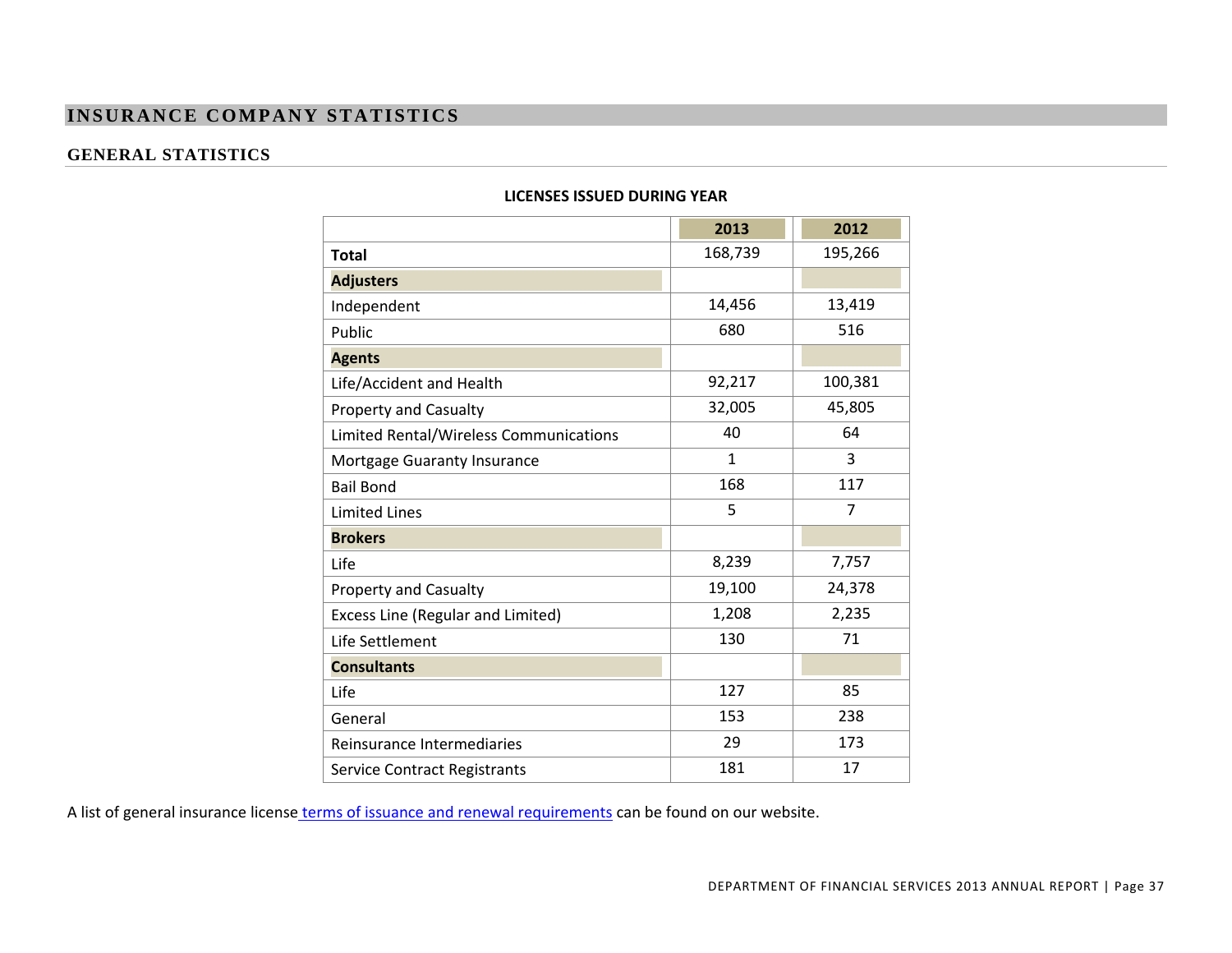#### **CHANGES IN AUTHORIZED INSURERS**

| <b>Life Insurance Companies</b>                                                                                         |              |
|-------------------------------------------------------------------------------------------------------------------------|--------------|
| <b>Domestic Company Incorporated</b>                                                                                    |              |
| Farmers Life Insurance Company of New York                                                                              | September 30 |
|                                                                                                                         |              |
| <b>Domestic Companies Licensed</b>                                                                                      |              |
| AAA Life Insurance of New York, Harrison, NY                                                                            | July 25      |
| NTA Life Insurance Company of New York, New York, NY                                                                    | October 1    |
|                                                                                                                         |              |
| <b>Name Changes</b>                                                                                                     |              |
| "Presidential Life Insurance Company" to "Athene Annuity & Life Assurance Company of New York" Nyack, NY                | September 23 |
| "First Central National Life Insurance Company of New York to "Pavonia Life Insurance Company of New York" New York, NY | November 19  |
|                                                                                                                         |              |
| <b>Foreign Company Licensed</b>                                                                                         |              |
| Delaware American Life Insurance Company, Wilmington, DE                                                                | January 1    |
| Hartford Life and Accident Insurance Company, Simsbury, CT                                                              | October 1    |
|                                                                                                                         |              |
| <b>Redomestication Filed</b>                                                                                            |              |
| Prudential Annuities Life Assurance Corporation (from Connecticut to Arizona)                                           | November 25  |
|                                                                                                                         |              |
| Withdrawn                                                                                                               |              |
| Universal Health Care Insurance Company, Inc.                                                                           | April 17     |
| <b>Accident and Health Insurance Companies</b>                                                                          |              |
| Incorporated                                                                                                            |              |
| <b>Oscar Insurance Corporation</b>                                                                                      | January 31   |
| North Shore-LIJ Insurance Company Inc.                                                                                  | March 28     |
| Crystal Run Health Insurance Company, Inc                                                                               | December 2   |
|                                                                                                                         |              |
| <b>Domestic Company Licensed</b>                                                                                        |              |
| Oscar Insurance Corporation, New York, New York                                                                         | July 12      |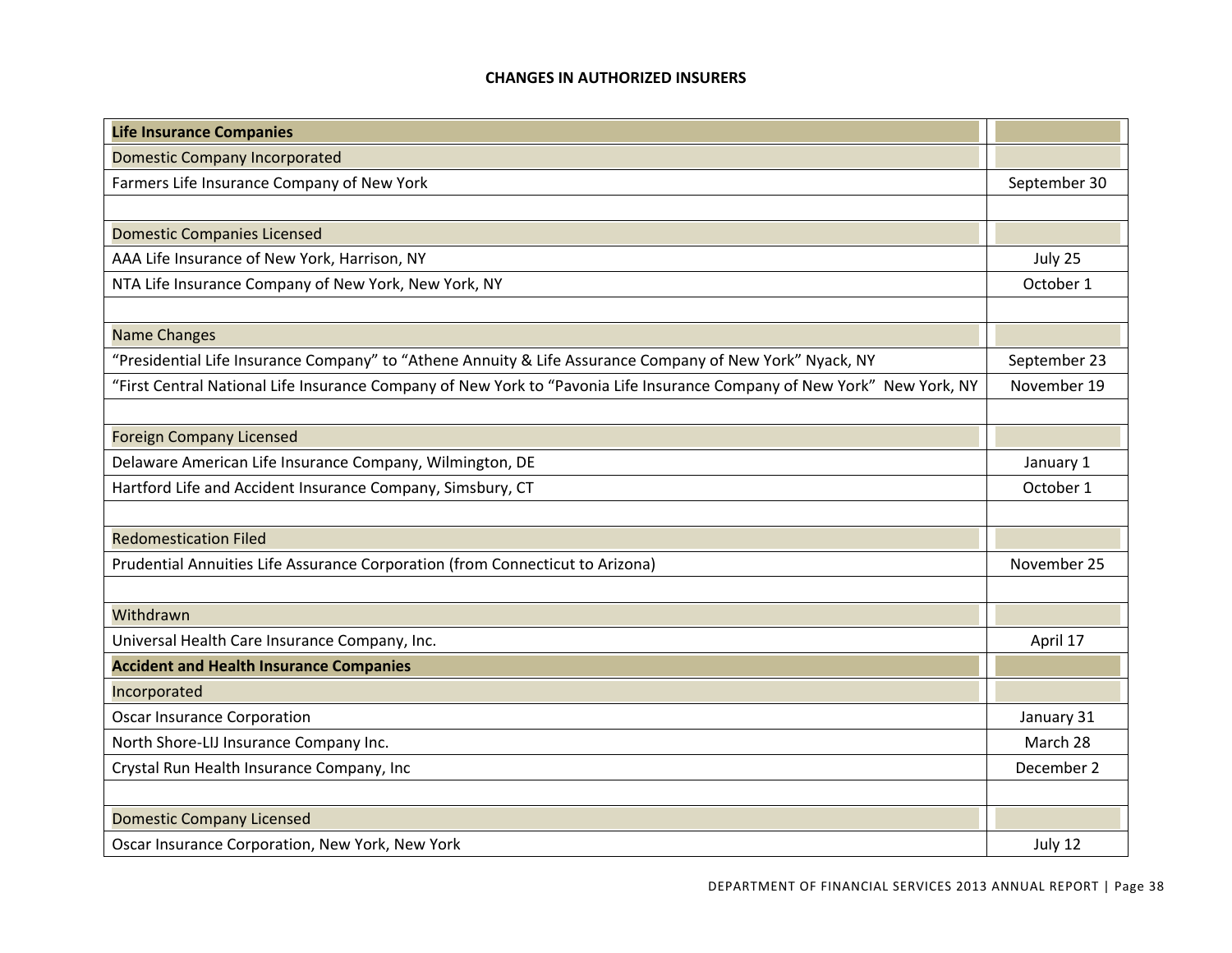| North Shore - LIJ Insurance Company Inc, Great Neck, NY                                                             | July 30      |
|---------------------------------------------------------------------------------------------------------------------|--------------|
|                                                                                                                     |              |
| <b>Foreign Company Licensed</b>                                                                                     |              |
| Care Improvement Plus South Central Insurance Company, Little Rock, AR                                              | April 25     |
|                                                                                                                     |              |
| Name Change                                                                                                         |              |
| "North Shore - LIJ Insurance Company Inc" to "North Shore - LIJ CareConnect Insurance Company, Inc", Great Neck, NY | September 20 |
|                                                                                                                     |              |
| <b>Property and Casualty Insurance Companies</b>                                                                    |              |
|                                                                                                                     |              |
| <b>Foreign Companies Licensed</b>                                                                                   |              |
| American Agri-Business Insurance Company, Lubbock, TX                                                               | January 16   |
| Wright National Flood Insurance Company, San Antonio, TX                                                            | March 21     |
| The Hanover American Insurance Company, Bedford, NH                                                                 | April 18     |
| OBI National Insurance Company, Harrisburg, PA                                                                      | July 2       |
| American Mining Insurance Company, Inc, Birmingham, AL                                                              | October 7    |
| AmTrust Insurance Company of Kansas, Inc, Topeka, KS                                                                | November 1   |
| Milwaukee Casualty Insurance Company, Brookfield, WI                                                                | November 1   |
| Plaza Insurance Company, Kansas City, MO                                                                            | November 13  |
| WestGUARD Insurance Company, Wilkes-Barre, PA                                                                       | December 18  |
|                                                                                                                     |              |
| <b>Domestic Company Licensed</b>                                                                                    |              |
| US Coastal Insurance Company, New York, NY                                                                          | December 9   |
|                                                                                                                     |              |
| <b>Name Changes</b>                                                                                                 |              |
| "North Sea Insurance Company" to "Lancer Indemnity Company", Long Beach, NY                                         | January 1    |
| "Athena Assurance Company" to "The Travelers Casualty Company", Hartford, CT                                        | January 23   |
| "Allied World Reinsurance Company" to "Allied World Insurance" Concord, NH                                          | February 21  |
| "USF Insurance Company" to "Atain Specialty Insurance Company"<br>Farmington Hills, MI                              | February 28  |
| "Underwriter for the Professions Insurance Company" to "UMIA Insurance Company" Salem, OR                           | April 18     |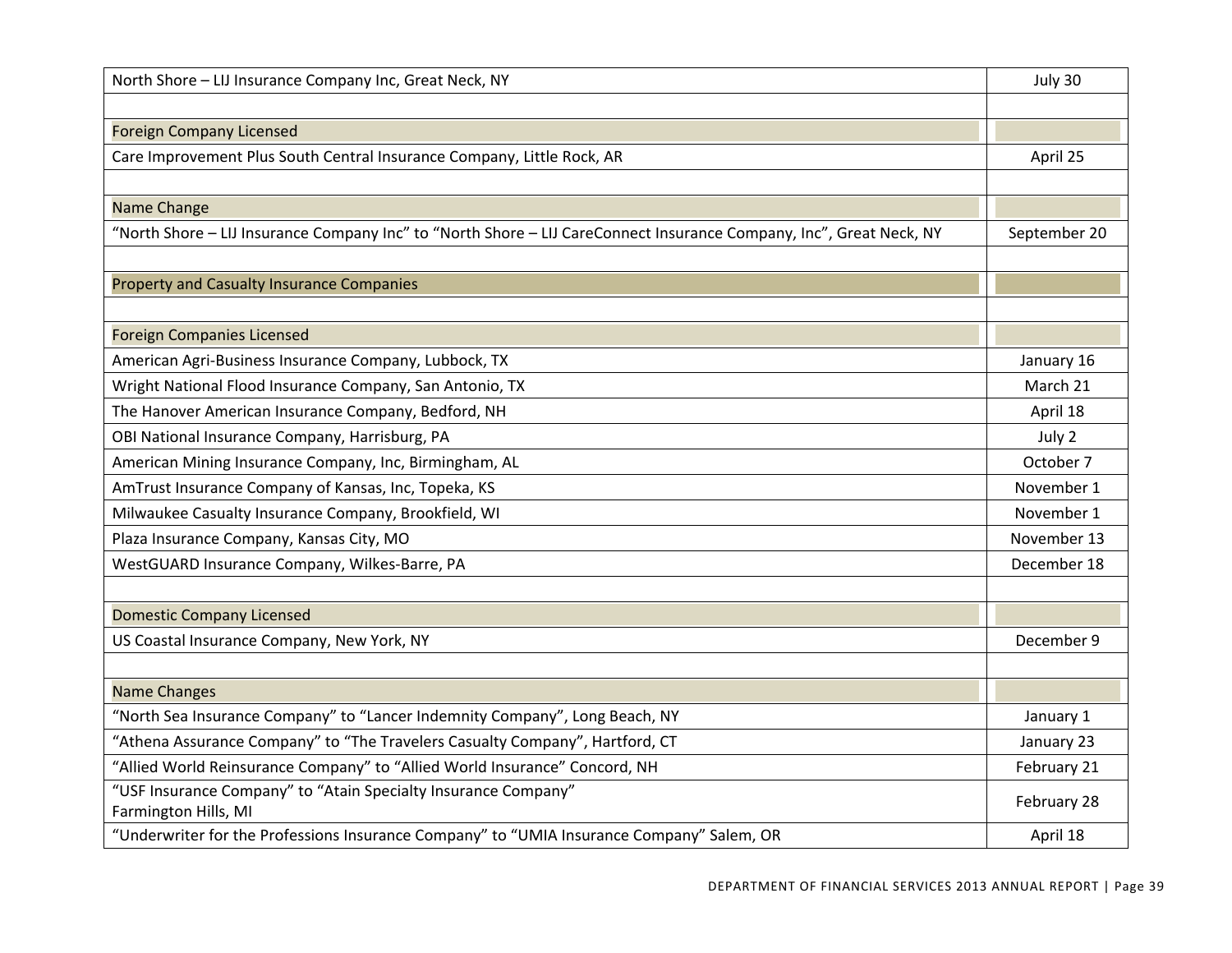| "UMIA Insurance Company "to "Underwriter for the Professions Insurance Company" Salem, OR                                          | April 18    |
|------------------------------------------------------------------------------------------------------------------------------------|-------------|
| "Pennsylvania General Insurance Company" to "Pennsylvania Insurance Company" Cedar Rapids, IA                                      | May 22      |
| "GMAC Insurance Company Online, Inc" to "National General Insurance Online, Inc" Maryland Heights, MO                              | June 17     |
| "Public Service Mutual Insurance Company" to "Public Service Insurance Company" Chicago, IL                                        | July 18     |
| "Fidelity National Property and Casualty Insurance Company" to "Stillwater Property and Casualty Insurance Company"<br>Jericho, NY | October 1   |
| "Lumbermens Casualty Insurance Company" to "Midvale Indemnity Company"<br>Long Grove, IL                                           | October 22  |
| "Chartis Property Casualty Company" to "AIG Property Casualty Company", Harrisburg, PA                                             | November 27 |
| "AutoOne Select Insurance Company, Inc" to "Maidstone Insurance Company" Mineola, NY                                               | June 7      |
|                                                                                                                                    |             |
| <b>Redomestications Filed</b>                                                                                                      |             |
| Atain Specialty Insurance Company (from Pennsylvania to Michigan)                                                                  | February 28 |
| General Star National Insurance Company (from Ohio to Delaware)                                                                    | March 7     |
| Security National Insurance Company (from Texas to Delaware)                                                                       | March 20    |
| Underwriter for the Professions Insurance Company (from Colorado to Oregon)                                                        | April 18    |
| Clearwater Select Insurance Company (from Delaware to Connecticut)                                                                 | July 15     |
| Public Service Mutual Insurance Company (from New York to Illinois)                                                                | July 18     |
| Pennsylvania Insurance Company (from Pennsylvania to Iowa)                                                                         | May 22      |
| Ohio Casualty Insurance Company (from Ohio to New Hampshire)                                                                       | June 5      |
| Ohio Security Insurance Company (from Ohio to New Hampshire)                                                                       | June 5      |
| Midwestern Indemnity Company (from Ohio to New Hampshire)                                                                          | June 5      |
| American Fire and Casualty Company (from Ohio to New Hampshire)                                                                    | June 5      |
|                                                                                                                                    |             |
| <b>Merger Agreements Filed</b>                                                                                                     |             |
| Fairfield Insurance Company into Genesis Insurance Company, Stamford, CT                                                           | February 19 |
| MEDMARC Mutual Insurance Company into MEDMARC Casualty Insurance Company, Montpelier, VT                                           | July 15     |
| International Credit of North America Reinsurance Inc into Evergreen National Indemnity Company, Mayfield Heights, OH              | December 19 |
| Tokio Marine & Nichido Fire Insurance Co Ltd (U.S. Branch) into Tokio Marine America Insurance Company, New York, NY               | December 31 |
|                                                                                                                                    |             |
| <b>Withdrawal of Licenses</b>                                                                                                      |             |
| American Manufacturers Mutual Insurance Company                                                                                    | August 2    |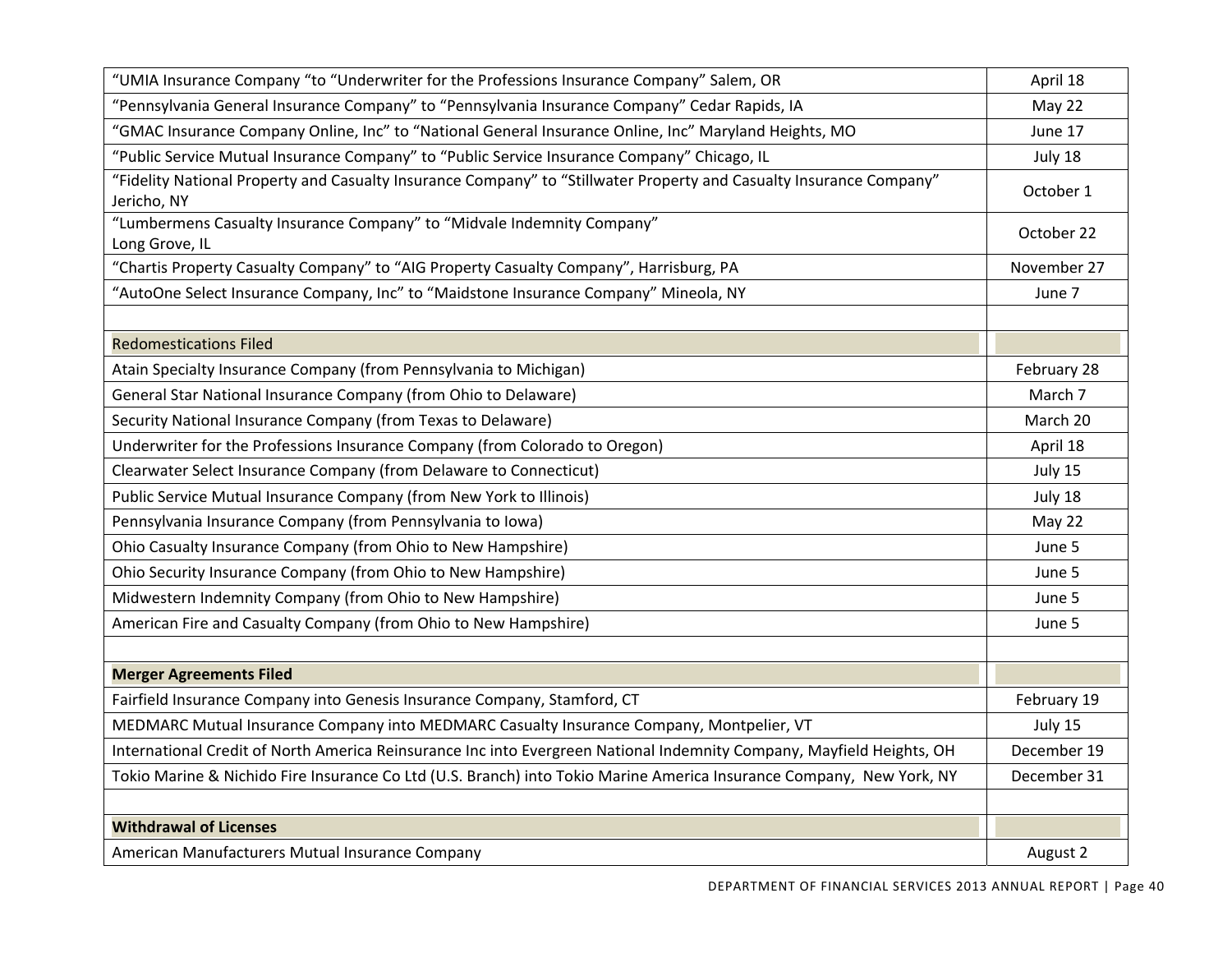| American Motorists Insurance Company                                                                      | August 2     |
|-----------------------------------------------------------------------------------------------------------|--------------|
| <b>Lumbermens Mutual Casualty Company</b>                                                                 | August 2     |
| <b>Ullico Casualty Company</b>                                                                            | August 2     |
|                                                                                                           |              |
| <b>Liquidated</b>                                                                                         |              |
| First Sealord Surety, Inc.                                                                                | January 28   |
| <b>Frontier Insurance Company</b>                                                                         | January 28   |
|                                                                                                           |              |
| <b>Accredited Reinsurers</b>                                                                              |              |
| <b>Name Changes</b>                                                                                       |              |
| "Revios Reinsurance U. S. Inc." to "Scor Global Life Re Insurance Company<br>of Texas" Plano, TX          | March 27     |
| "AAA Northern California, Nevada & Utah Insurance Exchange" to "CSAA Insurance Exchange" Walnut Creek, CA | November 4   |
| "Chartis Overseas Limited" to "American International Overseas Limited" Pembroke Bermuda                  | May 29       |
| Withdrawn                                                                                                 |              |
| Zurich Specialties London Limited                                                                         | September 10 |
| The Union Central Life Insurance Company                                                                  | October 9    |
| Combined Insurance Company of America                                                                     | December 10  |
| Security Benefit Life Insurance Company                                                                   | December 31  |
|                                                                                                           |              |
| <b>Merger Agreements Filed</b>                                                                            |              |
| THIRTEEN into WNET, New York, NY                                                                          | June 11      |
| Crown Life Insurance Company into Canada Life Assurance Company, Toronto, Canada                          | September 26 |
|                                                                                                           |              |
| <b>Charitable Annuity Societies</b>                                                                       |              |
| <b>Permits Issued</b>                                                                                     |              |
| Bowdoin College, Brunswick, ME                                                                            | April 25     |
| Mercy Corps, Portland, OR                                                                                 | May 7        |
| Goucher College, Baltimore, MD                                                                            | May 20       |
| Lions Clubs International Foundation, Oak Brook, IL                                                       | May 28       |
| WNET, New York, NY                                                                                        | June 11      |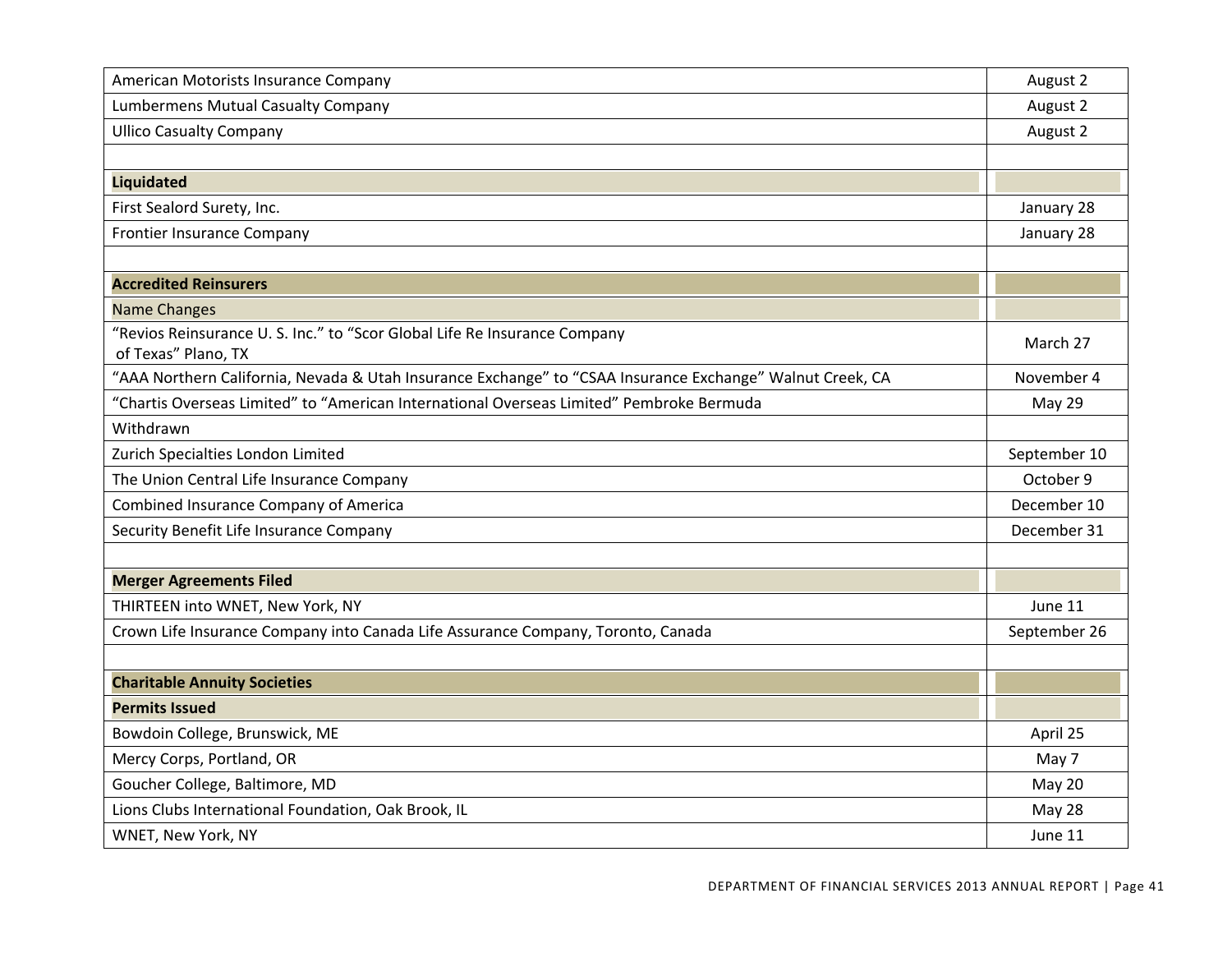| Case Western Reserve University, Cleveland, OH                                                                   | July 1      |
|------------------------------------------------------------------------------------------------------------------|-------------|
| Easter Seals, Inc. Chicago, IL                                                                                   | July 1      |
| William Marsh Rice University, Houston, TX                                                                       | July 10     |
| Public Citizen Foundation, Inc., Washington, DC                                                                  | August 16   |
| Polytechnic Institute of New York University, Brooklyn, NY                                                       | August 26   |
| The Curators of the University of Missouri, Columbia, MO                                                         | September 3 |
| University of the Cumberlands, Inc., Williamsburg, KY                                                            | September 3 |
| Iona College, New Rochelle, NY                                                                                   | October 15  |
| Glimmerglass Opera Theatre, Inc, Cooperstown, NY                                                                 | October 23  |
| Museum of Jewish Heritage: A Living Memorial to the Holocaust, New York, NY                                      | October 25  |
| Berea College, Berea, KY                                                                                         | November 1  |
| Center for Constitutional Rights, Inc, New York, NY                                                              | November 20 |
|                                                                                                                  |             |
| <b>Name Change</b>                                                                                               |             |
| "Women's Division of the General Board of Global Ministries of the United Methodist Church" to "United Methodist | May 13      |
| Women" New York, New York                                                                                        |             |
|                                                                                                                  |             |
| <b>Withdrawn</b>                                                                                                 |             |
| Lenox Hill Hospital                                                                                              | May 13      |
| The Research Foundation for the State University of New York                                                     | May 24      |
|                                                                                                                  |             |
| <b>Title Company</b>                                                                                             |             |
| Incorporated                                                                                                     |             |
| OneTitle National Guaranty Company, Inc.                                                                         | April 1     |
|                                                                                                                  |             |
| <b>Licensed</b>                                                                                                  |             |
| OneTitle National Guaranty Company Inc, New York, NY                                                             | December 24 |
|                                                                                                                  |             |
| <b>Financial Guaranty</b>                                                                                        |             |
|                                                                                                                  |             |
| <b>Domestic Company Licensed</b>                                                                                 |             |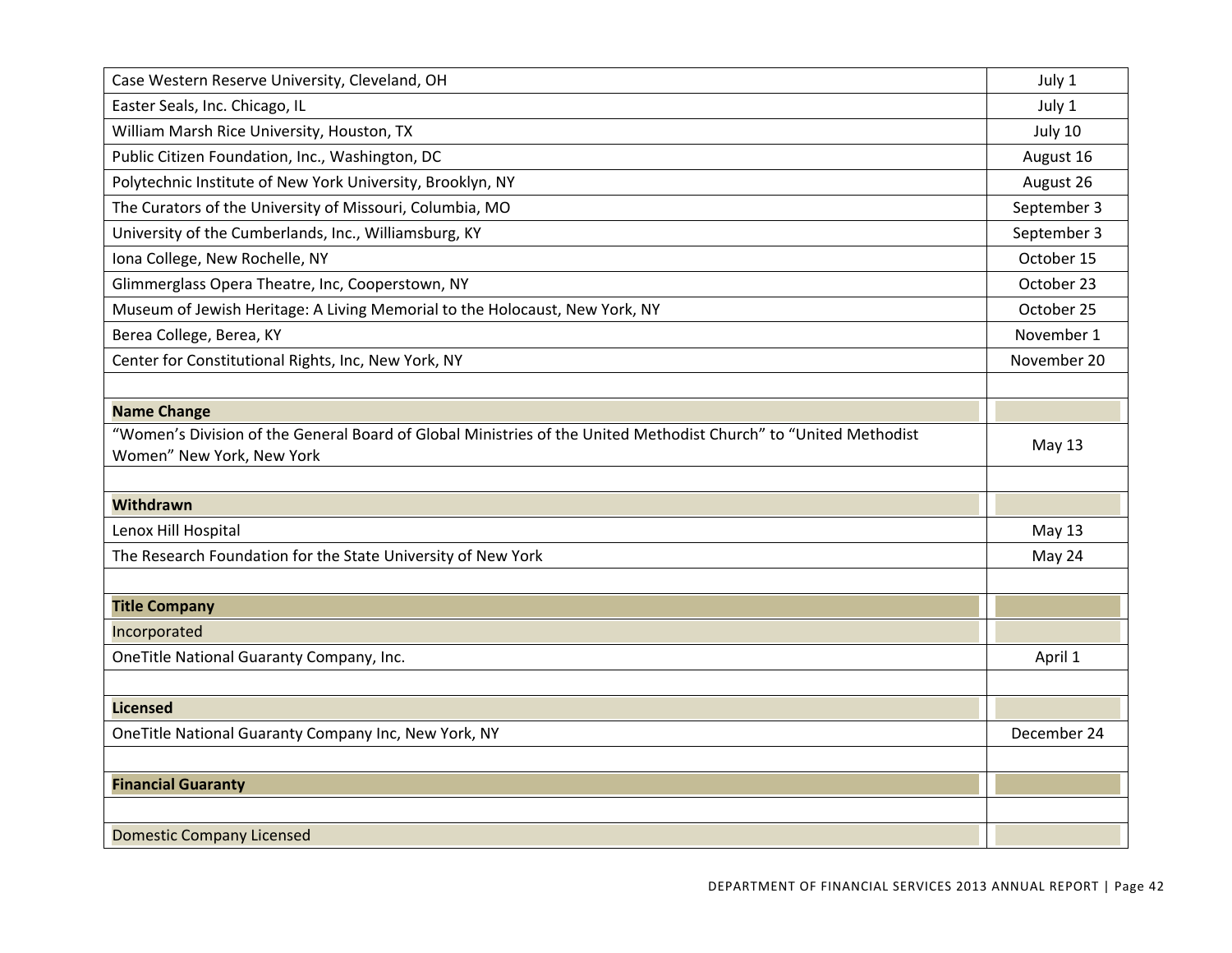| Ameristract Title Insurance Company, Inc, Great Neck, NY                                         | June 28     |
|--------------------------------------------------------------------------------------------------|-------------|
|                                                                                                  |             |
| <b>Name Change</b>                                                                               |             |
| "Municipal and Infrastructure Assurance Company" to "Municipal Assurance Corp." New York, NY     | January 9   |
|                                                                                                  |             |
| <b>Merger Agreement Filed</b>                                                                    |             |
| Assured Guaranty Municipal Insurance Company into Assured Guaranty Municipal Corp., New York, NY | July 17     |
|                                                                                                  |             |
| <b>Captive Insurance Companies</b>                                                               |             |
| <b>Domestic Companies Incorporated</b>                                                           |             |
| Arbelos Insurance Inc.                                                                           | April 29    |
| Morish Insurance Company                                                                         | December 26 |
|                                                                                                  |             |
| <b>Domestic Companies Licensed</b>                                                               |             |
| Atlas Aviation Insurance, Inc., New York, NY                                                     | January 30  |
| Three Belmont Insurance Company, Melville, NY                                                    | April 29    |
| Arbelos Insurance Company, New York, NY                                                          | June 12     |
| NNC Insurance Services, Inc Melville, NY                                                         | June 27     |
| Adecco Indemnity Company of NY, Inc, Melville, NY                                                | October 11  |
|                                                                                                  |             |
| <b>Name Change</b>                                                                               |             |
| "News Corporation Insurance Company, Inc" to "21CF Insurance Services, Inc" New York, New York   | August 23   |
|                                                                                                  |             |
| <b>Rating Organization</b>                                                                       |             |
| Towers Watson America, LLC, Dover, DE                                                            | January 7   |
|                                                                                                  |             |
| Reciprocal                                                                                       |             |
| The Doctors Company, an Interinsurance Exchange, Napa, CA                                        | December 4  |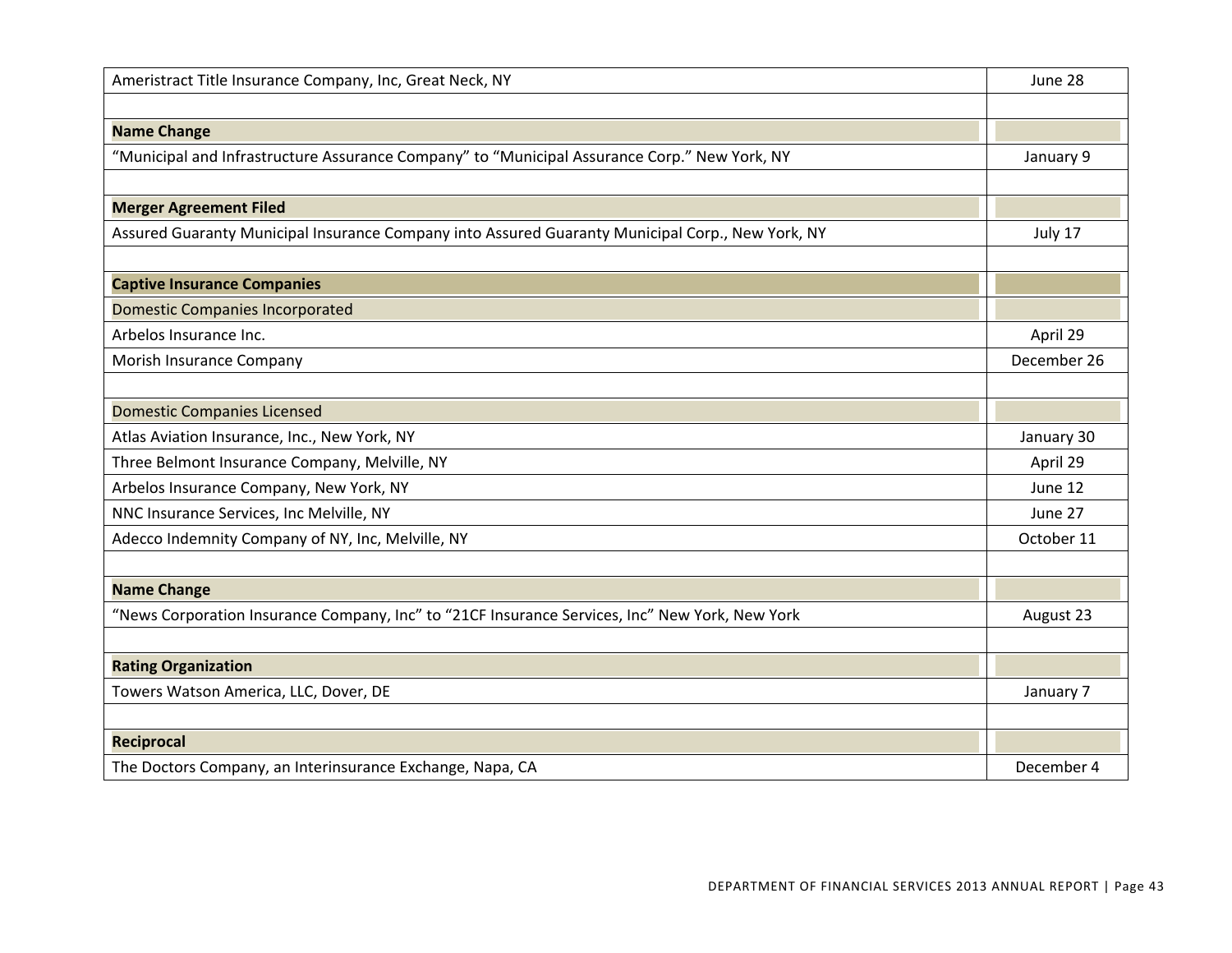## **REPORTS FILED ON EXAMINATION OF AUTHORIZED INSURERS**

Reports on Examinations can be found on our website in the Examination Reports section.

## **LIQUIDATION, CONSERVATION AND REHABILITATION PROCEEDINGS**

#### **INSURANCE COMPANY PROCEEDINGS**

| Domestic Estates in Liquidation       | 77 |
|---------------------------------------|----|
| Domestic Estates in Rehabilitation    | ว  |
| <b>Conservation Estates</b>           |    |
| <b>Ancillary Receivership Estates</b> | 22 |
| Shell Estates in Liquidation          |    |
| Total                                 | 55 |

#### **DOMESTIC ESTATES AND CONSERVATION ESTATES ‐ ASSETS & LIABILITIES**

| <b>Total Assets</b>      | \$1,072,170,341  |
|--------------------------|------------------|
| <b>Total Liabilities</b> | 6,155,587,653    |
| <b>Total Insolvency</b>  | (55,083,417,312) |

#### **DOMESTIC ESTATES IN REHABILITATION ‐ ASSETS & LIABILITIES**

| Total Assets            | \$21,328,843  |
|-------------------------|---------------|
| Total Liabilities       | 21,995,281    |
| <b>Total Insolvency</b> | ( \$666, 438] |

#### **LIQUIDATION AND REHABILITATION ACTIVITIES**

| <b>Domestic Estates And Shell Estates</b>    |
|----------------------------------------------|
| <b>Liquidations Commenced</b>                |
| <b>Carriers Casualty Insurance Company</b>   |
| Executive Life Insurance Company of New York |
| ICM Insurance Company                        |
| <b>Liquidations Continued</b>                |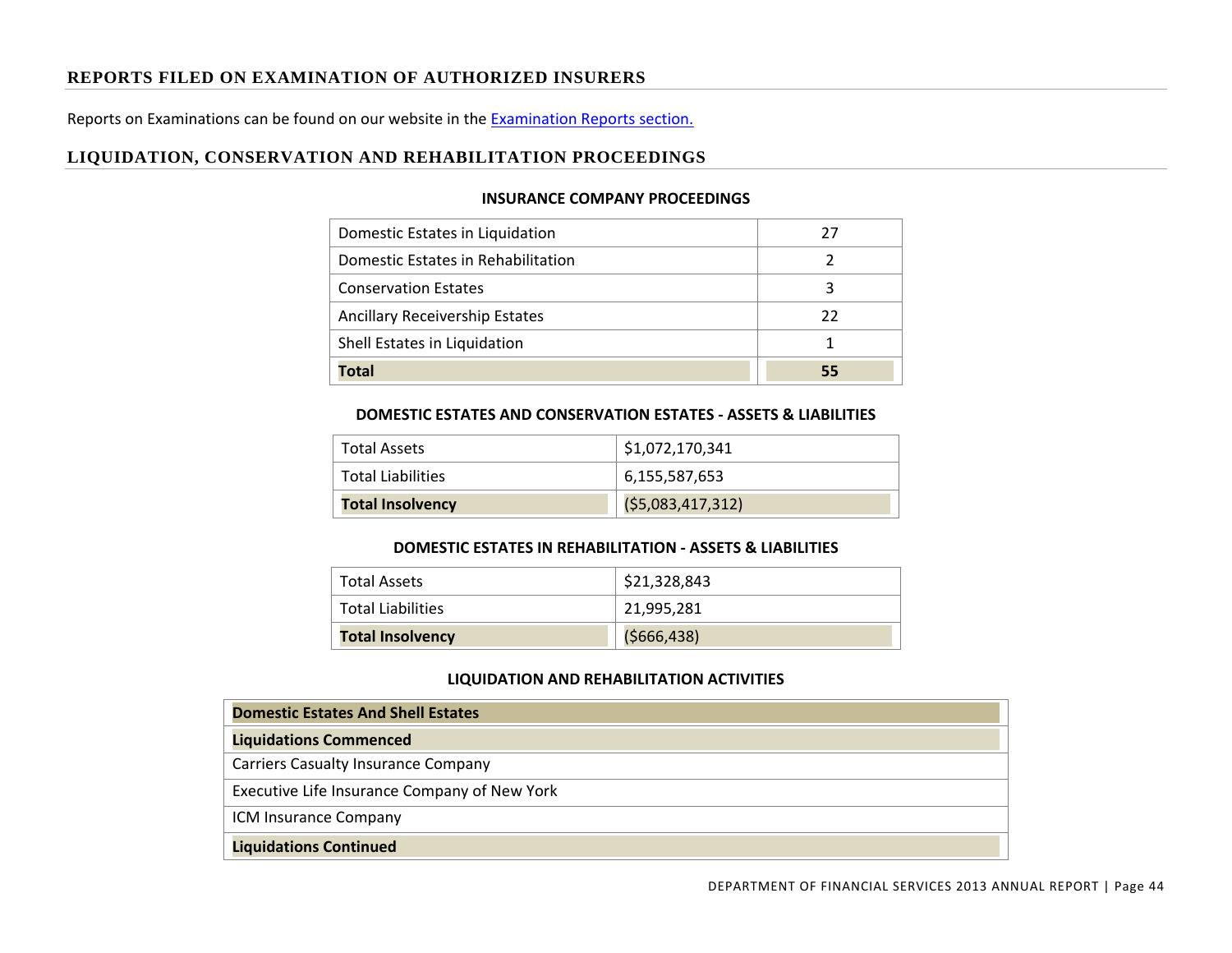| <b>Atlantic Mutual Insurance Company</b>              |
|-------------------------------------------------------|
| Capital Mutual Insurance Company                      |
| Centennial Insurance Company                          |
| Colonial Cooperative Insurance Company                |
| Colonial Indemnity Insurance Company                  |
| <b>Consolidated Mutual Insurance Company</b>          |
| Cosmopolitan Mutual Insurance Company                 |
| <b>First Central Insurance Company</b>                |
| <b>Frontier Insurance Company</b>                     |
| <b>Galaxy Insurance Company</b>                       |
| <b>Group Council Mutual Insurance Company</b>         |
| Home Mutual Insurance Company of Binghamton, New York |
| <b>Ideal Mutual Insurance Company</b>                 |
| Long Island Insurance Company                         |
| Midland Insurance Company                             |
| Nassau Insurance Company                              |
| New York Merchant Bakers Insurance Company            |
| Realm National Insurance Company                      |
| The Insurance Corporation of New York                 |
| <b>Transtate Insurance Company</b>                    |
| Union Indemnity Insurance Company of New York         |
| United Community Insurance Company                    |
| Washington Title Insurance Company                    |
| <b>Whiting National Insurance Company</b>             |
| <b>Atlantic Mutual Insurance Company</b>              |
| Capital Mutual Insurance Company                      |
| <b>Centennial Insurance Company</b>                   |
| Colonial Cooperative Insurance Company                |
| <b>Colonial Indemnity Insurance Company</b>           |
| <b>Consolidated Mutual Insurance Company</b>          |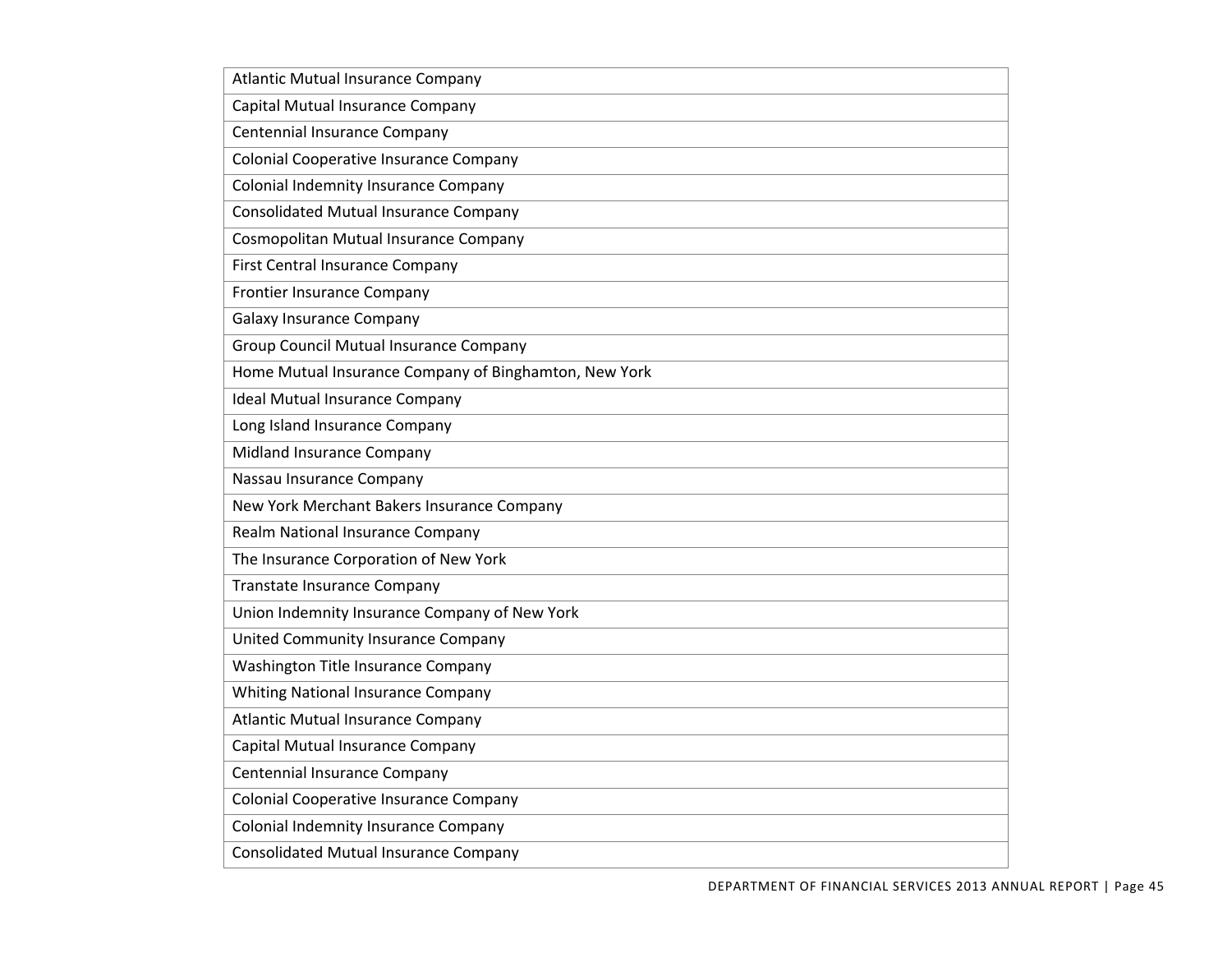| Cosmopolitan Mutual Insurance Company               |
|-----------------------------------------------------|
| <b>First Central Insurance Company</b>              |
| <b>Liquidations Completed</b>                       |
| American Agents Insurance Company                   |
| American Consumer Insurance Company                 |
| American Fidelity Fire Insurance Company            |
| Autoglass Insurance Company                         |
| <b>Bakers Mutual Insurance Company</b>              |
| <b>Contractors Casualty and Surety Company</b>      |
| Midland Property & Casualty Insurance Company       |
| New York Surety Company                             |
| Titledge Insurance Company of New York, Inc.        |
| <b>US Capital Insurance Company</b>                 |
|                                                     |
| <b>Shell Estates</b>                                |
| <b>Commenced</b>                                    |
| <b>Grand Central Assurance Corporation</b>          |
| <b>Completed:</b>                                   |
| None                                                |
|                                                     |
| <b>Domestic Estates in Rehabilitation</b>           |
| Commenced                                           |
| None                                                |
| <b>Continued</b>                                    |
| Lion Insurance Company                              |
| Professional Liability Insurance Company of America |
| <b>Converted</b>                                    |
| Executive Life Insurance Company of New York        |
|                                                     |
| <b>Ancillary Receiverships</b>                      |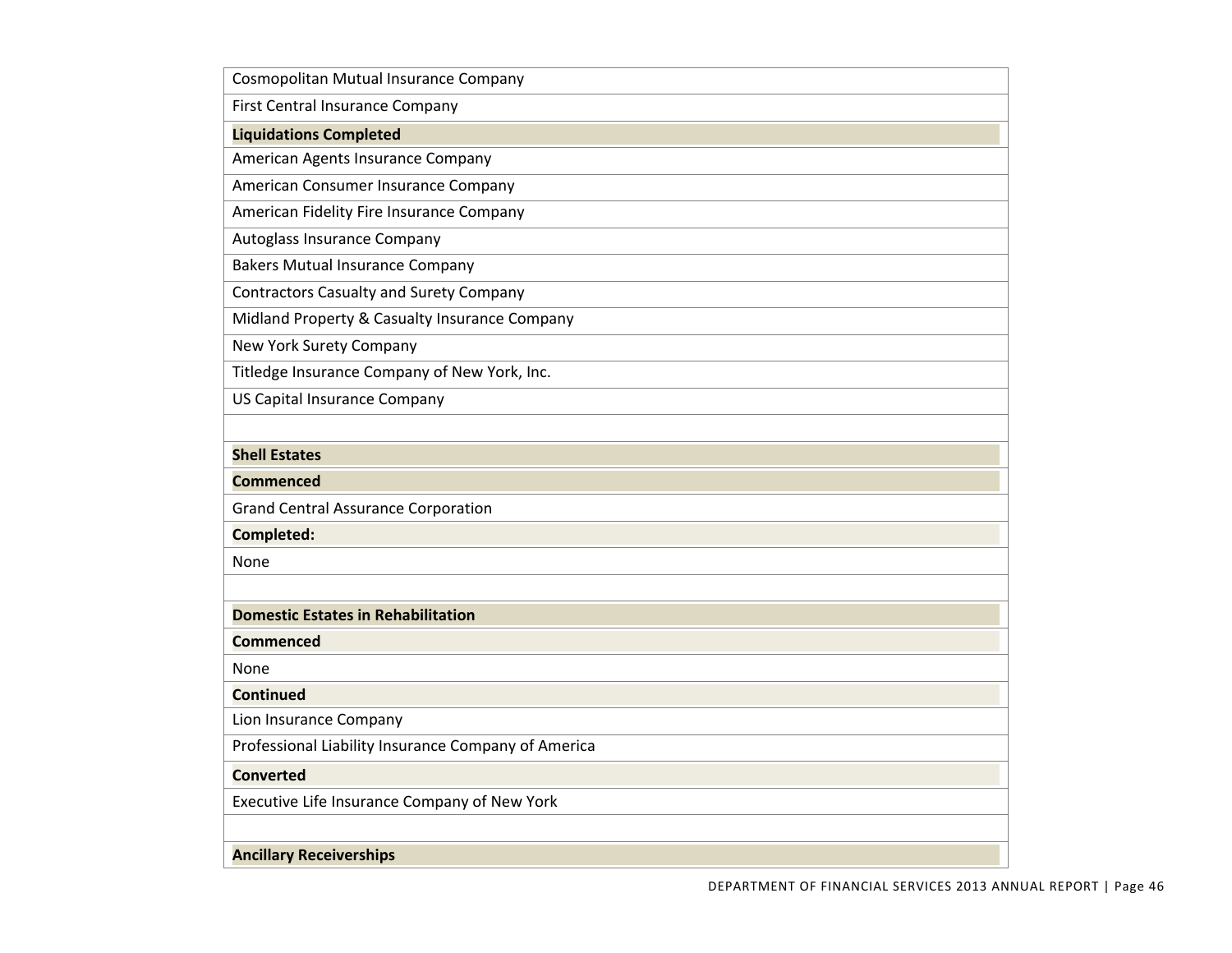| <b>Commenced</b>                                |
|-------------------------------------------------|
| Lumbermens Mutual Casualty Company              |
| American Motorists Insurance Company            |
| American Manufacturers Mutual Insurance Company |
| <b>Ullico Casualty Company</b>                  |
| Western Employers Insurance Company             |
| <b>Continued</b>                                |
| <b>Acceleration National Insurance Company</b>  |
| American Mutual Insurance Company of Boston     |
| American Mutual Liability Insurance Company     |
| Amwest Surety Insurance Company                 |
| <b>Commercial Compensation Casualty Company</b> |
| <b>Credit General Insurance Company</b>         |
| Eagle Insurance Company                         |
| <b>Fremont Indemnity Company</b>                |
| Legion Insurance Company                        |
| <b>LMI Insurance Company</b>                    |
| Newark Insurance Company                        |
| PHICO Insurance Company                         |
| Reliance Insurance Company                      |
| Security Indemnity Insurance Company            |
| <b>Shelby Casualty Company</b>                  |
| The Home Insurance Company                      |
| Villanova Insurance Company                     |
| <b>Completed</b>                                |
| American Druggists' Insurance Company           |
| Frontier Pacific Insurance Company              |
| <b>Transit Casualty Company</b>                 |
| Western Employer's Insurance Company            |
|                                                 |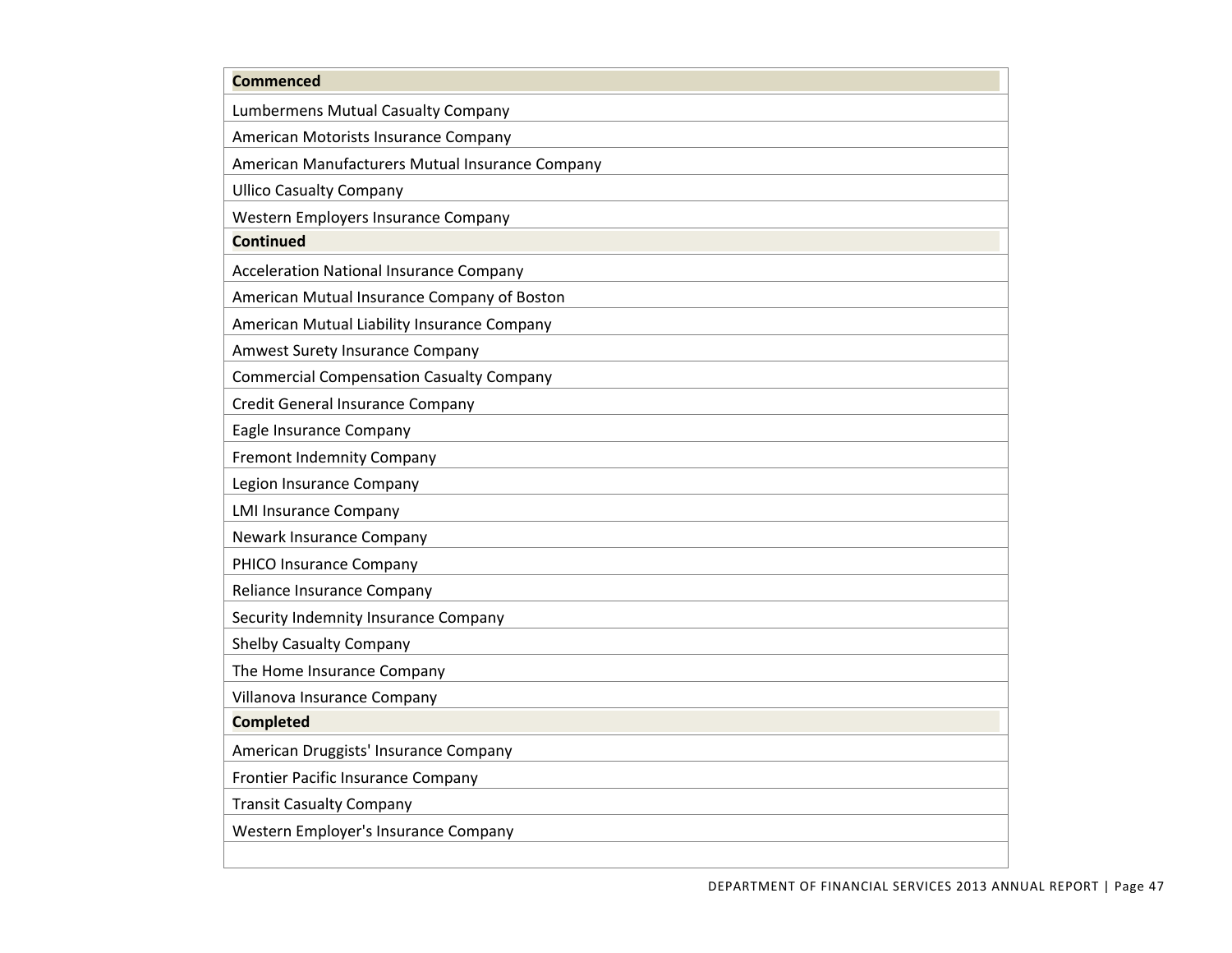| <b>Conservations</b>                                           |
|----------------------------------------------------------------|
| Commenced                                                      |
| None                                                           |
| <b>Continued:</b>                                              |
| Folksam International Insurance Company (UK) Ltd.              |
| Northumberland General Insurance Company                       |
| Legion Indemnity Company                                       |
| Completed:                                                     |
| United Capitol Insurance Company                               |
| Highlands Insurance Company (UK) Ltd.                          |
|                                                                |
| <b>Fraternal Benefit Societies</b>                             |
| Commenced                                                      |
| First Koshovater Benvolent Society of New York, Inc.           |
| Senate Association, Inc.                                       |
| B'nai Jacob and Bertha Landy Society                           |
| <b>Continued</b>                                               |
| Adolph Ullman's Aid Society                                    |
| Association of Mordecai Becher, Lieb Appel and Rubin Fleischer |
| Brooklyn First, Inc.                                           |
| Chevra Bnei Solomon Jezierner                                  |
| Chevra Neir Tomid Anshei Lubashow, Inc.                        |
| Congregation Agudath Bnai Kodesh Anshei, Kroz, Inc.            |
| Cong. Ahavas Achim Anshei Tamashauer Petrokow                  |
| Congregation Anshe Kesser of Corona                            |
| First Boberka Sick and Benevolent Society and Congregation     |
| First Yagotiner Relief Association, Inc.                       |
| Friends of Zion of Harlem                                      |
| Independent Novoselitzer Bessarabian K.U.V.                    |
| Independent Stryjer Benevolent Society                         |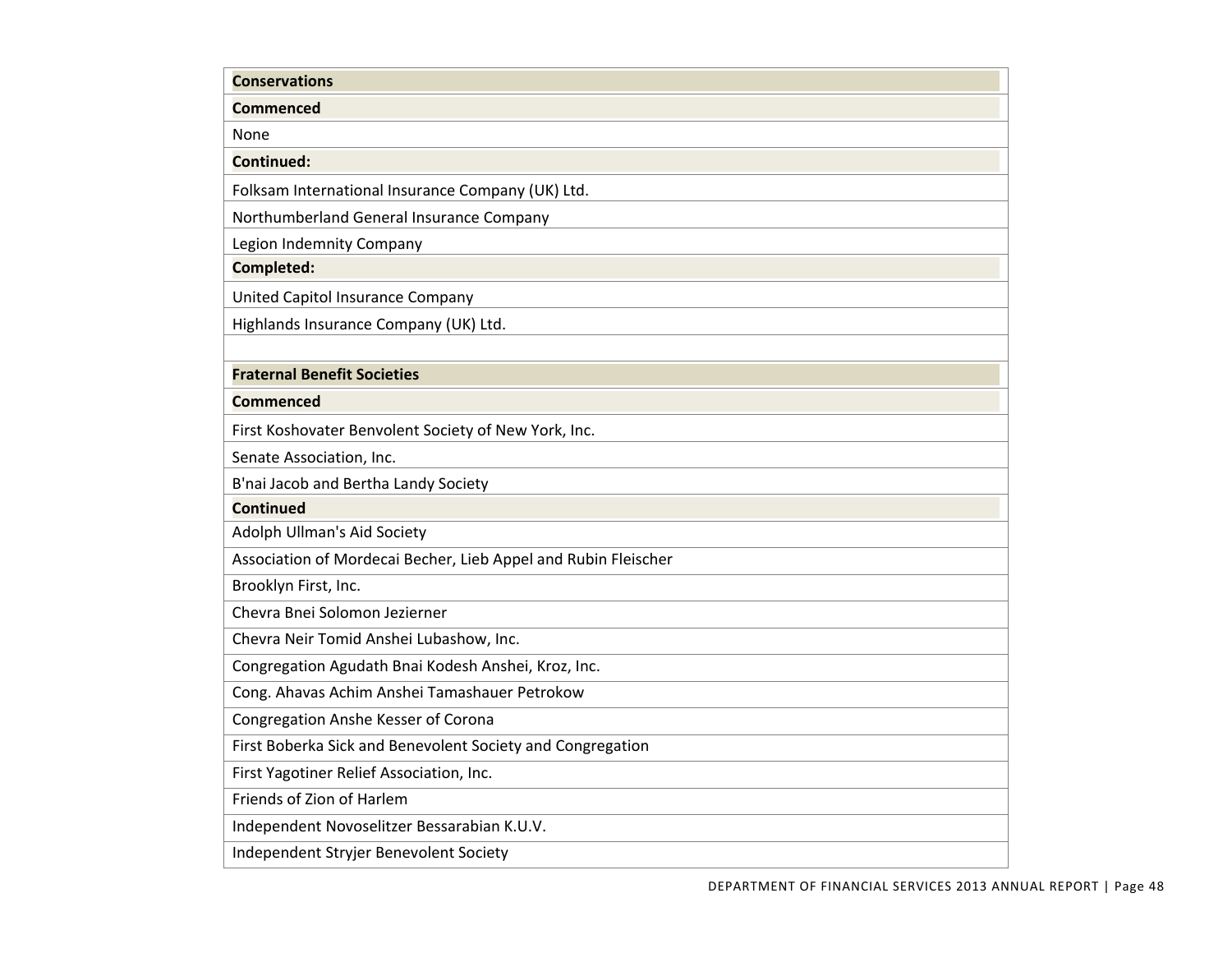| Janover Kowner Guberna Benevolent Association, Inc          |
|-------------------------------------------------------------|
| Laurelton Welfare Association, Inc.                         |
| Malcher Young Men's Benevolent Association, Inc.            |
| New Kosintiner Young & Old Men's Society                    |
| Order of Lions, Inc.                                        |
| Plonsker Young Men's Benevolent Society, Inc.               |
| Starasol Friends Association, Inc.                          |
| The Cyril Maslow Family Circle, Inc.                        |
| <b>Completed</b>                                            |
| Choiniker Ind. Aid Association                              |
| New Peoples Synagogue                                       |
| Itky Arrinton Keshinower Ladies S.& B. Society              |
| Progressive Musical Benevolent Society, Inc.                |
| Congregation Cherba Anshi Sholem Kowdenow                   |
| Lieder Sisters Benevolent Society                           |
| Jagielnicer Benevolent And Aid Association, Inc.            |
| Progressive Mishnitzer Young Mens                           |
| Progressive Horodenker Benevolent Society, Inc.             |
| Independent Radautz Bukowinaer Benevolent Association, Inc. |
| L.A.L. Benevolent Society, Inc.                             |
| First Brodyer B'nai Brith Congregation                      |
| Locatcher Young Men's Benevolent Association, Inc.          |
| Five Boro Benevolent Association, Inc.                      |
| Freedom Benevolent Society, Inc.                            |
| Kalarasher Bessarabian Progressive Association              |
|                                                             |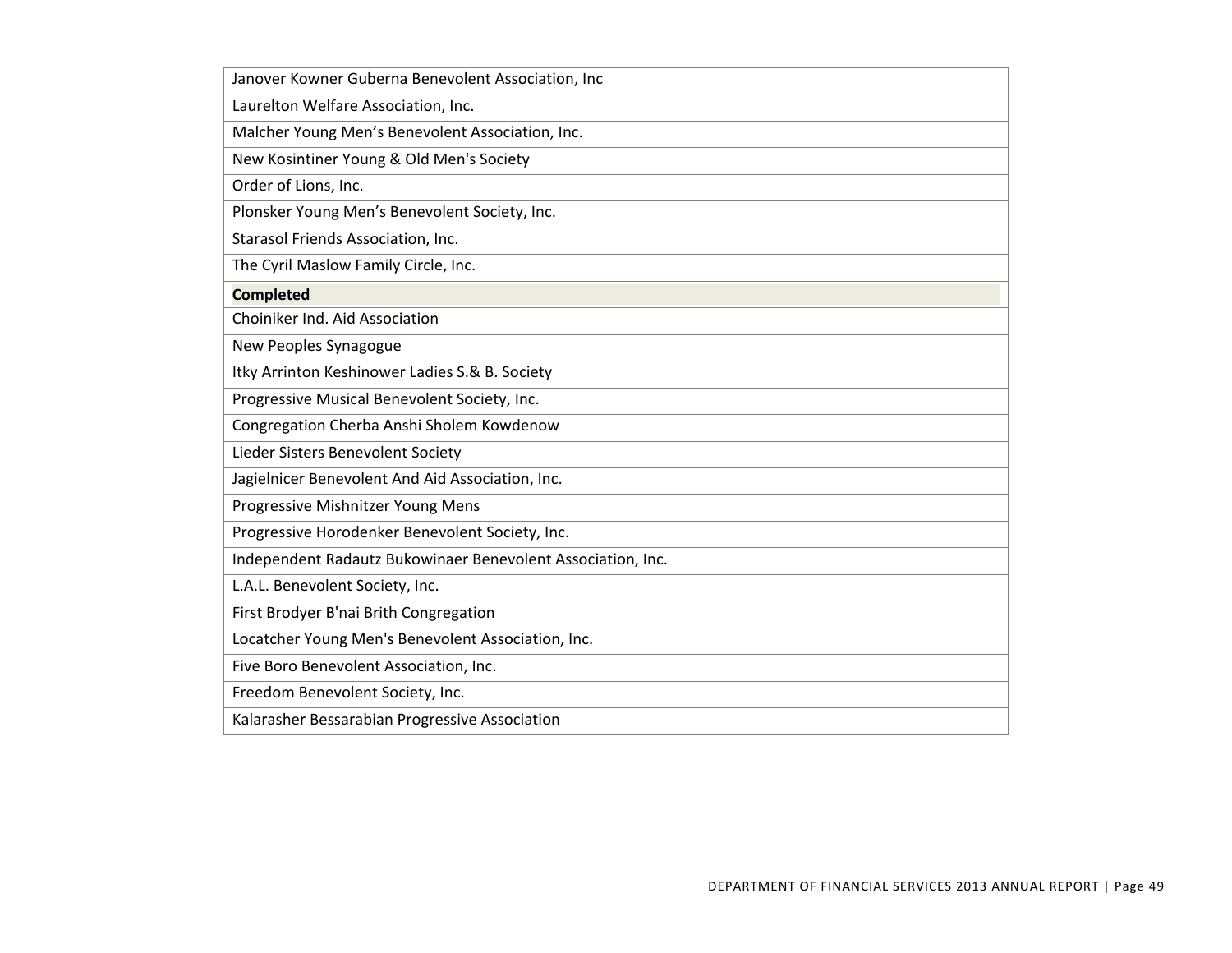#### **PROPERTY AND CASUALTY INSURANCE**

| <b>Class</b>                                            | <b>Number</b> |
|---------------------------------------------------------|---------------|
| <b>Accredited Reinsurers</b>                            | 93            |
| <b>Advance Premium Co-Operatives</b>                    | 17            |
| <b>Assessment Co-Operatives</b>                         | 23            |
| Associations, Pools, And Syndicates                     | 13            |
| Captive Insurers                                        | 65            |
| <b>Financial Guaranty Insurers</b>                      | 14            |
| Mortgage Guaranty Insurers                              | 32            |
| Property Insurance Underwriting Association (FAIR Plan) | $\mathbf{1}$  |
| Property/Casualty Insurers                              | 808           |
| <b>Risk Retention Groups</b>                            | 112           |
| Title Insurers (Including Two Accredited Reinsurers)    | 25            |
| United States Branches                                  | 8             |

## **PROPERTY/CASUALTY INSURANCE ENTITIES SUPERVISED BY THE DEPARTMENT**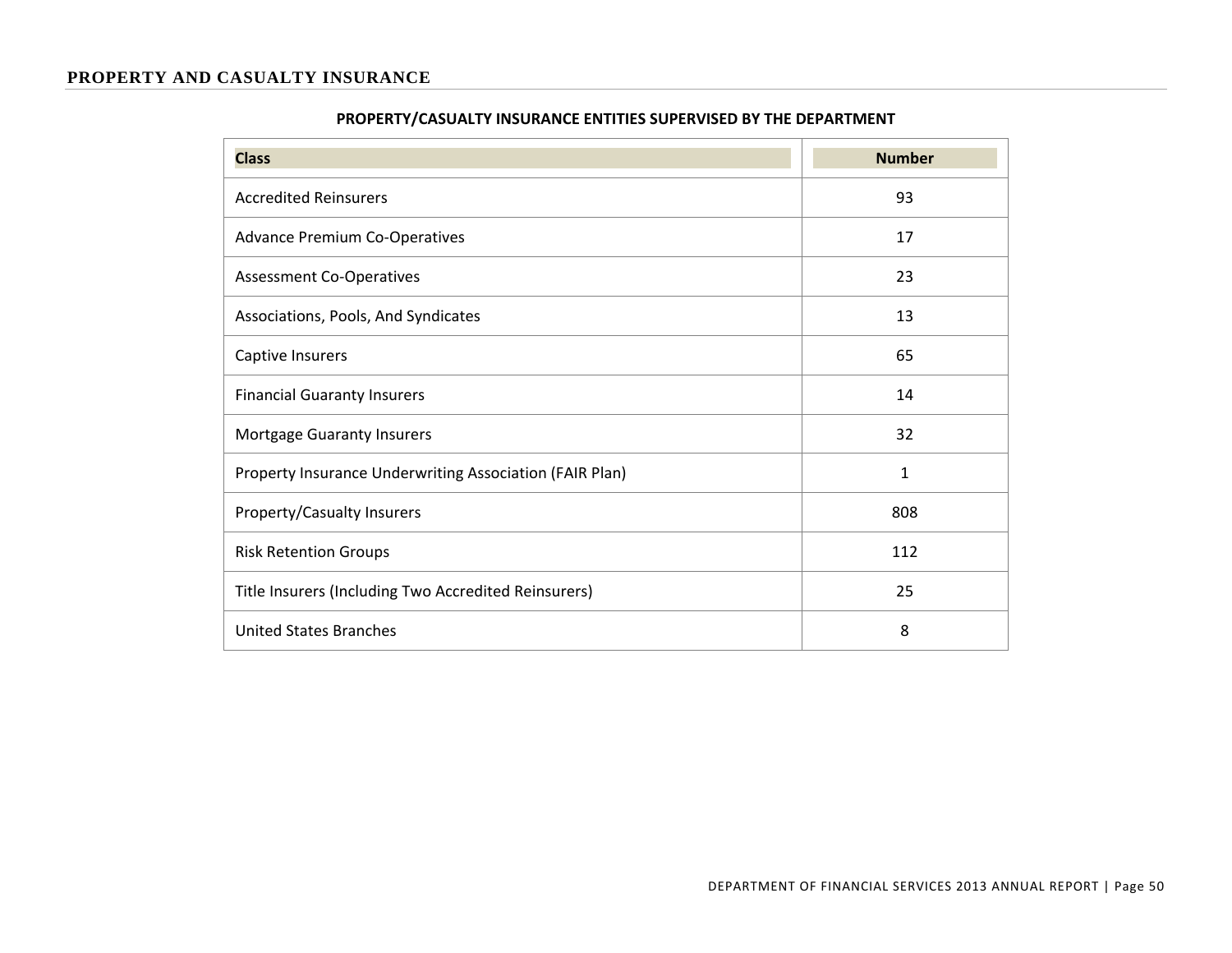#### **LICENSED PROPERTY/CASUALTY INSURER SELECTED DATA 2009‐2012**

|                                  | 2012                    | 2011              | 2010                       | 2009      |  |  |  |
|----------------------------------|-------------------------|-------------------|----------------------------|-----------|--|--|--|
|                                  | <b>Stock Companies</b>  |                   |                            |           |  |  |  |
| <b>Number of Insurers</b>        | 746                     | 749<br>746<br>748 |                            |           |  |  |  |
|                                  |                         |                   | <b>Dollars in Millions</b> |           |  |  |  |
| Net Premiums Written             | \$256,680               | \$246,260         | \$237,965                  | \$237,999 |  |  |  |
| <b>Admitted Assets</b>           | 932,179                 | 897,221           | 892,494                    | 885,679   |  |  |  |
| Unearned Premium & Loss Reserves | 493,209                 | 482,441           | 473,590                    | 469,684   |  |  |  |
| <b>Other Liabilities</b>         | 104,751                 | 95,718            | 92,118                     | 92,007    |  |  |  |
| Capital                          | 3,922                   | 3,978             | 3,986                      | 3,949     |  |  |  |
| <b>Surplus to Policyholders</b>  | 334,220                 | 319,061           | 326,786                    | 323,988   |  |  |  |
|                                  | <b>Mutual Companies</b> |                   |                            |           |  |  |  |
| <b>Number of Insurers</b>        | 69                      | 71                | 72                         | 72        |  |  |  |
|                                  |                         |                   | <b>Dollars in Millions</b> |           |  |  |  |
| Net Premiums Written             | \$80,891                | \$77,938          | \$75,733                   | \$73,382  |  |  |  |
| <b>Admitted Assets</b>           | 275,189                 | 259,614           | 256,394                    | 242,421   |  |  |  |
| Unearned Premium & Loss Reserves | 106,682                 | 104,797           | 101,209                    | 97,908    |  |  |  |
| <b>Other Liabilities</b>         | 31,648                  | 28,559            | 28,290                     | 27,166    |  |  |  |
| <b>Surplus to Policyholders</b>  | \$136,858               | \$126,258         | \$126,895                  | \$117,347 |  |  |  |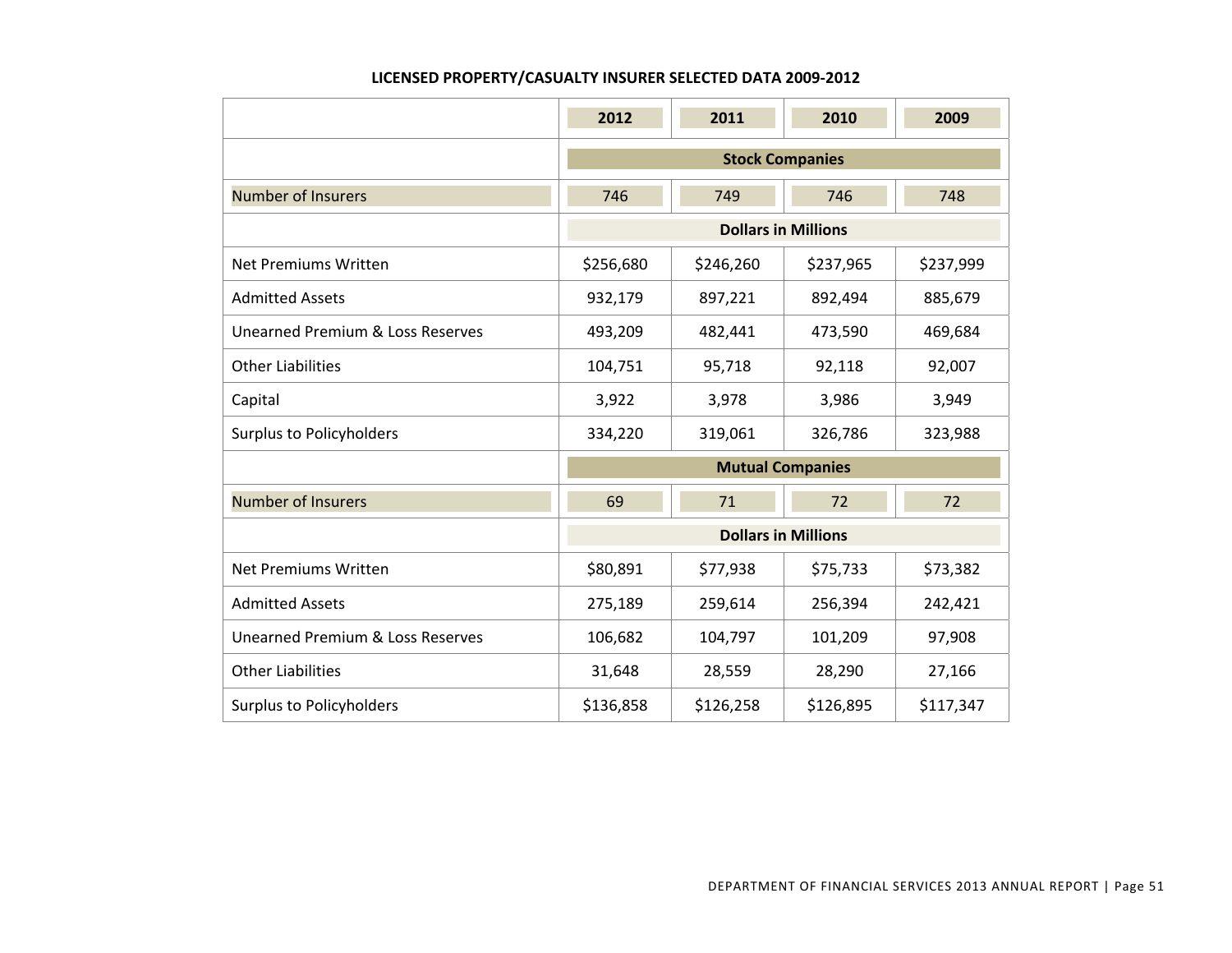| <b>Property/Casualty Lines</b>              | Year     |                            |          |          | <b>Percentage Change</b> |           |           |
|---------------------------------------------|----------|----------------------------|----------|----------|--------------------------|-----------|-----------|
|                                             |          | <b>Dollars in Millions</b> |          |          |                          |           |           |
|                                             | 2008     | 2009                       | 2010     | 2011     | 2012                     | 2008-2012 | 2011-2012 |
| <b>All Premiums Written</b>                 | \$33,894 | \$32,885                   | \$33,014 | \$34,147 | \$35,907                 | 6%        | 5.2%      |
| Private Passenger Auto                      | 9,789    | 9,948                      | 10,147   | 10,431   | 10,811                   | 10%       | 3.6%      |
| Bodily Injury and Property Damage Liability | 6,409    | 6,588                      | 6,771    | 7,025    | 7,279                    | 14%       | 3.6%      |
| <b>Comprehensive and Collision</b>          | 3,380    | 3,360                      | 3,376    | 3,406    | 3,532                    | 5%        | 3.7%      |
| <b>Commercial Auto</b>                      | 1,921    | 1,796                      | 1,748    | 1,718    | 1,826                    | 5%        | 6.3%      |
| General (Other) Liability                   | 4,488    | 4,155                      | 4,138    | 4,089    | 4,466                    | 0%        | 9.2%      |
| <b>Commercial Multi-Peril</b>               | 3,058    | 3,026                      | 2,986    | 3,057    | 3,249                    | 6%        | 6.3%      |
| <b>Workers' Compensation</b>                | 3,501    | 3,423                      | 3,623    | 4,157    | $4,755 -$                | 36%       | 14.4%     |
| Homeowners' Multi-Peril                     | 4,079    | 4,219                      | 4,336    | 4,500    | 4,704                    | 15%       | 4.5%      |
| <b>Medical Malpractice</b>                  | 1,346    | 1,336                      | 1,380    | 1,374    | 1,354                    | 1%        | 1.5%      |
| <b>Inland Marine</b>                        | 951      | 954                        | 962      | 1,032    | 1,139                    | 20%       | 10.3%     |
| Ocean Marine                                | 513      | 450                        | 440      | 449      | 445                      | 13%       | 0.7%      |
| <b>Fidelity and Surety</b>                  | 540      | 484                        | 463      | 455      | 442                      | 18%       | 2.8%      |
| <b>Accident and Health</b>                  | 252      | 260                        | 277      | 344      | 387                      | 54%       | 12.6%     |
| Fire                                        | 521      | 550                        | 546      | 574      | $564 -$                  | 8%.       | 1.6%      |
| <b>Product Liability</b>                    | 126      | 131                        | 126      | 138      | $135 -$                  | 7% -      | 2.1%      |
| <b>Financial Guaranty</b>                   | 1,843    | 1,030                      | 804      | 643      | 431                      | 77%       | 33.0%     |
| Mortgage Guaranty                           | 229      | 209                        | 195      | 192      | 177                      | 22%       | 7.7%      |
| <b>Allied Lines</b>                         | 330      | 331                        | 324      | 342      | 366                      | 11%       | 6.9%      |
| Aircraft                                    | 49       | 115                        | 14       | 63       | 47 -                     | 196%-     | 25.2%     |
| <b>Boiler and Machinery</b>                 | 70       | 74                         | 72       | 75       | 84 -                     | 20% _     | 12.4%     |
| Credit                                      | 117      | 100                        | 115      | 151      | 152                      | 31%       | 1.1%      |
| <b>Burglary and Theft</b>                   | 19       | 18                         | 19       | 21       | $23 -$                   | 18% -     | 7.3%      |
| All Other                                   | 251      | 277                        | 301      | 344      | 349                      | 39%       | 1.5%      |

## **PROPERTY/CASUALTY INSURER DIRECT PREMIUMS WRITTEN 2008‐2012**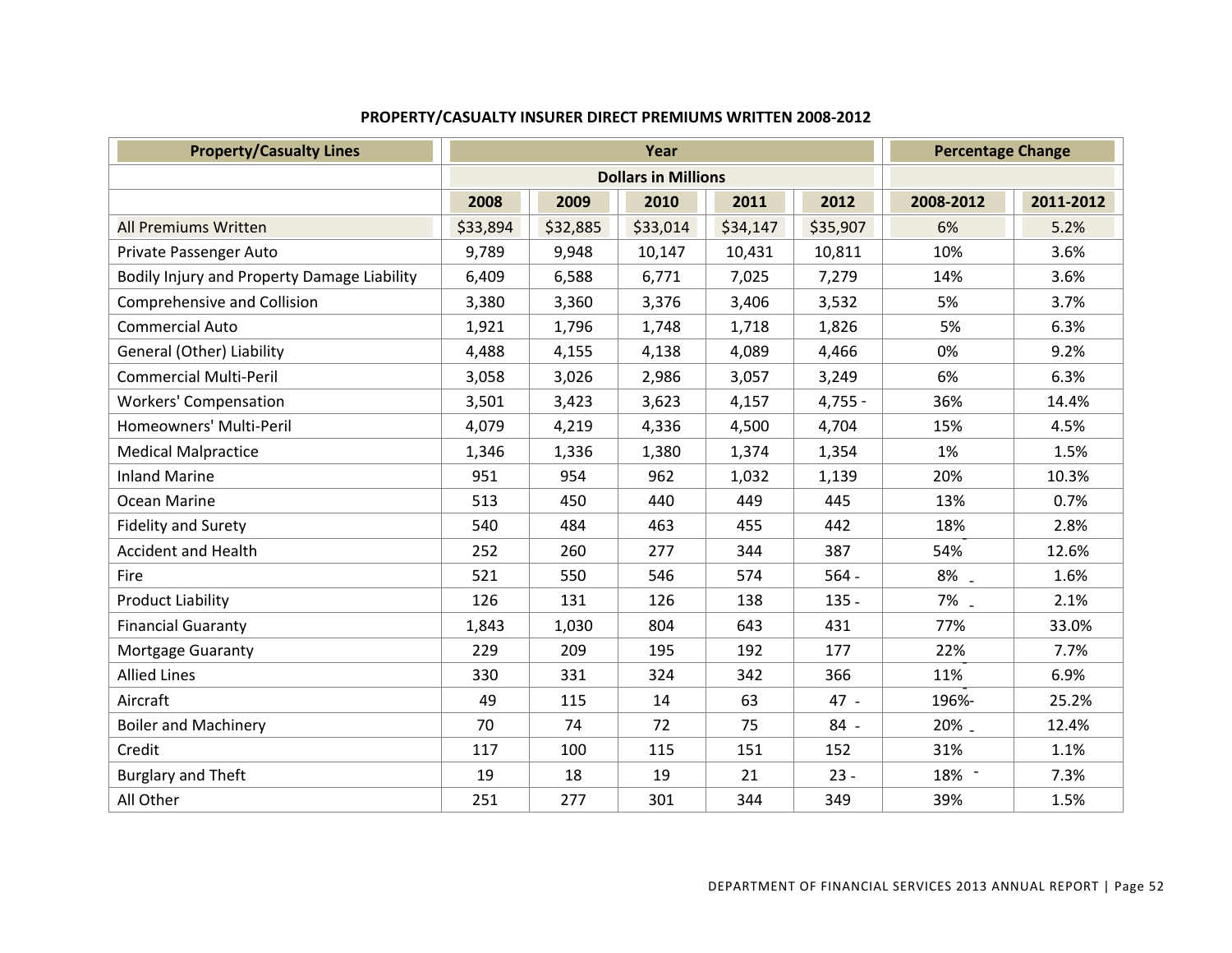## **PROPERTY/CASUALTY NET PREMIUMS WRITTEN**

| <b>Stock Companies</b>                    |                             |                                   | <b>Mutual Companies</b>                |                            |                                       |                                   |                                        |
|-------------------------------------------|-----------------------------|-----------------------------------|----------------------------------------|----------------------------|---------------------------------------|-----------------------------------|----------------------------------------|
| No. of<br><b>Companies</b>                | <b>Net Premiums Written</b> | Surplus/<br><b>Policy-holders</b> | <b>Ratio of Premiums</b><br>to Surplus | No. of<br><b>Companies</b> | <b>Net Premiums</b><br><b>Written</b> | Surplus/<br><b>Policy-holders</b> | <b>Ratio of Premiums</b><br>to Surplus |
|                                           | <b>Dollars in Millions</b>  |                                   |                                        |                            | <b>Dollars in Millions</b>            |                                   |                                        |
| 746                                       | \$256,680                   | \$334,220                         | 0.8                                    | 69                         | \$80,891                              | \$136,858                         | 0.6                                    |
| Aggregate Writings (in Billions): \$337.6 |                             |                                   |                                        |                            |                                       |                                   |                                        |
|                                           | % in Stock: <b>76.0%</b>    |                                   |                                        |                            |                                       |                                   |                                        |

#### **FINANCIAL GUARANTY INSURERS SELECTED DATA**

|                                  | 2012                       | 2011          | 2010          | 2009          |  |  |
|----------------------------------|----------------------------|---------------|---------------|---------------|--|--|
| <b>Number of Companies</b>       | 16<br>14                   |               | 15            | 15            |  |  |
|                                  | <b>Dollars in Millions</b> |               |               |               |  |  |
| Exposure                         | \$1,602,780.9              | \$2,140,822.6 | \$2,450,692.6 | \$2,788,029.8 |  |  |
| Net premiums written             | 602.4                      | 964.0         | 1,368.4       | 1,864.2       |  |  |
| Admitted assets                  | 27,309.0                   | 34,051.3      | 36,476.4      | 38,735.1      |  |  |
| Unearned premium & loss reserves | 8,446.9                    | 16,521.3      | 18,135.8      | 18,196.7      |  |  |
| Other liabilities                | 8,884.9                    | 11,455.5      | 12,257.7      | 12,922.4      |  |  |
| Capital                          | 739.3                      | 1,069.3       | 1,069.3       | 1,061.5       |  |  |
| Surplus to policyholders         | \$9,977.1                  | \$6,074.5     | \$6,083.0     | \$7,616.0     |  |  |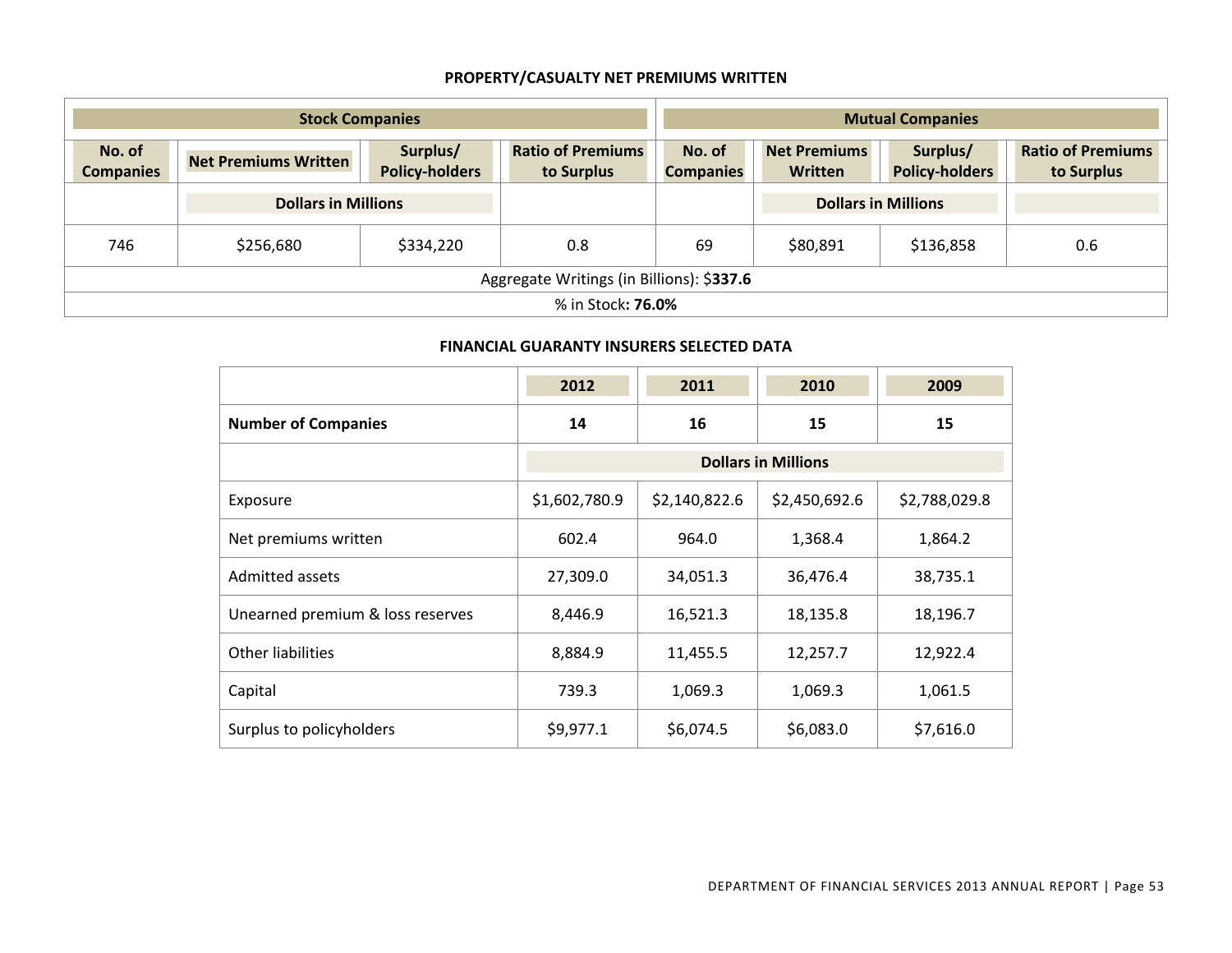|                                  | 2012      | 2011                       | 2010      | 2009      |  |  |
|----------------------------------|-----------|----------------------------|-----------|-----------|--|--|
| <b>Number of companies</b>       | 32        | 32                         | 31        | 31        |  |  |
|                                  |           | <b>Dollars in Millions</b> |           |           |  |  |
| Net premiums written             | \$3,436.2 | \$3,655.9                  | \$3,624.5 | \$3,824.3 |  |  |
| <b>Admitted Assets</b>           | 19,483.4  | 21,437.1                   | 24,344.9  | 25,885.1  |  |  |
| Unearned premium & loss reserves | 13,462.9  | 14,277.3                   | 15,132.9  | 16,294.0  |  |  |
| Other liabilities                | 2,740.5   | 3,537.4                    | 1,748.1   | 3,264.6   |  |  |
| Capital                          | 86.2      | 87.2                       | 85.4      | 80.9      |  |  |
| Surplus                          | \$3,227.9 | \$3,622.4                  | \$7,463.9 | \$6,326.5 |  |  |

#### **MORTGAGE GUARANTY INSURERS SELECTED ANNUAL STATEMENT DATA**

#### **MORTGAGE GUARANTY INSURERS NET PREMIUMS WRITTEN AND SURPLUS**

| <b>Net Premiums Written</b><br>(During Year) | <b>Surplus to Policyholders</b><br>(End of Year) | <b>Ratio of Premiums</b><br>to Surplus |
|----------------------------------------------|--------------------------------------------------|----------------------------------------|
| <b>Dollars in Millions</b>                   |                                                  |                                        |
| \$3,436.2                                    | \$3,227.9                                        | 1.06                                   |

#### **TITLE INSURANCE COMPANIES SELECTED DATA**

|                            | 2012                       | 2011      | 2010      | 2009      |  |
|----------------------------|----------------------------|-----------|-----------|-----------|--|
| <b>Number of Companies</b> | 23<br>25                   |           | 24        | 25        |  |
|                            | <b>Dollars in Millions</b> |           |           |           |  |
| Net premiums written       | \$10,742.9                 | \$8,912.2 | \$9,050.8 | \$7,665.4 |  |
| Admitted assets            | 8,803.9                    | 8,160.0   | 8,170.4   | 7,069.7   |  |
| Liabilities                | 5,143.1                    | 5,388.7   | 5,399.1   | 4,501.3   |  |
| Capital                    | 315.4                      | 314.9     | 315.2     | 273.9     |  |
| Surplus                    | \$3,660.8                  | \$2,771.3 | \$2,771.3 | \$2,568.4 |  |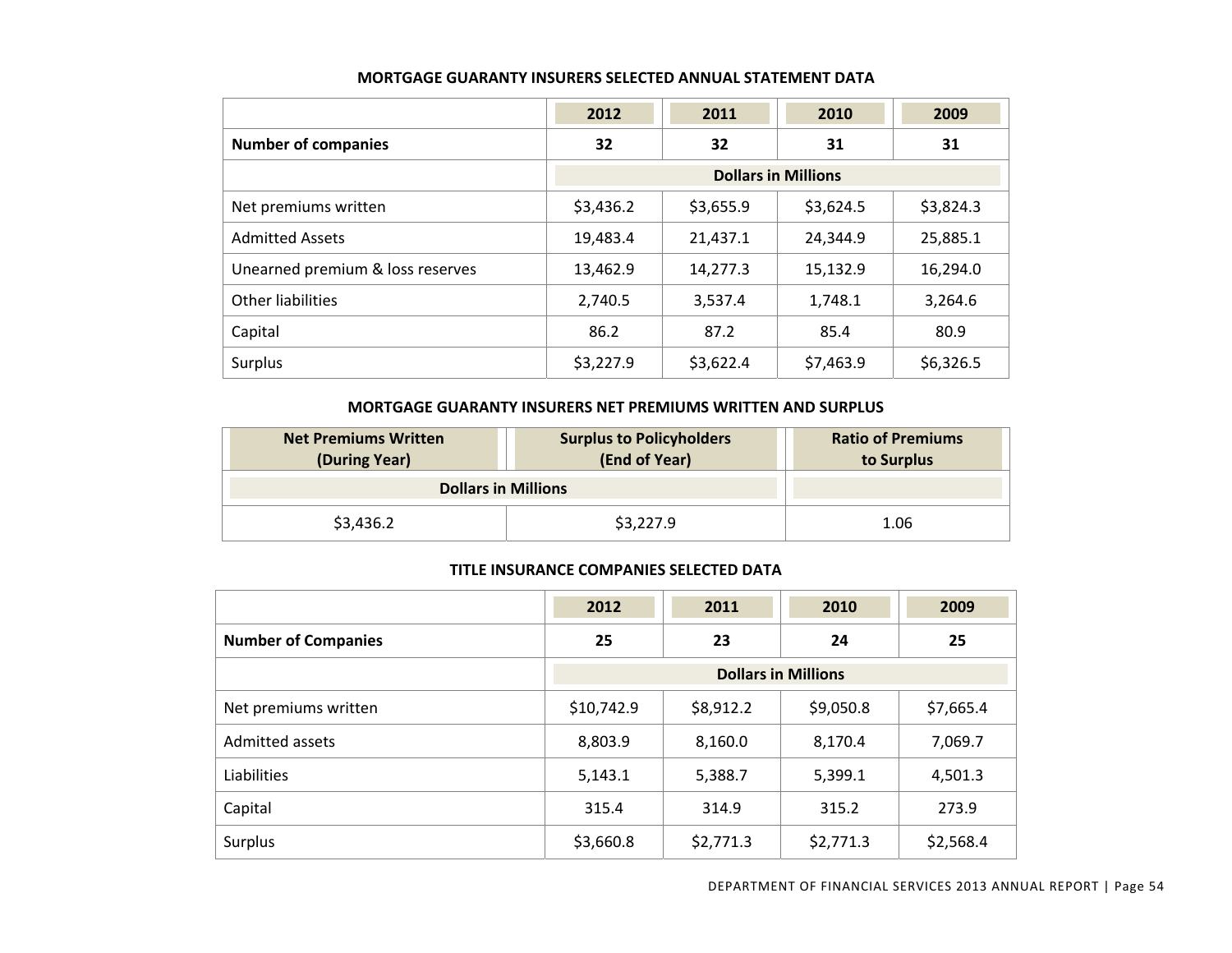#### **ADVANCE PREMIUM AND ASSESSMENT CORPORATIONS SELECTED DATA**

| 2012                       | <b>Total</b> | <b>Advance Premium</b><br><b>Corporations</b> | <b>Assessment</b><br><b>Corporations</b> |
|----------------------------|--------------|-----------------------------------------------|------------------------------------------|
| <b>Number of companies</b> | 41           | 17                                            | 24                                       |
|                            |              | <b>Dollars in Millions</b>                    |                                          |
| Total assets               | \$2,783.7    | \$2,342.6                                     | \$441.0                                  |
| Net premiums written       | 1,008.2      | 865.9                                         | 142.3                                    |
| Surplus funds              | \$1,349.4    | \$1,081.6                                     | \$267.8                                  |

#### **HEALTH INSURANCE**

#### **HEALTH INSURANCE ASSETS, LIABILITIES AND PREMIUMS WRITTEN**

|                                                                                                                         | <b>Assets</b>                                      | <b>Liabilities</b>         | <b>Premiums Written in New York</b> |  |  |  |  |
|-------------------------------------------------------------------------------------------------------------------------|----------------------------------------------------|----------------------------|-------------------------------------|--|--|--|--|
|                                                                                                                         | <b>Dollars in Thousands</b>                        |                            |                                     |  |  |  |  |
| Continuing Care Retirement Community (CCRC)*                                                                            | \$1,413,076<br>n/a (see note below)<br>\$1,077,628 |                            |                                     |  |  |  |  |
| Article 42 Insurer                                                                                                      | 24,732,989                                         | \$15,864,358<br>14,949,585 |                                     |  |  |  |  |
| Article 43 Corporation                                                                                                  | 7,684,451                                          | 3,743,195                  | 18,759,744                          |  |  |  |  |
| HMO**                                                                                                                   | 6,004,986<br>2,062,253<br>13,431,392               |                            |                                     |  |  |  |  |
| Muni-Coop.***                                                                                                           | 389,942                                            | 177,390                    | 528,566                             |  |  |  |  |
| Total                                                                                                                   | \$39,889,996                                       | \$22,345,499               | \$48,584,060                        |  |  |  |  |
| * Numbers as of 2012. 2013 statements for CCRCs are due May 1. CCRCs do not have premiums. Residents pay a monthly fee. |                                                    |                            |                                     |  |  |  |  |
| ** AlphaCare of New York, Inc. (NAIC code 15208) has not yet filed its Annual Statement, due April 1st.                 |                                                    |                            |                                     |  |  |  |  |
| ** Muni-coop statements are due 120 days after the end of their fiscal year.                                            |                                                    |                            |                                     |  |  |  |  |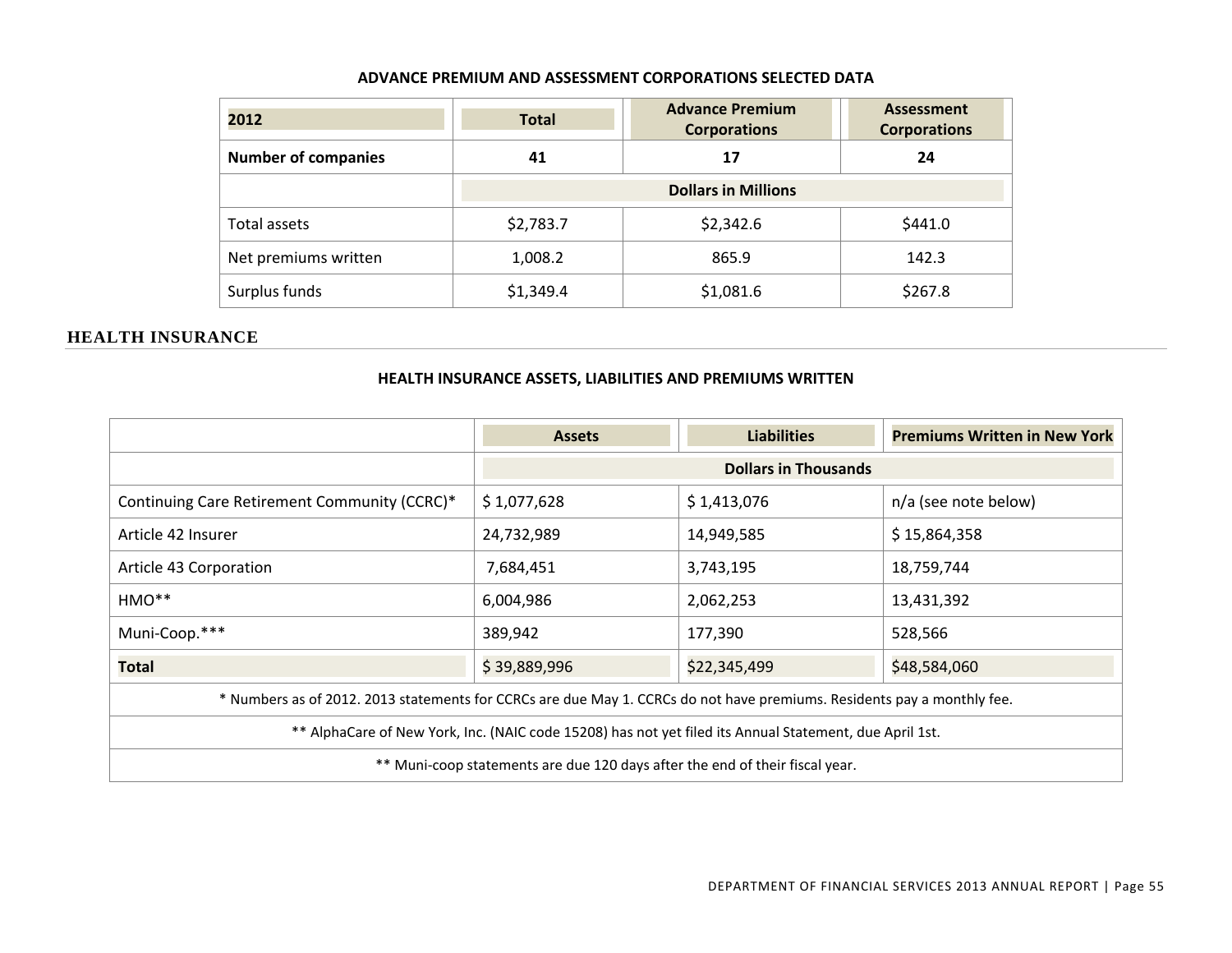|  | LIFE INSURANCE COMPANIES REGULATED BY THE DEPARTMENT |  |  |  |  |  |
|--|------------------------------------------------------|--|--|--|--|--|
|--|------------------------------------------------------|--|--|--|--|--|

| <b>Type</b>                        | <b>Number</b> |
|------------------------------------|---------------|
| Life – New York                    | 81            |
| Life – Other States                | 55            |
| <b>Accredited Reinsurers</b>       | 30            |
| Fraternals - New York              | 3             |
| Fraternals - Other States          | 33            |
| Fraternals - Canadian, U.S. Branch | 1             |
| <b>Charitable Annuities</b>        | 345           |
| <b>Retirement Systems</b>          | 21            |
| Life Settlement Providers          | 30            |
| <b>Welfare Funds</b>               | 22            |
| <b>Certified Reinsurers</b>        | 8             |
| Total                              | 629           |

#### **LIFE INSURANCE COMPANY ADMITTED ASSETS**

|                            | 2012                                                | 2011      | 2007                       | 2002      |  |  |
|----------------------------|-----------------------------------------------------|-----------|----------------------------|-----------|--|--|
|                            |                                                     |           | <b>Dollars in Billions</b> |           |  |  |
| <b>Total</b>               | \$2,768.8                                           | \$2,589.0 | \$2,539.9                  | \$1,719.6 |  |  |
| Percent Increase From 2002 | 61.0%                                               | 50.6%     | 47.7%                      |           |  |  |
| <b>Type of Asset</b>       |                                                     |           |                            |           |  |  |
| <b>Bonds</b>               | \$1,170.5                                           | \$1,125.6 | \$1,031.6                  | \$802.3   |  |  |
| <b>Stocks</b>              | 60.0                                                | 61.7      | 83.7                       | 47.1      |  |  |
| Mortgage Loans             | 190.9                                               | 182.2     | 187.3                      | 145.7     |  |  |
| <b>Real Estate</b>         | 11.2                                                | 10.9      | 12.8                       | 14.5      |  |  |
| Policy Loans/Liens         | 70.8                                                | 69.2      | 62.5                       | 56.5      |  |  |
| Short-Term Holdings        | 23.0                                                | 21.1      | 16.6                       | 27.9      |  |  |
| Other                      | 1,242.2                                             | 1,118.2   | 1,145.3                    | 625.4     |  |  |
|                            | Note: Detail may not add to totals due to rounding. |           |                            |           |  |  |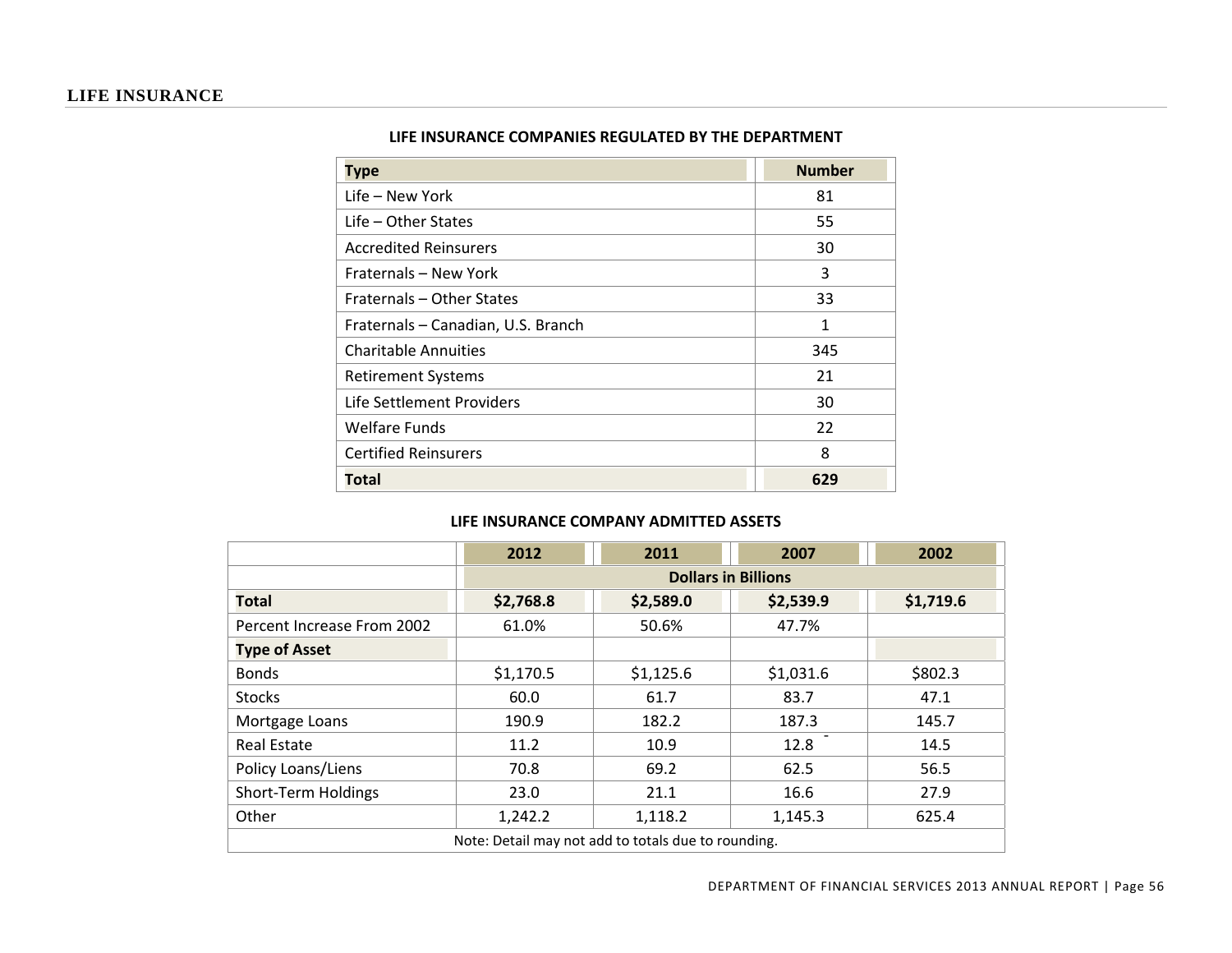#### **LIFE INSURER ASSETS, LIABILITIES, CAPITAL & SURPLUS**

|                   | 2012                       | 2011      |  |
|-------------------|----------------------------|-----------|--|
|                   | <b>Dollars in Billions</b> |           |  |
| Assets            | \$2,768.8                  | \$2,589.0 |  |
| Liabilities       | 2,594.1                    | 2,424.5   |  |
| Capital & Surplus | 174.6                      | 164.5     |  |

#### **TOTAL LIFE INSURANCE IN FORCE (COMPANIES LICENSED IN NEW YORK STATE)**

|                                 | 2012       | 2011                       | 2007        | 2002       |
|---------------------------------|------------|----------------------------|-------------|------------|
|                                 |            | <b>Dollars in Billions</b> |             |            |
| <b>Total Insurance In Force</b> | \$14,929.7 | \$14,579.7                 | \$12,850.4  | \$10,142.7 |
| Percent increase from 2002      | 47.2%      | 43.7%                      | 26.7%       |            |
|                                 |            |                            |             |            |
| <b>Type of Business</b>         |            | <b>Dollars in Billions</b> |             |            |
| Ordinary                        | \$8,085.4  | \$7,886.2                  | \$6,950.8   | \$5,580.3  |
| Group                           | 6,811.0    | 6,658.4                    | $5,848.0 -$ | 4,500.1    |
| Credit                          | 28.2       | 29.5                       | 45.8        | 55.4       |
| Industrial                      | 5.1        | 5.6                        | 5.9         | 6.8        |

#### **LIFE INSURANCE IN FORCE IN THE STATE OF NEW YORK**

| <b>Insurance In Force</b>  | 2012<br>2011 |           | 2007                       | 2002      |
|----------------------------|--------------|-----------|----------------------------|-----------|
|                            |              |           | <b>Dollars in Billions</b> |           |
| <b>Total</b>               | \$1,923.0    | \$1,934.7 | \$1,690.7                  | \$1,387.0 |
| Percent increase from 2002 | 38.6%        | 39.5%     | 21.9%                      |           |
| <b>Class of Business</b>   |              |           |                            |           |
| Ordinary                   | \$1,290.6    | \$1,287.9 | \$1,123.2                  | \$830.2   |
| Group                      | 627.7        | 642.0     | 560.4                      | 548.5     |
| Credit                     | 4.2          | 4.4       | 6.6                        | 7.6       |
| Industrial                 | 0.4          | 0.5       | 0.5                        | 0.8       |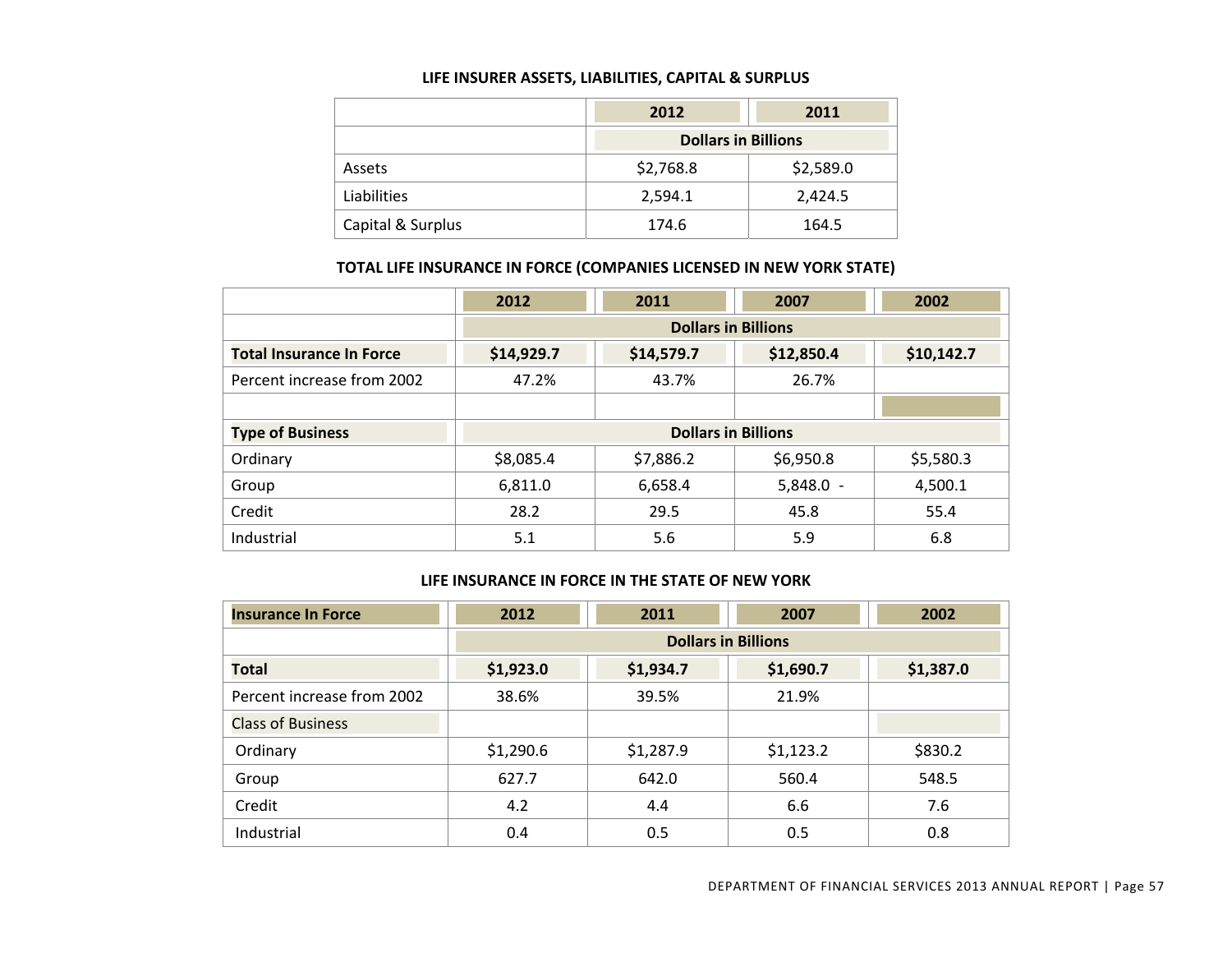| <b>Domestic Life Insurers</b> | 2012                       | 2011      | 2007                       | 2002      |  |
|-------------------------------|----------------------------|-----------|----------------------------|-----------|--|
|                               |                            |           | <b>Dollars in Billions</b> |           |  |
| <b>Admitted Assets</b>        | \$1,115.1                  | \$1,051.6 | \$946.6                    | \$639.0   |  |
| Percent Increase from 2002    | 74.5%                      | 64.6%     | 48.1%                      |           |  |
|                               | <b>Dollars in Billions</b> |           |                            |           |  |
| Insurance in Force            | \$6,770.2                  | \$6,622.4 | \$5,658.0                  | \$4,018.0 |  |
| Percent Increase from 2002    | 68.5%                      | 64.8%     | 40.8%                      |           |  |

#### **DOMESTIC LIFE INSURANCE COMPANIES ADMITTED ASSETS/INSURANCE IN FORCE**

#### **FRATERNAL BENEFIT SOCIETIES ADMITTED ASSETS/INSURANCE IN**‐**FORCE**

|                        | 2012                       | 2011    | 2007    | 2002    |  |  |
|------------------------|----------------------------|---------|---------|---------|--|--|
|                        | <b>Dollars in Billions</b> |         |         |         |  |  |
| <b>Admitted Assets</b> | \$102.9                    | \$96.4  | \$78.8  | \$63.9  |  |  |
| Insurance in Force     | \$369.9                    | \$357.8 | \$317.0 | \$272.2 |  |  |

#### **PRIVATE PENSION FUNDS ADMITTED ASSETS/INSURANCE IN FORCE**

|                                                                                                                      | 2012                       | 2011      | 2007      | 2002      |  |
|----------------------------------------------------------------------------------------------------------------------|----------------------------|-----------|-----------|-----------|--|
|                                                                                                                      | <b>Dollars in Millions</b> |           |           |           |  |
| Fair value of assets                                                                                                 | \$211,623                  | \$203,839 | \$225,977 | \$129,377 |  |
| \$22,778<br>\$10,483<br>\$22,627<br>\$24,053<br>Payments to Annuitants and Beneficiaries                             |                            |           |           |           |  |
| Note: Prior to 2007, assets were Total Admitted Assets, when the annual statement was prepared on a statutory basis. |                            |           |           |           |  |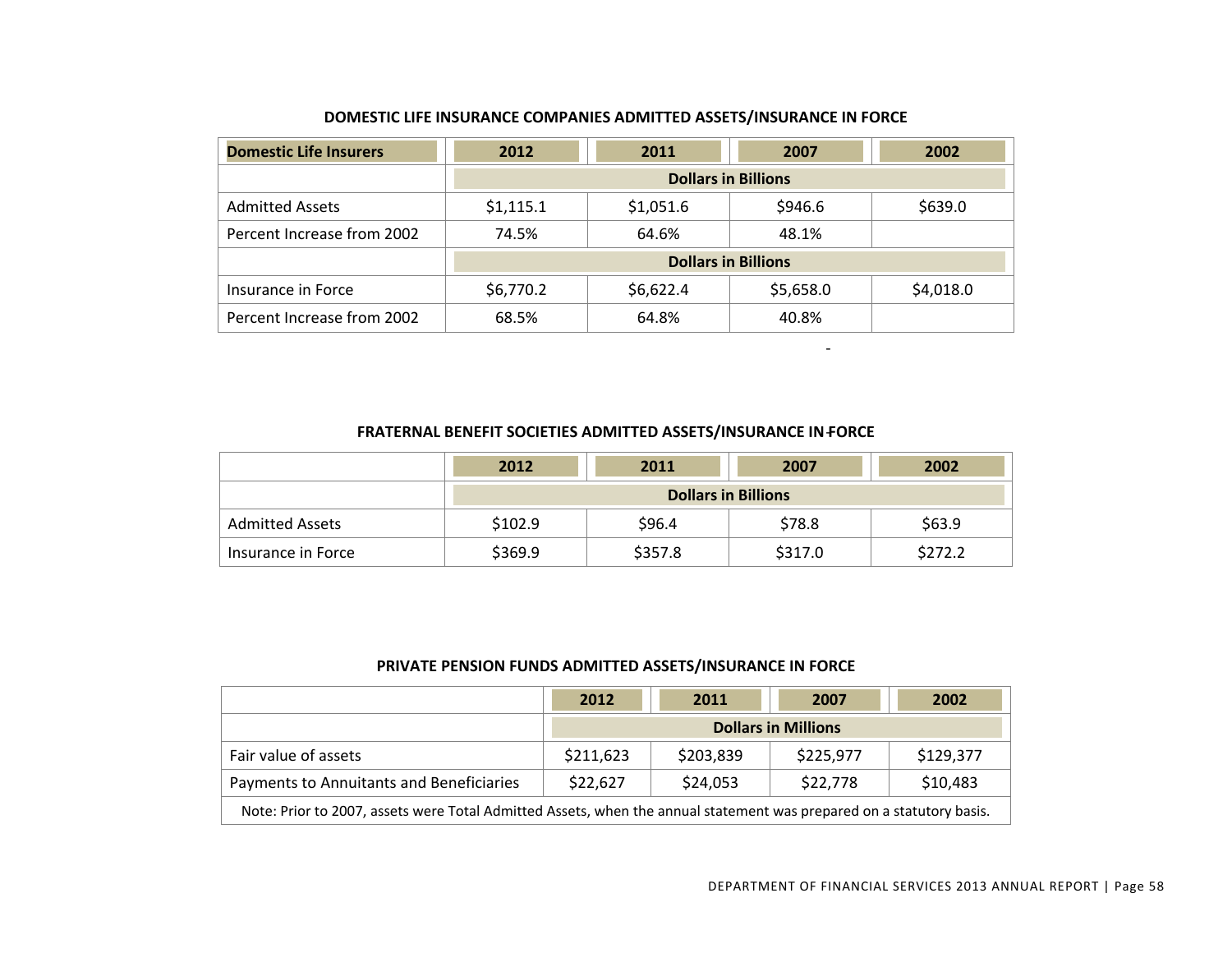|                                                                                                                      | 2012                       | 2011      | 2007      | 2002      |  |
|----------------------------------------------------------------------------------------------------------------------|----------------------------|-----------|-----------|-----------|--|
|                                                                                                                      | <b>Dollars in Millions</b> |           |           |           |  |
| <b>Fair Value of Assets</b>                                                                                          | \$352,796                  | \$350,383 | \$372,490 | \$266,930 |  |
| \$13,024<br>\$24,838<br>\$23,485<br>\$19,412<br>Payments to Annuitants and Beneficiaries                             |                            |           |           |           |  |
| Note: Prior to 2007, assets were Total Admitted Assets, when the annual statement was prepared on a statutory basis. |                            |           |           |           |  |

#### **PUBLIC RETIREMENT SYSTEMS AND PENSION FUNDS ADMITTED ASSETS/INSURANCE IN FORCE**

#### **SEGREGATED GIFT ANNUITY FUNDS ADMITTED ASSETS/INSURANCE IN FORCE 2001‐2011**

|                               | 2012                       | 2011      | 2007      | 2002      |
|-------------------------------|----------------------------|-----------|-----------|-----------|
|                               | <b>Dollars in Millions</b> |           |           |           |
| Total admitted assets         | \$2,483.0                  | \$2,300.3 | \$2,167.1 | \$1,230.4 |
| Annual payments to annuitants | \$210.6                    | \$203.6   | \$177.7   | \$114.0   |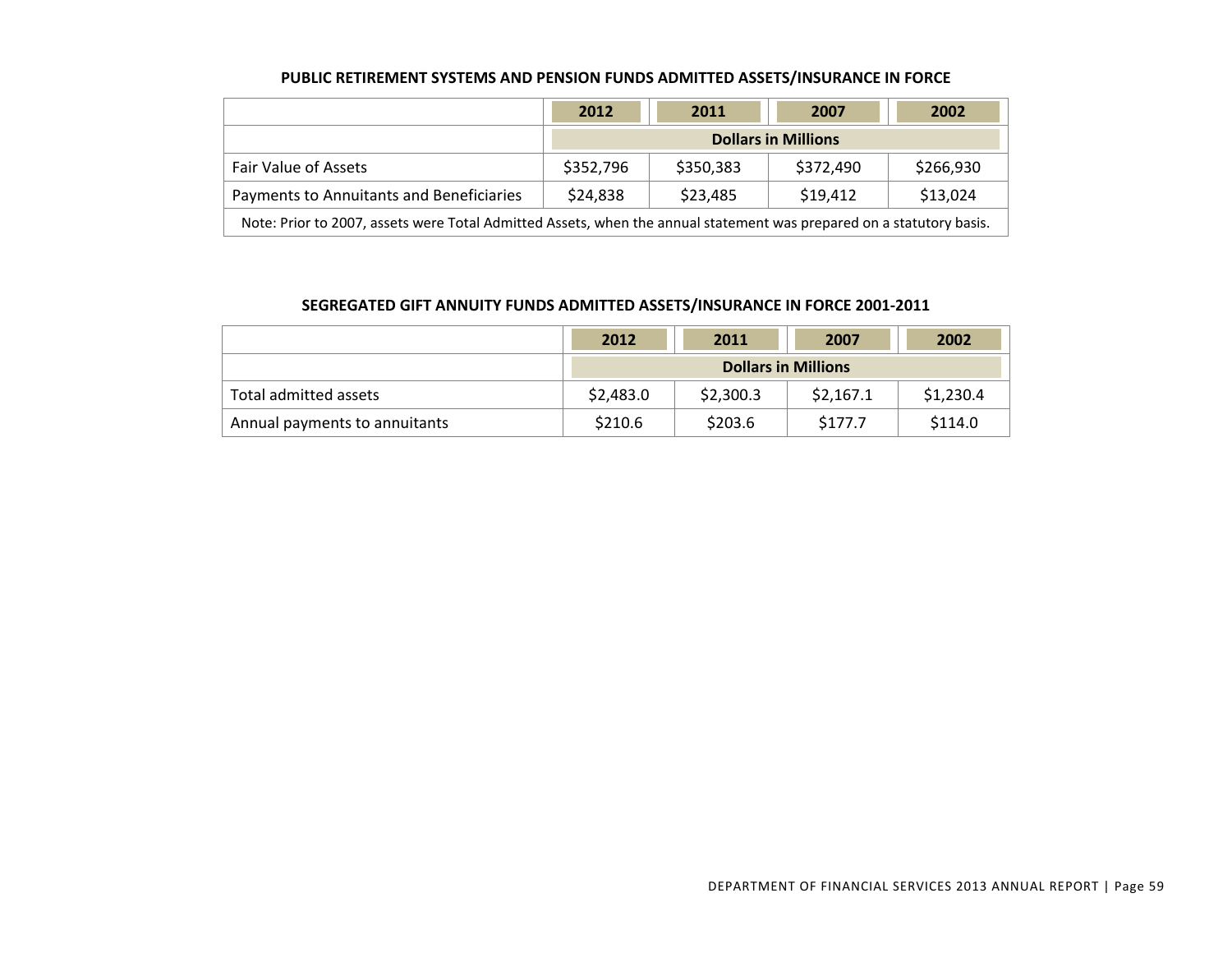## **FUNDS HELD BY OR DEPOSITED WITH THE SUPERINTENDENT**

| <b>Date Funds Paid to</b><br>Superintendent | Name of<br><b>Institution</b> | <b>Deposits or</b><br><b>Dividends</b> | <b>Paid to</b><br><b>Claimants in</b><br>2012 | <b>Paid to Date</b> | <b>Balance</b> |
|---------------------------------------------|-------------------------------|----------------------------------------|-----------------------------------------------|---------------------|----------------|
|                                             | <b>Dollars in Thousands</b>   |                                        |                                               |                     |                |
| July 20, 2010                               | Middle Village Credit Union   | \$43,054.73                            | \$0                                           | \$24,546.85         | \$18,507.88    |
|                                             | <b>Total</b>                  | \$43,054.73                            | \$0                                           | \$24,546.85         | \$18,507.88    |

#### **UNCLAIMED FUNDS FROM VOLUNTARY OR INVOLUNTARY BANK LIQUIDATIONS**

Note: All unclaimed Funds on deposit with the Superintendent are held by the Office of the State Comptroller.

#### **PUBLIC MOTOR VEHICLE LIABILITY SECURITY FUND**

| Beginning Balance as of 4/01/2012             | \$53,287,865 |
|-----------------------------------------------|--------------|
| Assessments Paid into the Fund                | 9,703,862    |
| Net Interest income                           | 73,920       |
| <b>Recoveries</b>                             | 4,372,412    |
| <b>Total Receipts</b>                         | 14,150,194   |
| <b>Subtotal</b>                               | 67,438,059   |
| <b>LESS DISBURSEMENTS</b>                     |              |
| <b>Administrative Expenses</b>                | 9,110        |
| Awards & Expenses of companies in liquidation | 2,795,215    |
| <b>Total Disbursements</b>                    | 2,804,325    |
| Total in Fund as of 3/31/2013                 | \$64,633,734 |

Note: The fund has an outstanding liability of \$50 million for funds transferred from the Property Casualty Insurance Security Fund, as permitted under Section 7603 (e) (2) of the Insurance Law.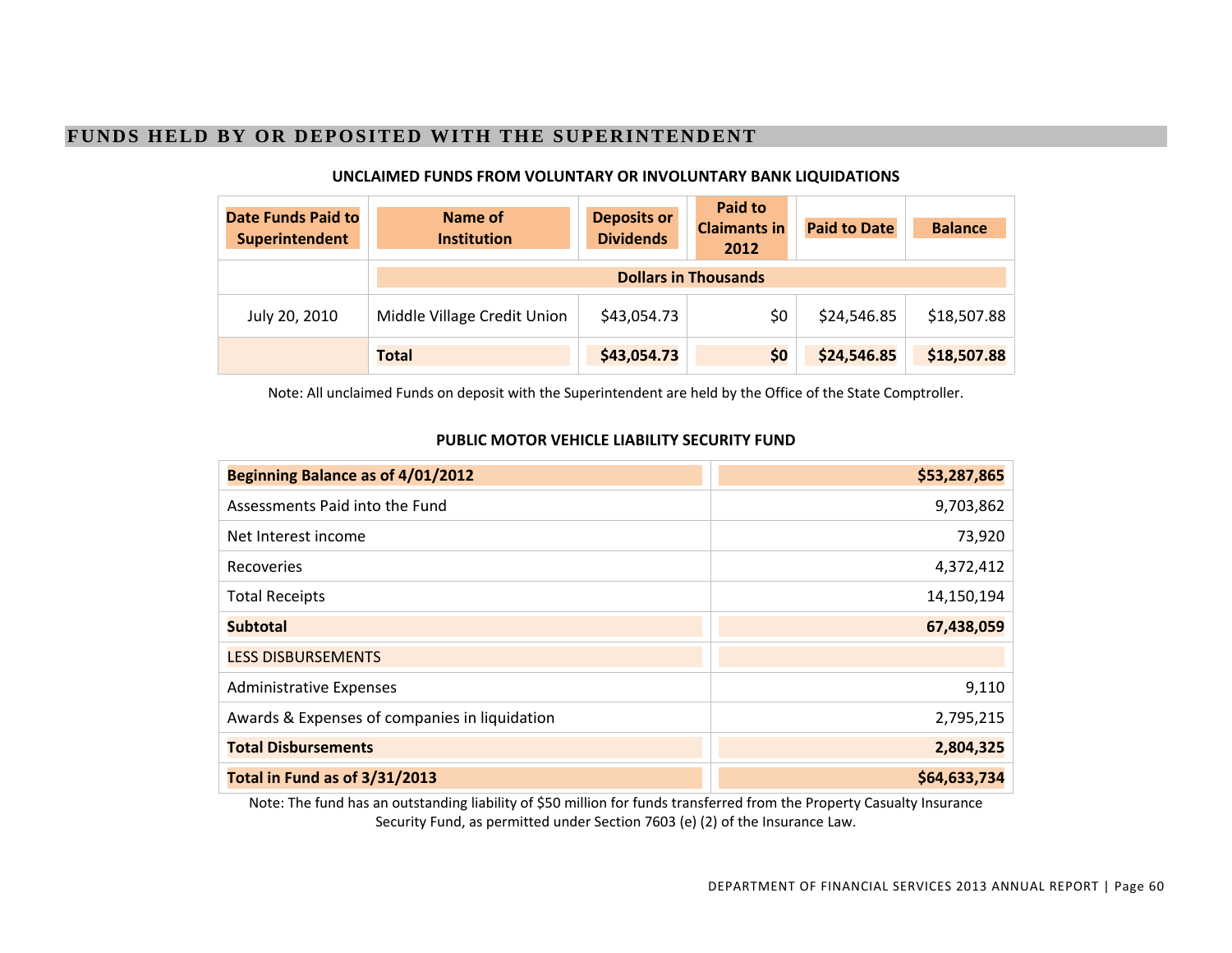#### **PROPERTY CASUALTY INSURANCE SECURITY FUND**

| Beginning Balance as of 4/01/2012             | \$172,292,583 |
|-----------------------------------------------|---------------|
| Assessments Paid into the Fund                | 63            |
| Net Interest income                           | 552,418       |
| Recoveries                                    | 88,970,779    |
| <b>Total Receipts</b>                         | 89,523,260    |
| <b>Subtotal</b>                               | 261,815,843   |
| Less disbursements:                           |               |
| <b>Administrative Expenses</b>                | 56,490        |
| Awards & Expenses of companies in liquidation | 60,165,651    |
| <b>Total Disbursements</b>                    | 60,222,141    |
| Total in Fund as of 3/31/2013                 | \$201,593,702 |

Note: Total does not include transfer of \$87 million to State General Purpose Fund, or transfer of \$50 million to the Public Motor Vehicle Liability Security Fund.

#### **WORKERS COMPENSATION SECURITY FUND**

| <b>Income and Disbursements</b>               |               |  |
|-----------------------------------------------|---------------|--|
| Beginning Balance as of 4/01/2012             | \$142,050,529 |  |
| Assessments Paid into the Fund                | \$749,467     |  |
| Net Interest income                           | 162,009       |  |
| Recoveries                                    | 51,068,692    |  |
| <b>Total Receipts</b>                         | 51,980,168    |  |
| <b>Subtotal</b>                               | 194,030,697   |  |
| <b>LESS DISBURSEMENTS</b>                     |               |  |
| <b>Administrative Expenses</b>                | 20,527        |  |
| Awards & Expenses of companies in liquidation | 50,083,638    |  |
| <b>Total Disbursements</b>                    | 50,104,165    |  |
| Total of Fund as of 3/31/2013                 | \$143,926,532 |  |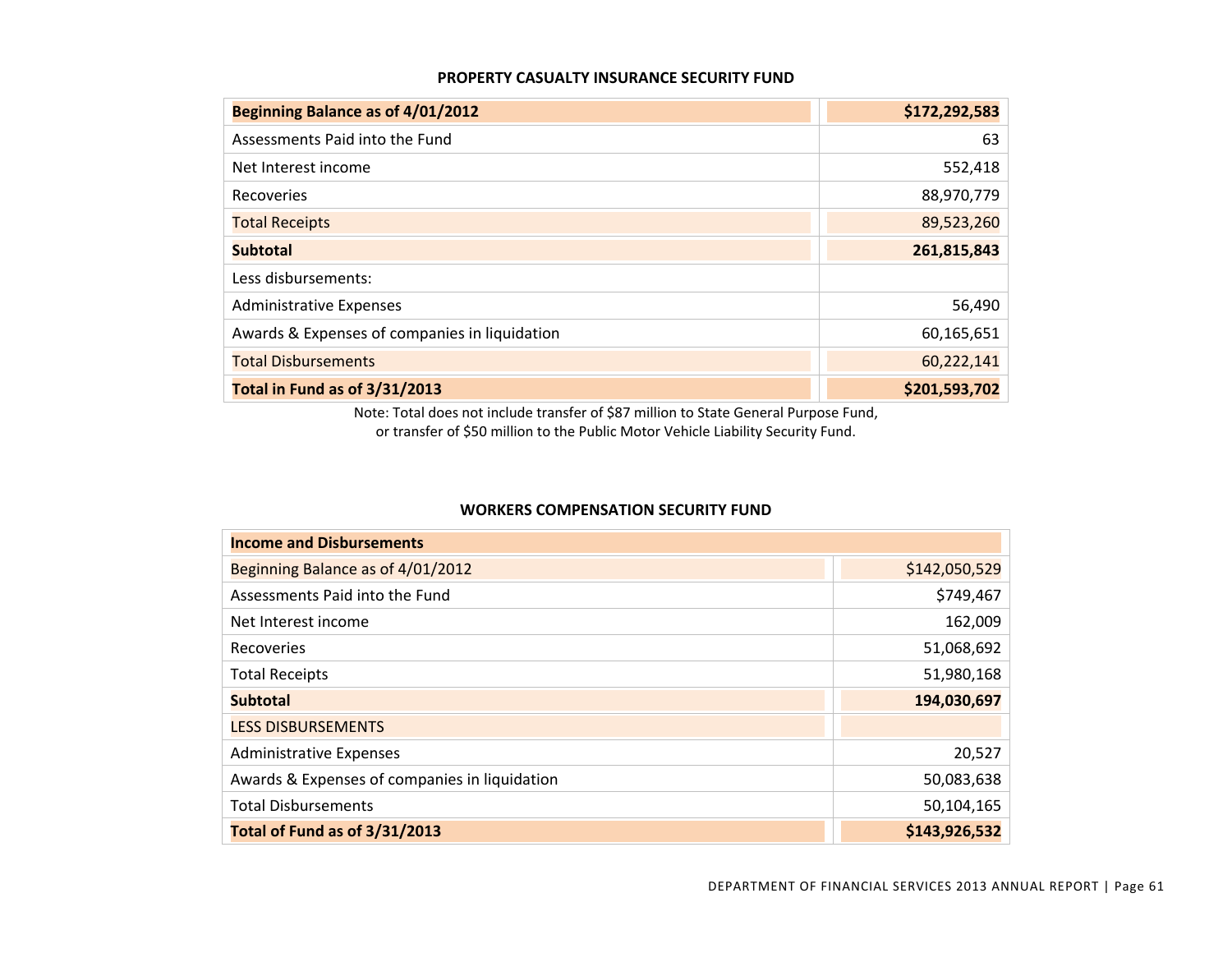#### **STATE TRANSMITTER OF MONEY INSURANCE FUND (STMIF)**

| <b>BALANCE SHEET</b>                                     | <b>Amount</b> |
|----------------------------------------------------------|---------------|
| <b>ASSETS</b>                                            |               |
| Cash in STMIF Account - January 1, 2013                  | \$17,521,683  |
| Cash Received in STMIF From Assessments                  | 1,864,979     |
| Interest Received in STMIF                               | 28,748        |
| Cash Expenses in 2013                                    | 0             |
| <b>TOTAL ASSETS</b>                                      | 19,415,410    |
| <b>2012 STMIF ASSESSMENT</b>                             |               |
| Total 2012 Assessment (billed 02/01/2013)                | 1,864,979     |
| Total Outstanding Balance to be collected as of 02/31/13 | \$0           |
| <b>INCOME</b>                                            |               |
| Assessment Income                                        | 1,864,979     |
| Interest Income                                          | 28,748        |
| Total Income 2013                                        | 1,893,727     |
| <b>EXPENSES</b>                                          |               |
| <b>Expenses</b>                                          | 0             |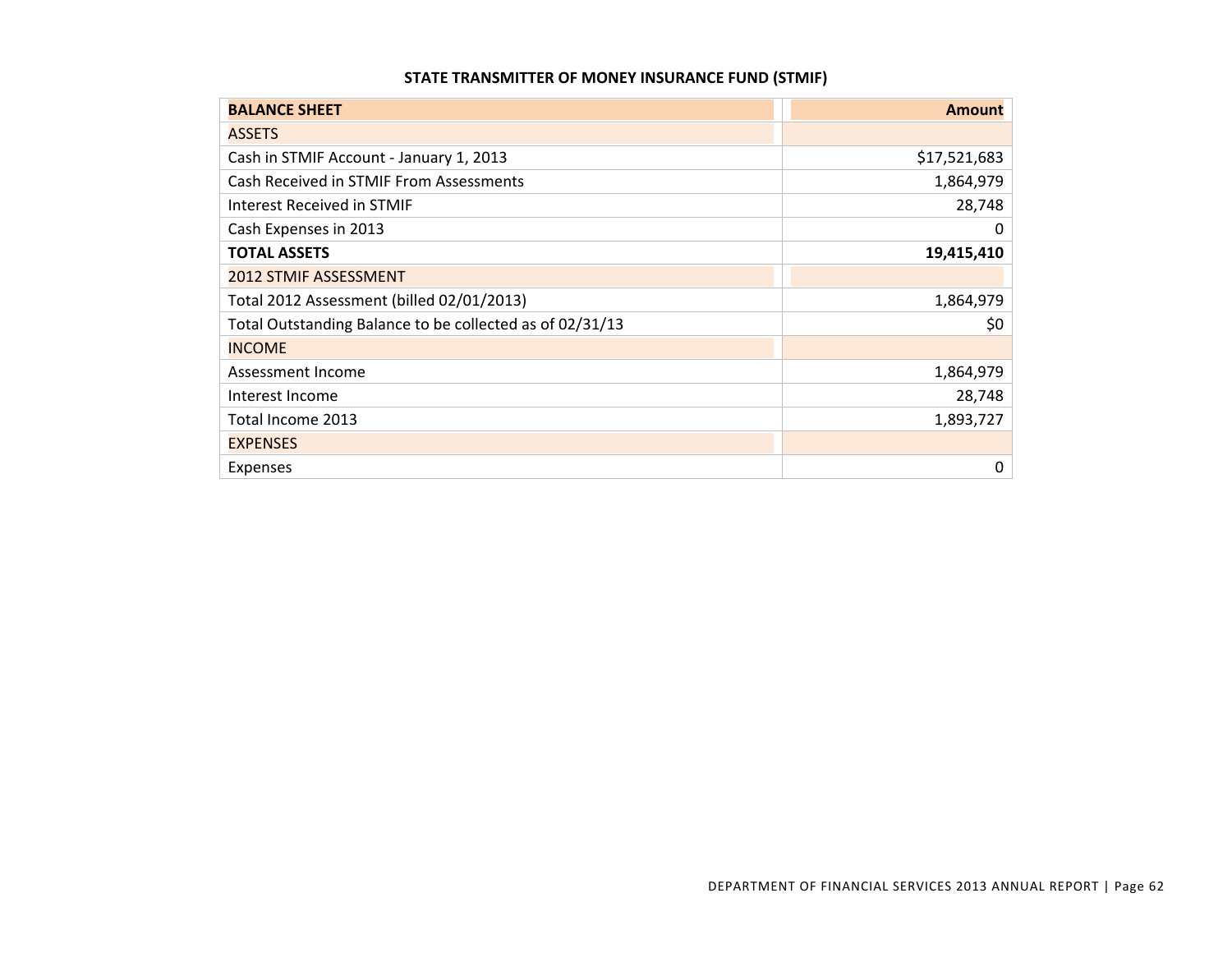## **DEPARTMENT ORGANIZATION AND MAINTENANCE**

#### **2013 DEPARTMENT RECEIPTS**

| <b>Assessments and Reimbursement of Department Expenses:</b>                          | <b>Amount</b>   |
|---------------------------------------------------------------------------------------|-----------------|
| <b>Banking Industry Assessment</b>                                                    | 75,619,328      |
| Insurance Industry Assessment                                                         | 394,628,122     |
| <b>Banking Industry Specific Assessment</b>                                           | 38,053          |
| <b>STMIF Assessment</b>                                                               | 1,864,979       |
| Insurance Industry Examination Fees                                                   | 11,306,880      |
| Administrative Expense Reimbursement                                                  | 224,315         |
| Subtotal                                                                              | 483,681,677     |
| <b>Taxes Collected</b>                                                                |                 |
| Retaliatory Taxes - Insurance Law Section 1112                                        | 3,798,346       |
| Excess Line Premium Taxes - Insurance Law Section 2118                                | 71,030,876      |
| Subtotal                                                                              | 74,829,222      |
| <b>Fees and Other Revenue Collected</b>                                               |                 |
| Section 9110 - Motor Vehicle Law Enforcement Fee                                      | 120,028,495     |
| Licensing and Accreditation Fees                                                      | 21,111,415      |
| Section 9108 - Fire Insurance Fee                                                     | 14,273,647      |
| <b>Fines and Penalties</b>                                                            | 368,002,692     |
| <b>MLO Annual License Fees</b>                                                        | 1,988,507       |
| <b>Banking Industry Application Fees</b>                                              | 1,001,850       |
| Section 1212 - Summons and Complaints                                                 | 824,246         |
| Section 1112 - Filing Annual Statements, Certificates of Authority and Admission Fees | 555,322         |
| <b>Fingerprint Fees</b>                                                               | 144,330         |
| Section 9107 - Certification & Filing Fees                                            | 83,191          |
| <b>FOIL Requests</b>                                                                  | 15,345          |
| Miscellaneous Revenue                                                                 | 4,377           |
| Subtotal                                                                              | 528,033,417     |
| <b>Foreign Fire Tax and Security Funds Receipts</b>                                   |                 |
| Foreign Fire Tax - Insurance Law Sections 2118, 9104 and 9105                         | 49,600,252      |
| Property Casualty Insurance Security Fund - Article 76                                | 89,523,260      |
| Public Motor Vehicle Liability Security Fund - Article 76                             | 14,150,194      |
| Workers' Compensation Security Fund - Article 6A of WC Law                            | 51,980,168      |
| <b>Subtotal</b>                                                                       | 205,253,874     |
| <b>Total Department Receipts</b>                                                      | \$1,291,798,190 |